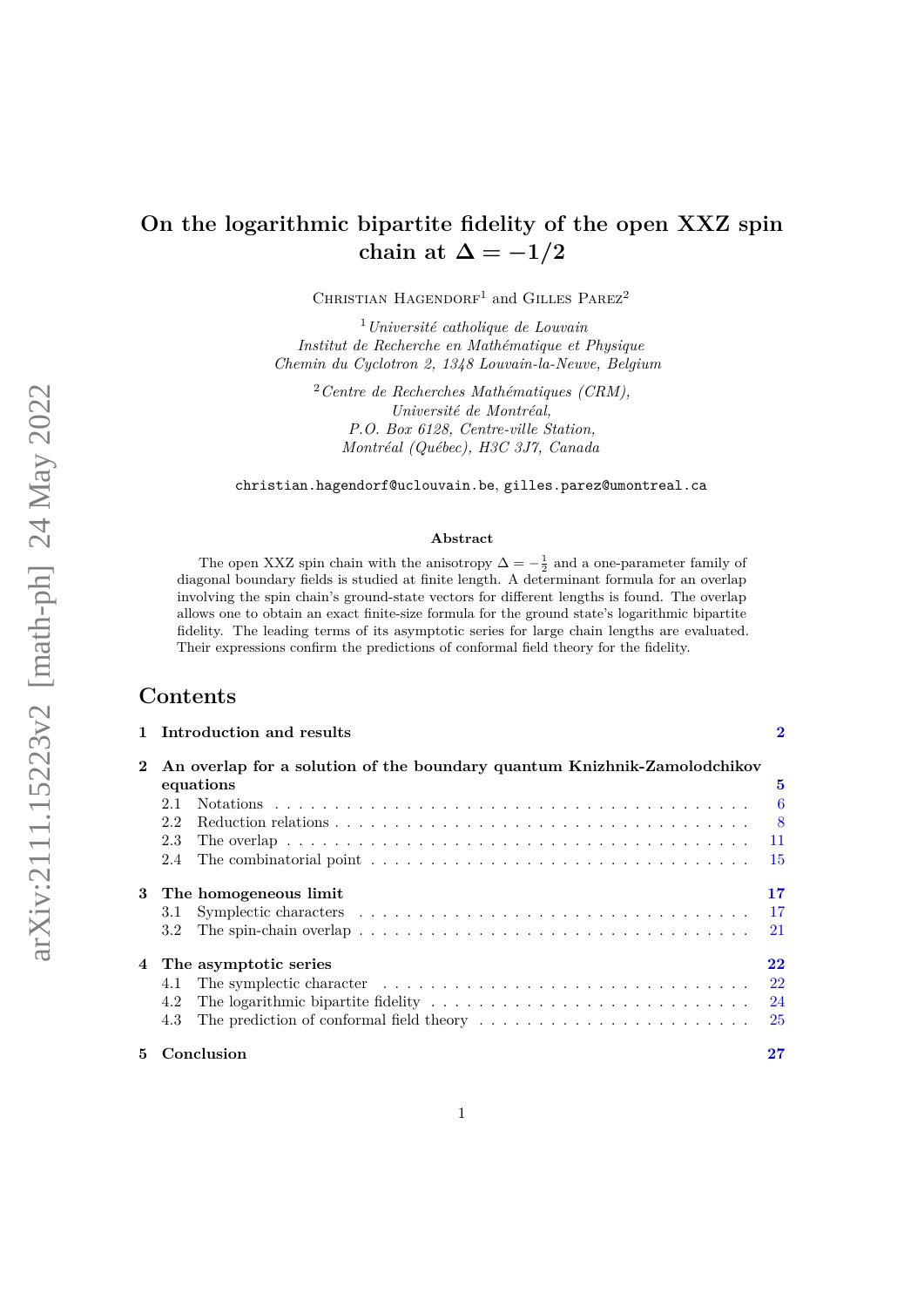# <span id="page-1-0"></span>**1 Introduction and results**

The study of entanglement in extended quantum many-body systems stimulates intense theoretical and experimental efforts in modern condensed matter physics [\[1\]](#page-27-0). This interest comes from the observation that entanglement measures, such as the celebrated entanglement entropy, are powerful tools to detect quantum phase transitions [\[2–](#page-27-1)[4\]](#page-27-2). Moreover, they often characterise the quantum field theory that describes a system at (or in the vicinity of) the transition point  $[5, 6]$  $[5, 6]$ .

In this article, we investigate the so-called *logarithmic bipartite fidelity* (LBF). Dubail and Stéphan introduced this quantity to characterise the entanglement properties of the ground state of an extended quantum system [\[7\]](#page-27-5). Similarly to the entanglement entropy, it possesses an area-law property off criticality [\[8\]](#page-27-6). The violation of this area law at quantum criticality provides valuable insights into the system's description by conformal field theory (CFT) at the transition point [\[9\]](#page-27-7).

The system that we focus on is the open XXZ chain with diagonal magnetic fields. For  $N \geq 1$ sites, its Hamiltonian is given by<sup>[1](#page-1-1)</sup>

<span id="page-1-2"></span>
$$
H = -\frac{1}{2} \sum_{i=1}^{N-1} \left( \sigma_i^x \sigma_{i+1}^x + \sigma_i^y \sigma_{i+1}^y + \Delta \sigma_i^z \sigma_{i+1}^z \right) + p \sigma_1^z + \bar{p} \sigma_N^z. \tag{1.1}
$$

Here,  $\sigma_i^x$ ,  $\sigma_i^y$ , and  $\sigma_i^z$  are the standard Pauli matrices acting on the site  $1 \leq i \leq N$  of the chain. (We give a precise definition of the notations used in this introduction in Section [2.](#page-4-0)) Moreover, ∆ is the anisotropy parameter, and  $p, \bar{p}$  are the boundary magnetic fields at the left and the right ends of the chain. In the following, we focus on the case where these parameters are chosen in such a way that the Hamiltonian's ground-state eigenvalue is non-degenerate for any  $N \geq 1$ . Let  $|\psi_N\rangle$  be a vector that spans the corresponding ground-state eigenspace. We refer to it as the ground-state vector. The LBF is defined in terms of this vector as

$$
\mathcal{F}_{N_1,N_2} = -\ln\left(\frac{\left|\langle\psi_N\right|(\left|\psi_{N_1}\rangle\otimes\left|\psi_{N_2}\right\rangle)\right|^2}{\left\|\psi_N\right\|^2\left\|\psi_{N_1}\right\|^2\left\|\psi_{N_2}\right\|^2}\right),\tag{1.2}
$$

where  $N_1, N_2 \geq 1$  are integers such that  $N = N_1 + N_2$ . Hence, it measures to what extent the ground-state vector of a chain of length *N* resembles the tensor product of the ground-state vectors of smaller chains with lengths *N*1*, N*2.

Despite the simplicity of its definition, exact finite-size expressions for the LBF are scarce in the literature, even for the well-studied XXZ Hamiltonian [\(1.1\)](#page-1-2). For  $\Delta = 0$ , exact results are available for vanishing boundary fields  $p = \bar{p} = 0$  [\[9\]](#page-27-7) and Pasquier-Saleur boundary conditions  $p = -\bar{p} = i$  [\[10\]](#page-27-8). The key to finding these results are free-fermion methods. The point  $\Delta = -\frac{1}{2}$ with  $p = \bar{p} = -\frac{1}{4}$  provides another example for which the finite-size LBF is explicitly known [\[11,](#page-27-9)[12\]](#page-28-0). For this choice of the parameters, the spin-chain Hamiltonian [\(1.1\)](#page-1-2) possesses an exact lattice supersymmetry and its ground-state vector has a rich combinatorial structure. Both these properties allow one to find the LBF for chains of finite lengths. Several generalisations to periodic and mixed boundary conditions have recently been investigated for  $\Delta = 0$  and  $\Delta = -\frac{1}{2}$ , too [\[13,](#page-28-1)[14\]](#page-28-2). Beyond the XXZ chain, an explicit expression for the LBF is known for the staggered supersymmetric *M*<sup>1</sup> model of strongly-interacting fermions with open boundary conditions [\[15\]](#page-28-3).

#### **The ground state**

This article presents a new exact lattice calculation of the LBF for the open XXZ chain in finite size for a case that can be treated neither by free fermions nor by supersymmetry methods. We

<span id="page-1-1"></span><sup>&</sup>lt;sup>1</sup>For *N* = 1, the Hamiltonian is  $H = (p + \bar{p})\sigma^z$  by convention.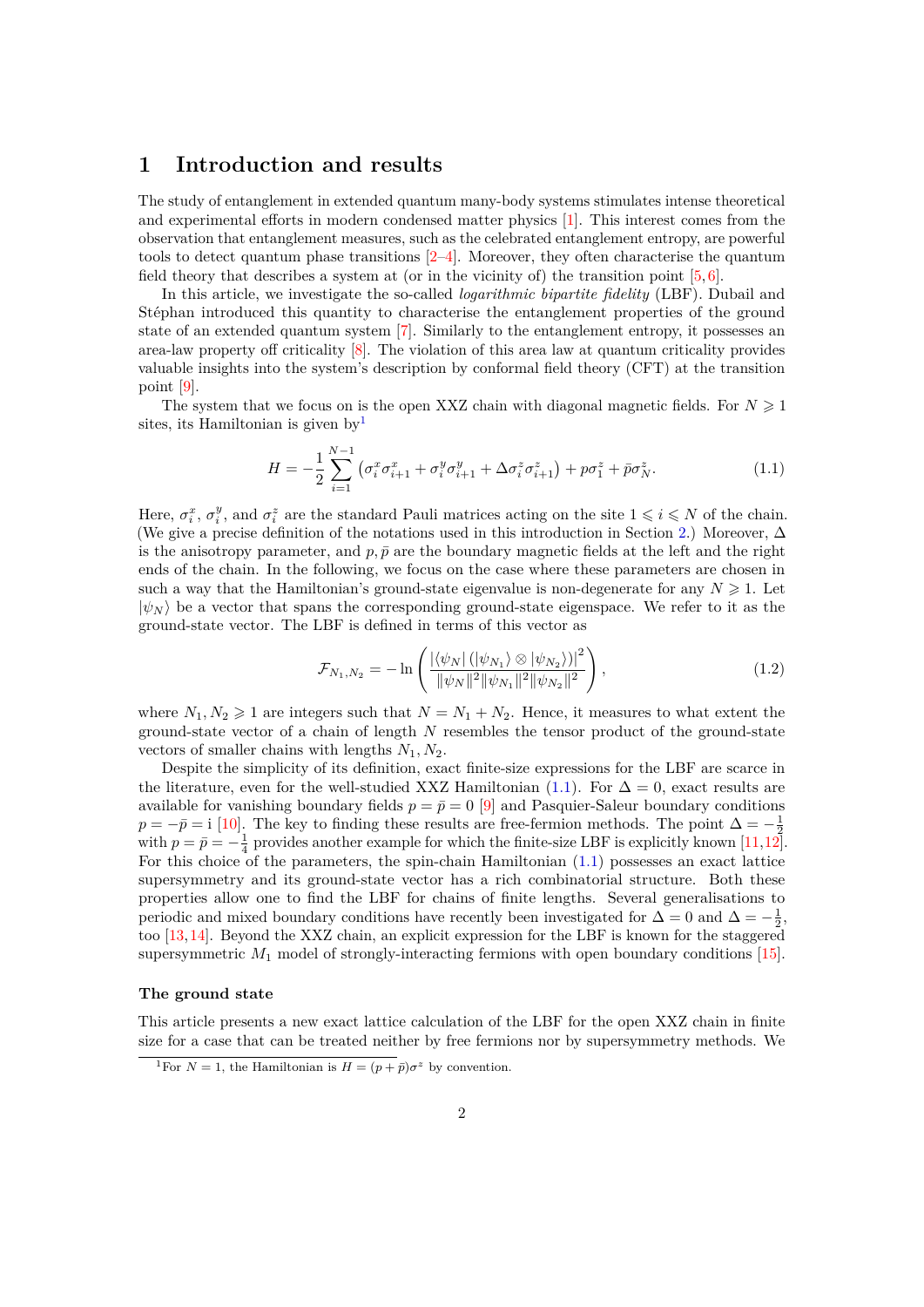define this case through the choice

<span id="page-2-2"></span>
$$
\Delta = -\frac{1}{2}, \quad p = \frac{1}{2} \left( \frac{1}{2} - x \right), \quad \bar{p} = \frac{1}{2} \left( \frac{1}{2} - \frac{1}{x} \right), \tag{1.3}
$$

where  $x$  is a real parameter. For this choice, the spin-chain Hamiltonian possesses the remarkably simple eigenvalue [\[16–](#page-28-4)[18\]](#page-28-5)

<span id="page-2-3"></span>
$$
E_0 = -\frac{3N-1}{4} - \frac{(1-x)^2}{2x}.
$$
\n(1.4)

At the supersymmetric point  $x = 1$ , it is the Hamiltonian's non-degenerate ground-state eigenvalue [\[11\]](#page-27-9). By continuity, this property still holds in the vicinity of the supersymmetric point. Moreover, numerical data supports the conjecture that *E*<sup>0</sup> is the non-degenerate ground-state value for all  $x > 0$ . In the following, we focus on  $x > 0$  and assume that this conjecture holds.

The ground-state vector  $|\psi_N\rangle$  spanning the eigenspace of  $E_0$  was explicitly constructed in [\[12\]](#page-28-0). It has magnetisation 0 if *N* is even, and  $+\frac{1}{2}$  if *N* is odd. By convention, its normalisation is fixed through the choice

$$
(\psi_N)_{\underbrace{1\cdots 1}_{n}\stackrel{\uparrow}{\bar{n}}} = 1,\tag{1.5}
$$

where  $n = |N/2|$ ,  $\bar{n} = |N/2|$ . With this normalisation, the vector's components are polynomials in *x* with integer coefficients. Some of them display remarkable relations with the enumerative combinatorics of alternating sign matrices and plane partitions [\[19\]](#page-28-6). Similar relations have been thoroughly investigated for the XXZ spin chain at  $\Delta = -\frac{1}{2}$  with (twisted) periodic boundary conditions [\[20–](#page-28-7)[27\]](#page-28-8).

#### **Finite-size results**

In the following, we exploit the rich combinatorial and analytical properties of the ground-state vector to find the LBF. To this end, we write it as

<span id="page-2-1"></span>
$$
\mathcal{F}_{N_1,N_2} = -\ln\left(\frac{\mathcal{O}_{N_1,N_2}^2}{\mathcal{O}_{N_1,0}\mathcal{O}_{N_2,0},\mathcal{O}_{N_1+N_2,0}}\right),\tag{1.6}
$$

where  $\mathcal{O}_{N_1,N_2}$  is the overlap of the ground-state vector for a chain of length  $N = N_1 + N_2$  with the tensor product of the ground-state vectors for two chains of lengths  $N_1$  and  $N_2$ :

$$
\mathcal{O}_{N_1,N_2} = \langle \psi_N | (|\psi_{N_1}\rangle \otimes |\psi_{N_2}\rangle).
$$
\n(1.7)

We include the cases  $N_1 = 0$  or  $N_2 = 0$ , where the overlap corresponds to the square norm:

$$
\mathcal{O}_{0,N} = \mathcal{O}_{N,0} = \langle \psi_N | \psi_N \rangle. \tag{1.8}
$$

It will also be convenient to define  $\mathcal{O}_{0,0} = 1$ . Clearly, we have  $\mathcal{O}_{N_1,N_2} = 0$  if both  $N_1$  and  $N_2$  are odd, because of the magnetisation of the ground-state vectors in the definition of the overlap. In this case,  $\mathcal{F}_{N_1,N_2}$  is ill-defined.

Our first main result provides an explicit non-trivial expression for  $\mathcal{O}_{N_1,N_2}$ , and thus for  $\mathcal{F}_{N_1,N_2}$ , in the case where at most one of the integers  $N_1, N_2$  is odd. This expression was conjectured in [\[12\]](#page-28-0). We write it in terms of a determinant whose entries are quadratic polynomials in *x* with simple integer coefficients and in terms of

<span id="page-2-0"></span>
$$
\gamma_N = \begin{cases} A_V(N+1), & \text{for even } N, \\ N_8(N+1), & \text{for odd } N. \end{cases}
$$
 (1.9)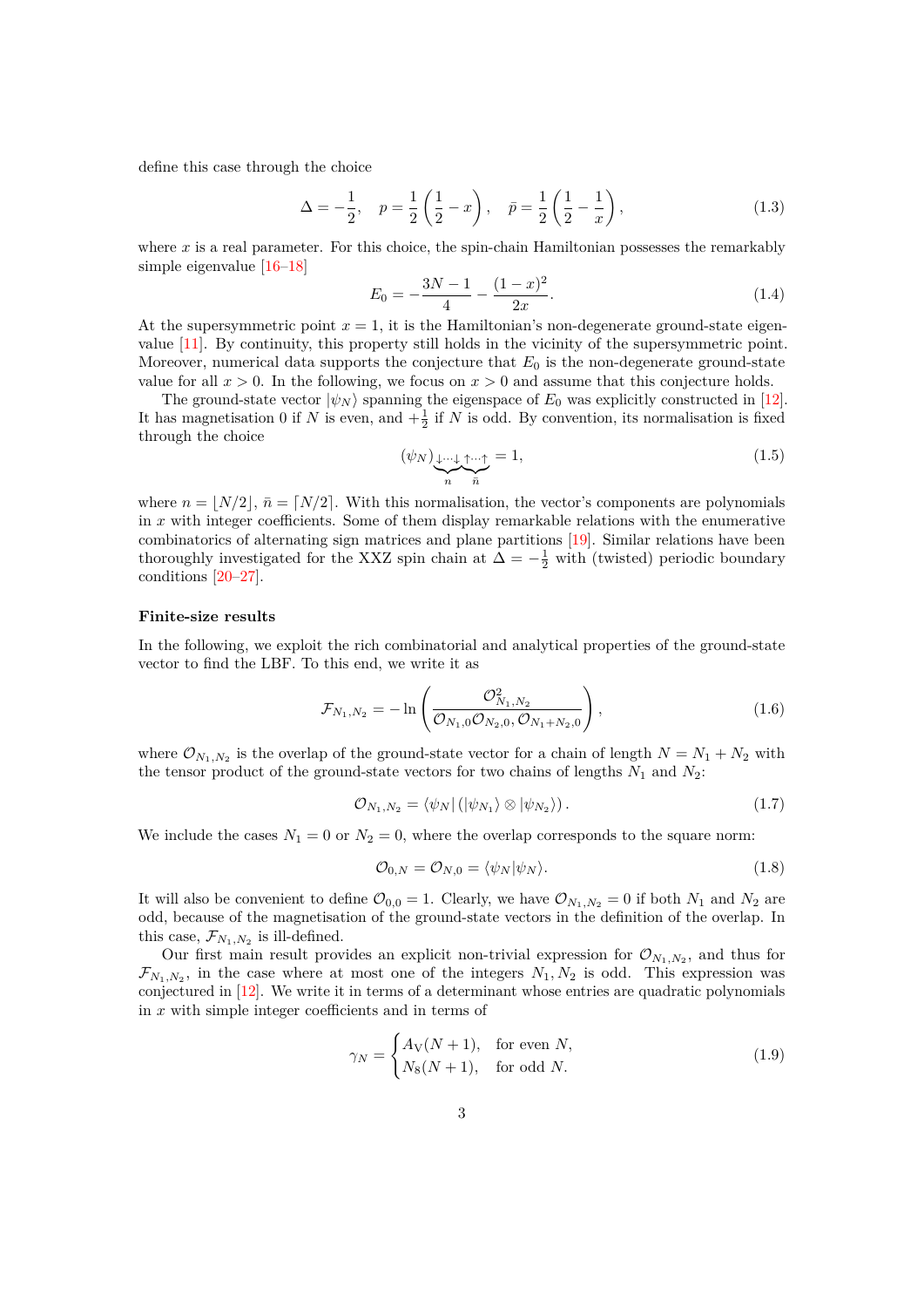Here,

$$
A_V(2k+1) = \frac{1}{2^k} \prod_{i=1}^k \frac{(6i-2)!(2i-1)!}{(4i-2)!(4i-1)!}, \quad N_8(2k) = \prod_{i=0}^{k-1} \frac{(3i+1)(6i)!(2i)!}{(4i)!(4i+1)!},
$$
(1.10)

are the number of vertically-symmetric alternating sign matrices of size  $(2k+1) \times (2k+1)$  and the number of cyclically-symmetric transpose complement plane partitions in a cube of size  $2k \times 2k \times 2k$ , respectively [\[19\]](#page-28-6).

<span id="page-3-0"></span>**Theorem 1.1.** For all  $N_1, N_2 \ge 0$ , let  $n = |(N_1 + N_2)/2|$ . For even  $N_1, N_2$ , we have

$$
\mathcal{O}_{N_1,N_2} = \gamma_{N_1} \gamma_{N_2} \det_{i,j=1}^{n} \left( (x-1)^2 \binom{i+j-2}{2j-i-1} + x \binom{i+j}{2j-i} \right). \tag{1.11}
$$

*For even*  $N_1$  *and odd*  $N_2$ *, or odd*  $N_1$  *and even*  $N_2$ *, we have* 

$$
\mathcal{O}_{N_1,N_2} = \gamma_{N_1} \gamma_{N_2} \det_{i,j=1}^{n} \left( (x-1)^2 \binom{i+j-1}{2j-i} + x \binom{i+j+1}{2j-i+1} \right). \tag{1.12}
$$

We prove this theorem in Section [3.](#page-16-0) To this end, we utilise a well-established technique that consists of deriving exact finite-size results for the XXZ spin chain at  $\Delta = -\frac{1}{2}$  from polynomial solutions of the quantum Knizhnik-Zamolodchikov equations associated to the sixvertex model [\[25,](#page-28-9) [28\]](#page-28-10). In the present case, we work with Laurent-polynomial solutions of a version of these equations with boundaries. We introduce an overlap for these solutions that generalises the spin-chain overlap  $\mathcal{O}_{N_1,N_2}$ . The properties of the generalised overlap as a Laurent polynomial determine it uniquely. Exploiting this uniqueness property and applying a standard induction argument, we prove that the generalised overlap can be written as a product of so-called symplectic characters. The expressions of Theorem [1.1](#page-3-0) follow from a specialisation of these symplectic characters.

#### **Asymptotic series**

The asymptotic behaviour of  $\mathcal{F}_{N_1,N_2}$  for large  $N_1, N_2$  is of particular interest. Indeed, Dubail and Stéphan argued that for one-dimensional quantum critical systems, the coefficients of the leading terms of its asymptotic series possess universal properties, which are predicted by CFT [\[7,](#page-27-5) [9\]](#page-27-7). The asymptotic behaviour is the subject of our second main result. To state it, we use the parameterisation [\[29\]](#page-28-11)

<span id="page-3-2"></span>
$$
x = \frac{\sin(\pi(r+1)/3)}{\sin(\pi r/3)}.
$$
\n(1.13)

In this parameterisation, each  $x > 0$  can be obtained from a unique  $0 < r < 2$ . Furthermore, it will be useful to define the abbreviations

<span id="page-3-3"></span>
$$
D = \frac{2}{\Gamma(1/3)} \sqrt{\frac{\pi}{3}} \frac{\sin(2\pi(r-1)/3)}{\sin(\pi(r-1)/2)}
$$
(1.14)

and

$$
E = 13 - 14\sin^2\left(\frac{\pi(r-1)}{2}\right), \quad \bar{E} = 11 - 10\sin^2\left(\frac{\pi(r-1)}{2}\right). \tag{1.15}
$$

<span id="page-3-1"></span>**Theorem 1.2.** *Let*  $0 < r < 2$ ,  $N = N_1 + N_2$  *and*  $\xi = N_1/N$ *. As*  $N_1, N_2 \to \infty$  *(such that*  $\xi$ ) *converges in* ]0*,* 1[*), the LBF is asymptotically given by*

$$
\mathcal{F}_{N_1,N_2} = \frac{1}{6} \ln N + \frac{1}{6} \ln \left( \xi (1 - \xi) \right) - \ln D + \frac{E}{72} \left( \frac{1}{\xi} + \frac{1}{1 - \xi} - 1 \right) N^{-1} + o(N^{-1}), \tag{1.16}
$$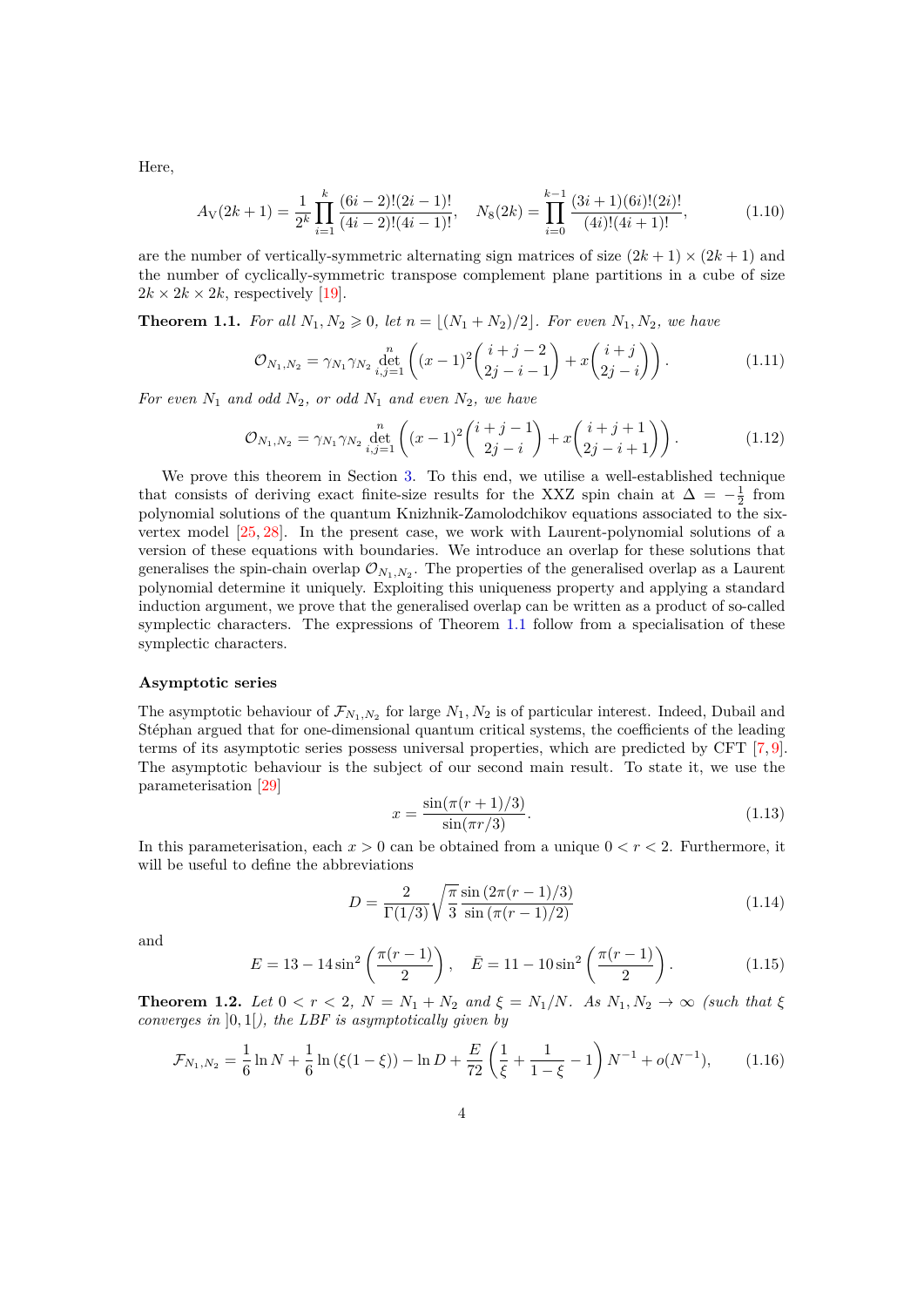*for even*  $N_1, N_2$ *. For even*  $N_1$  *and odd*  $N_2$ *, it is asymptotically given by* 

<span id="page-4-1"></span>
$$
\mathcal{F}_{N_1,N_2} = \frac{1}{6} \ln N + \frac{1}{6} \ln \left( \frac{\xi}{1-\xi} \right) - \ln D + \frac{1}{72} \left( \frac{E}{\xi} + \bar{E} \left( 1 - \frac{1}{1-\xi} \right) \right) N^{-1} + o(N^{-1}). \quad (1.17)
$$

*For odd*  $N_1$  *and even*  $N_2$ *, the asymptotic series follows from* [\(1.17\)](#page-4-1) *with*  $\xi$  *replaced by* 1 −  $\xi$ *.* 

The proof of this theorem uses the asymptotic properties of symplectic characters, obtained by Gorin and Panova [\[30\]](#page-28-12). We provide this proof in Section [4](#page-21-0) and argue that the leading terms of the asymptotic series up to  $O(1)$  match the CFT prediction.

In Figure [1,](#page-4-2) we compare the leading terms of the asymptotic series and the finite-size LBF for  $x = \frac{1}{2}$  and  $N = 72, 73$  graphically. The inclusion of the  $O(N^{-1})$ -term leads to an approximation of the exact results by the truncated asymptotic series with a satisfactory precision.



<span id="page-4-2"></span>Figure 1: The figure shows a comparison of the LBF with  $x = \frac{1}{2}$  and its approximation by the leading terms of its asymptotic series. We have  $N = 72$  with even  $N_1, N_2$  on the left panel, and  $N = 73$  with even  $N_1$  and odd  $N_2$  on the right panel. The dots correspond to the exact finite-size values as a function of  $\xi = N_1/N$ . The solid lines represent the asymptotic series, truncated after the  $O(N^{-1})$ -term and plotted as a function of  $0 < \xi < 1$ . It approximates the exact values with a precision of the order of  $10^{-3}$ .

## **Outline**

This article is organised as follows. In Section [2,](#page-4-0) we define and analyse a multi-parameter generalisation of the spin-chain overlap with the help of a solution to the boundary quantum Knizhnik-Zamolodchikov equations related to the six-vertex model. For a particular choice of the parameters, we compute the overlap in terms of symplectic characters. The purpose of Section [3](#page-16-0) is to analyse the so-called homogeneous limit of the generalised overlap. This limit allows us to recover the spin-chain overlap and prove Theorem [1.1.](#page-3-0) We prove Theorem [1.2](#page-3-1) in Section [4,](#page-21-0) and use it to discuss the relation between the leading terms of the LBF's asymptotic series and CFT. Section [5](#page-26-0) contains our conclusions and discusses several open problems.

# <span id="page-4-0"></span>**2 An overlap for a solution of the boundary quantum Knizhnik-Zamolodchikov equations**

In this section, we consider a generalisation of the spin-chain overlap. The purpose of Section [2.1](#page-5-0) is to set our notations and conventions, recall a few elements of the theory of the six-vertex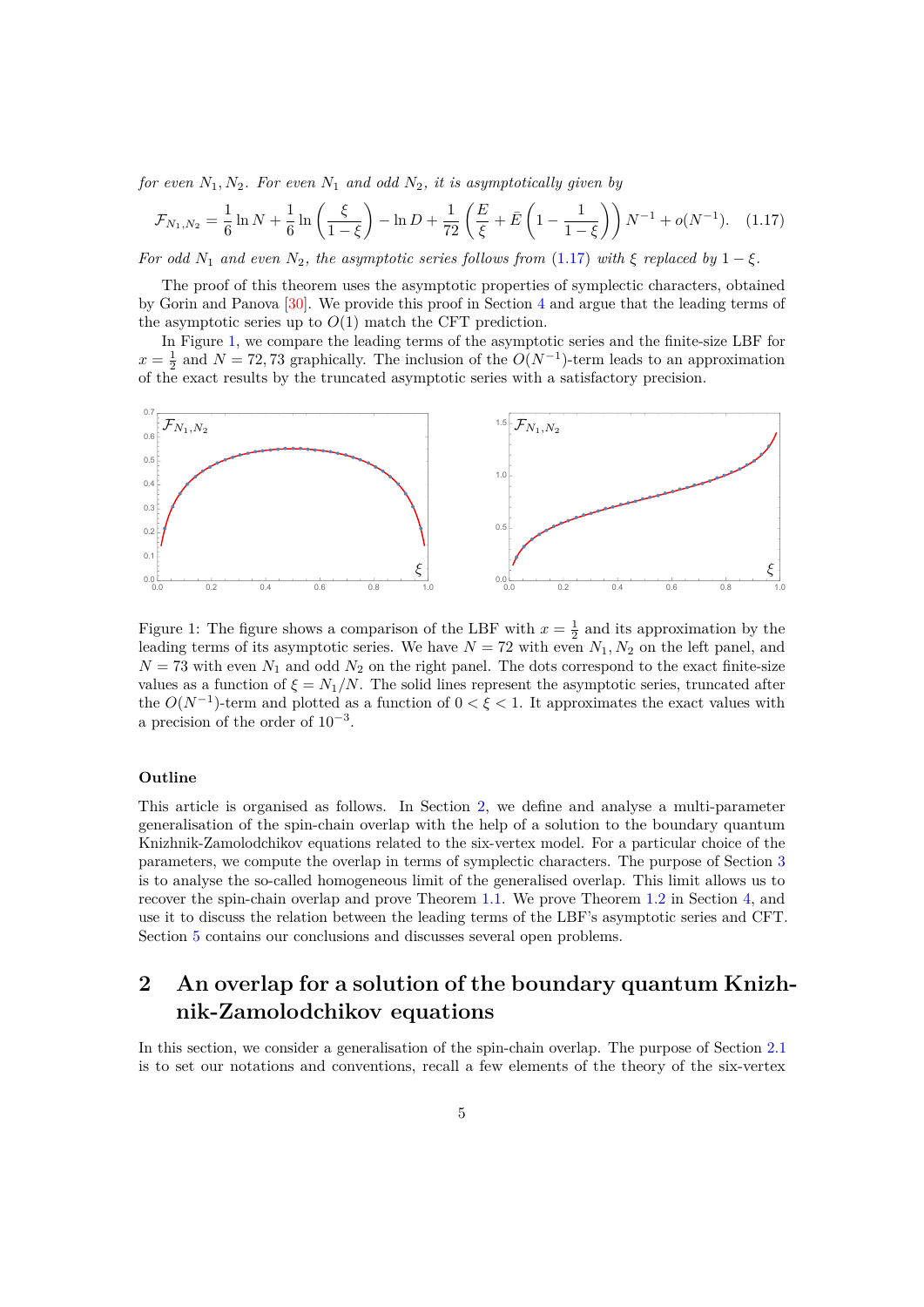model, and provide a short summary of several properties of a solution to the boundary quantum Knizhnik-Zamolodchikov equations associated with the six-vertex model. In Section [2.2,](#page-7-0) we establish a reduction relation for this solution. We introduce and study the generalised overlap in Section [2.3.](#page-10-0) Using its properties, we find in Section [2.4](#page-14-0) an explicit expression of this overlap at the so-called combinatorial point in terms of symplectic characters.

# <span id="page-5-0"></span>**2.1 Notations**

#### **Space of states and operators**

Throughout the following,  $N \geq 1$  denotes an integer. The space of states of the spin chain of length *N* is  $V^N = V_1 \otimes V_2 \otimes \cdots \otimes V_N$ , where  $V_i = \mathbb{C}^2$  is the local space of states of the spin at site  $1 \leq i \leq N$ . This local space is spanned by the canonical basis vectors

$$
|\uparrow\rangle = \begin{pmatrix} 1 \\ 0 \end{pmatrix}, \quad |\downarrow\rangle = \begin{pmatrix} 0 \\ 1 \end{pmatrix}.
$$
 (2.1)

The canonical basis vectors of  $V^N$  are the tensor products  $|\alpha_1\alpha_2\cdots\alpha_N\rangle = |\alpha_1\rangle \otimes |\alpha_2\rangle \otimes \cdots \otimes |\alpha_N\rangle$ , where  $\alpha_1, \ldots, \alpha_N \in \{\uparrow, \downarrow\}.$  The components of a vector  $|\psi\rangle \in V^N$  are the coefficients in its expansion along the basis vectors:

$$
|\psi\rangle = \sum_{\alpha_1 \alpha_2 \cdots \alpha_N \in \{\uparrow, \downarrow\}^N} \psi_{\alpha_1 \cdots \alpha_N} |\alpha_1 \alpha_2 \cdots \alpha_N\rangle.
$$
 (2.2)

For each vector  $|\psi\rangle \in V^N$ , we define a co-vector  $\langle \psi | \in (V^N)^*$  by transposition,  $\langle \psi | = | \psi \rangle^t$ . The action of a co-vector  $\langle \phi | \in (V^N)^*$  on a vector  $|\psi\rangle \in V^N$  is

$$
\langle \phi | \psi \rangle = \sum_{\alpha_1 \alpha_2 \cdots \alpha_N \in \{\uparrow, \downarrow\}^N} \phi_{\alpha_1 \alpha_2 \cdots \alpha_N} \psi_{\alpha_1 \alpha_2 \cdots \alpha_N}.
$$
 (2.3)

We refer to it as the *overlap* between  $|\phi\rangle$  and  $|\psi\rangle$ , which is different from the standard Hermitian scalar product in quantum mechanics. However, for vectors with real components, such as the spin chain's ground-state vector discussed in the introduction, it defines a real scalar product. For any such vector  $|\psi\rangle$ , the overlap  $\langle \psi | \psi \rangle$  yields the square norm.

Let  $A \in \text{End}(V^N)$  be a linear operator on the spin chain's space of states. Its action on the canonical basis can be encoded in a  $2^N \times 2^N$  matrix. Since we only work with the canonical basis, we do not distinguish the operator from its matrix representation. Let  $1 \leq M \leq N$  be an integer and  $A \in \text{End}(V^M)$ . For each sequence  $1 \leq i_1 < i_2 < \cdots < i_M \leq N$ , we use the tensor-leg notation  $A_{i_1,\dots,i_M}$  for the canonical embedding of *A* into End( $V^N$ ). For example, if  $M=1$ , we have

$$
A_i = \underbrace{1 \otimes \cdots \otimes 1}_{i-1} \otimes A \otimes \underbrace{1 \otimes \cdots \otimes 1}_{N-i},
$$
\n(2.4)

where 1 denotes the identity operator on  $\mathbb{C}^2$ . In particular, we used this notation for the standard Pauli matrices

$$
\sigma^x = \begin{pmatrix} 0 & 1 \\ 1 & 0 \end{pmatrix}, \quad \sigma^y = \begin{pmatrix} 0 & -i \\ i & 0 \end{pmatrix}, \quad \sigma^z = \begin{pmatrix} 1 & 0 \\ 0 & -1 \end{pmatrix}, \tag{2.5}
$$

in the definition of the spin-chain Hamiltonian [\(1.1\)](#page-1-2).

The Hamiltonian commutes with the magnetisation operator  $\mathcal{M}$ . On  $V^N$ , it is given by

$$
\mathcal{M} = \frac{1}{2} \sum_{i=1}^{N} \sigma_i^z.
$$
\n(2.6)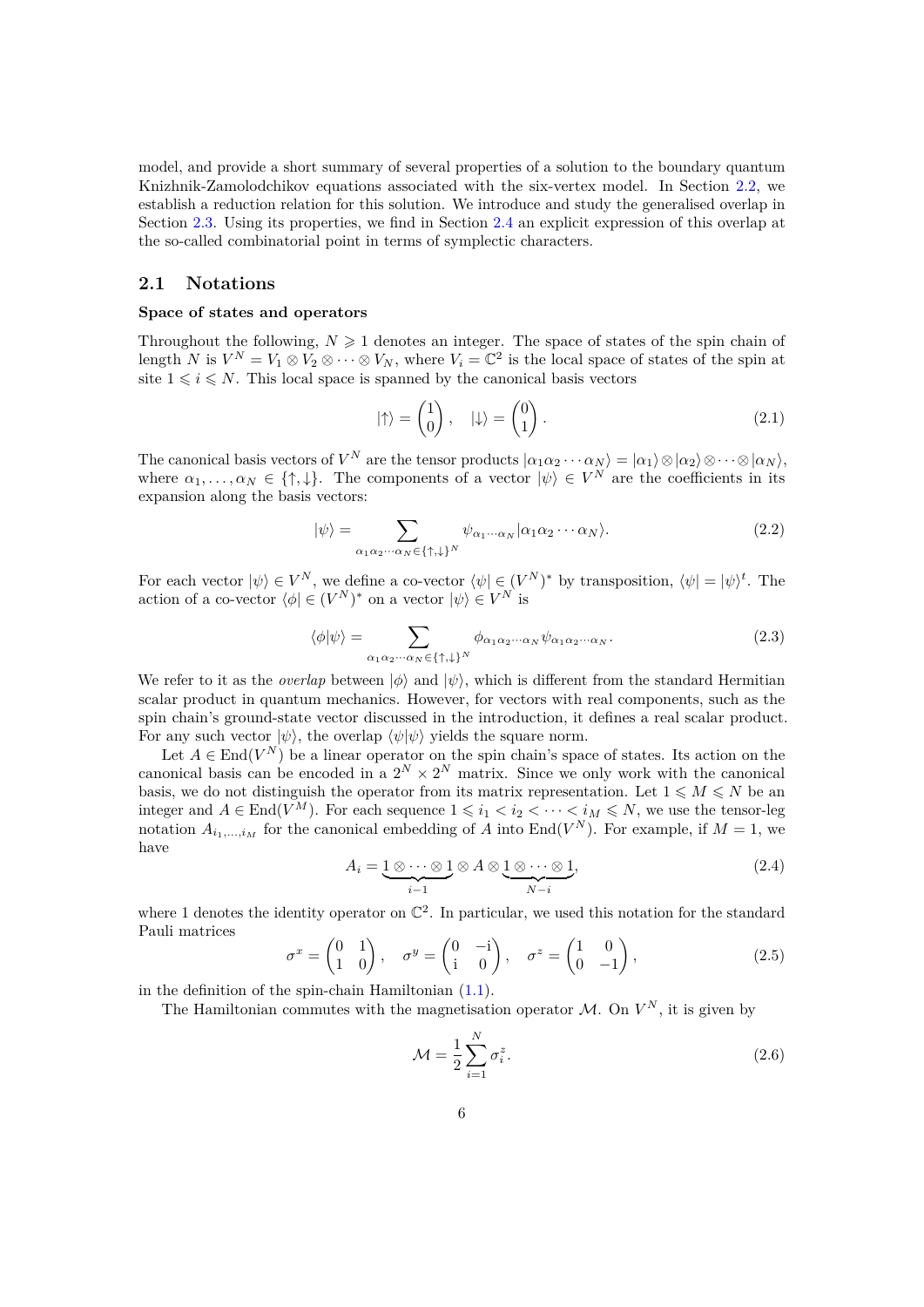The commutation implies that *H* and M can be simultaneously diagonalised. The spectrum of M on  $V^N$  is  $\{-N/2, -N/2 + 1, \ldots, N/2\}$ . We say that  $|\psi\rangle \in V^N$  has magnetisation  $\mu$  if it is an eigenvector of M with eigenvalue *µ*.

### **The six-vertex model:** *R***ˇ-matrix and** *K***-matrix**

The  $\check{R}$ -matrix of the six-vertex model is an operator  $\check{R}(z) \in \text{End}(V^2)$  that depends on a spectral parameter  $z$ . It acts on the canonical basis of  $V^2$  as the matrix

$$
\check{R}(z) = \begin{pmatrix} a(z) & 0 & 0 & 0 \\ 0 & c(z) & b(z) & 0 \\ 0 & b(z) & c(z) & 0 \\ 0 & 0 & 0 & a(z) \end{pmatrix}.
$$
 (2.7)

The non-zero entries of this matrix are the vertex weights of the six-vertex model [\[31\]](#page-29-0). We parameterise them in terms of *z* and the crossing parameter *q*, according to

$$
a(z) = [qz]/[q/z], \quad b(z) = [z]/[q/z], \quad c(z) = [q]/[q/z]. \tag{2.8}
$$

Here, we used the abbreviation

<span id="page-6-1"></span>
$$
[z] = z - z^{-1}.
$$
\n(2.9)

In this parameterisation, the  $\check{R}$ -matrix obeys the (braid) Yang-Baxter equation: On  $V^3$ , we have

$$
\check{R}_{1,2}(z/w)\check{R}_{2,3}(z)\check{R}_{1,2}(w) = \check{R}_{2,3}(w)\check{R}_{1,2}(z)\check{R}_{2,3}(z/w).
$$
\n(2.10)

In addition to the *R*-matrix, we consider a diagonal *K*-matrix for the six-vertex model. It acts on the canonical basis of *V* <sup>1</sup> as the matrix

<span id="page-6-2"></span><span id="page-6-0"></span>
$$
K(z) = \begin{pmatrix} 1 & 0 \\ 0 & [\beta z]/[\beta/z] \end{pmatrix}.
$$
 (2.11)

We sometimes write  $K(z) = K(z; \beta)$  to stress the dependence on  $\beta$ . The *K*-matrix is a solution of the boundary Yang-Baxter equation of the six-vertex model [\[32\]](#page-29-1). On *V* 2 , it can be written as

$$
\check{R}_{1,2}(z/w)K_1(z)\check{R}_{1,2}(zw)K_1(w) = K_1(w)\check{R}_{1,2}(zw)K_1(z)\check{R}_{1,2}(z/w).
$$
\n(2.12)

The expression  $(2.11)$  is one of the simplest solutions to this equation [\[33\]](#page-29-2). The general solution was found in [\[34,](#page-29-3) [35\]](#page-29-4).

## **A solution to the boundary quantum Knizhnik-Zamolodchikov equations**

The building block of our generalisation of the spin-chain overlap is a vector  $|\Psi_N\rangle \in V^N$ . It was constructed and studied in [\[12\]](#page-28-0). Here, we summarise the properties of this vector that are central to our investigation.

The vector's magnetisation is  $\mu = (\bar{n} - n)/2$ , where

<span id="page-6-3"></span>
$$
n = \lfloor N/2 \rfloor, \quad \bar{n} = \lceil N/2 \rceil. \tag{2.13}
$$

The components of the vector that do not vanish trivially have explicit expressions in terms of multiple contour integrals, and depend on the complex numbers  $z_1, \ldots, z_N$  and  $q, \beta$ . We often write  $|\Psi_N\rangle = |\Psi_N(z_1, \ldots, z_N)\rangle$  to stress the dependence on  $z_1, \ldots, z_N$ . A crucial property of the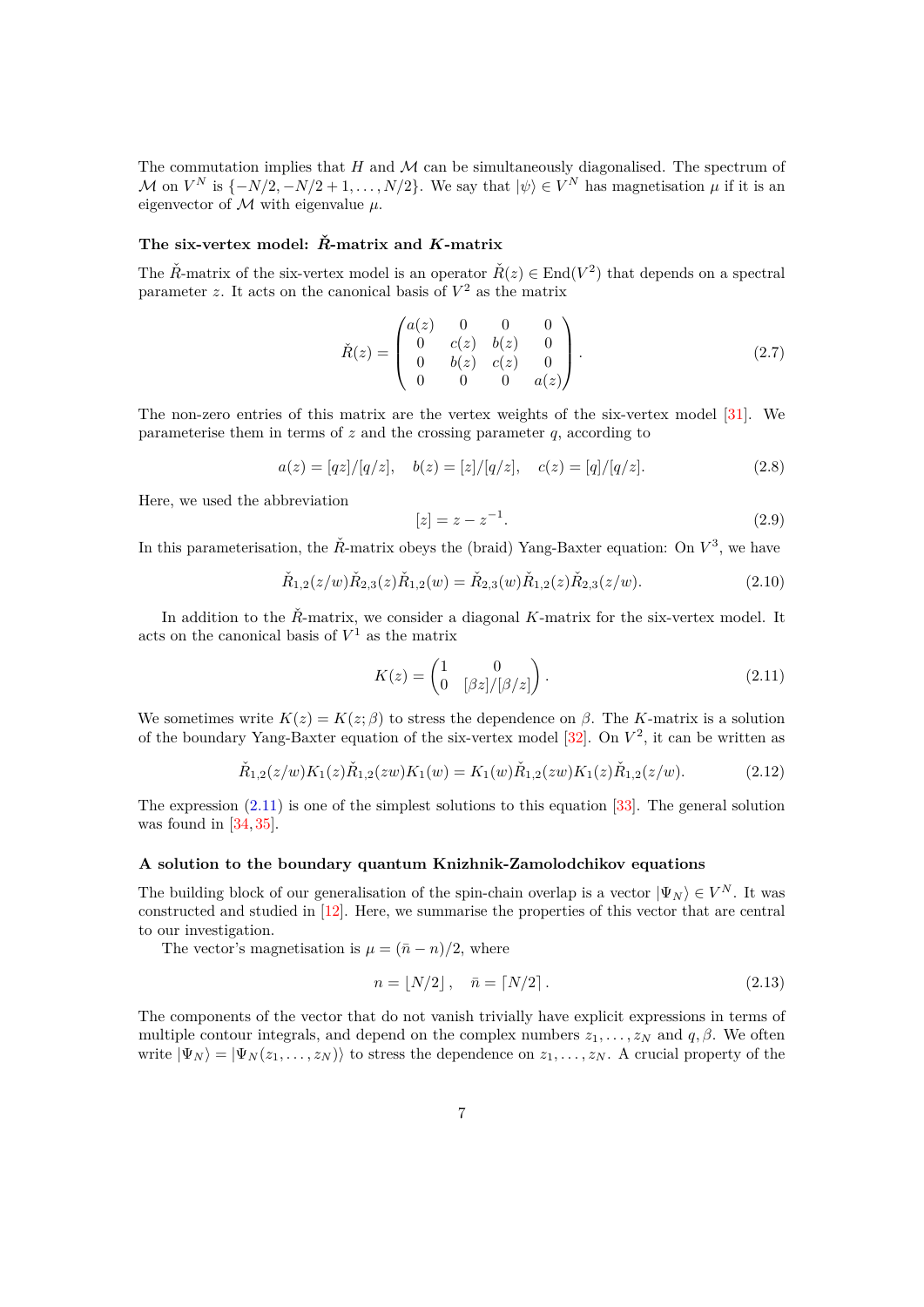vector is that it obeys the so-called *exchange relations* [\[12,](#page-28-0) Proposition 3.2]: For  $N \geq 2$  and each  $1 \leqslant i \leqslant N-1$ , we have

<span id="page-7-3"></span><span id="page-7-1"></span>
$$
\check{R}_{i,i+1}(z_i/z_{i+1})|\Psi_N(\ldots,z_i,z_{i+1},\ldots)\rangle = |\Psi_N(\ldots,z_{i+1},z_i,\ldots)\rangle.
$$
\n(2.14)

These relations are compatible thanks to the Yang-Baxter equation [\(2.10\)](#page-6-1). They lead to a system of linear equations for the vector's components. These equations imply that all its non-identically vanishing components can be inferred from the sole knowledge of the following factorised component:

$$
(\Psi_N)_{\underbrace{\downarrow \dots \downarrow}_{n} \uparrow \dots \uparrow}_{\overline{n}} = \prod_{i=1}^n [\beta z_i] \prod_{1 \leqslant i < j \leqslant n} [q z_j / z_i] [q z_i z_j] \prod_{n+1 \leqslant i < j \leqslant N} [q z_j / z_i] [q^2 z_i z_j]. \tag{2.15}
$$

This expression follows from the component's multiple contour-integral formula [\[12,](#page-28-0) Proposition 3.1]. In addition to the exchange relations, the vector  $|\Psi_N\rangle$  also obeys two *reflection relations* [\[12,](#page-28-0) Proposition 3.7]. They express the local action of the *K*-matrix on the vector:

$$
K_1(z_1^{-1};\beta)|\Psi_N(z_1,\ldots,z_N)\rangle = |\Psi_N(z_1^{-1},\ldots,z_N)\rangle, \tag{2.16a}
$$

$$
K_N(sz_N; sq^{-1}\beta^{-1})|\Psi_N(z_1,\ldots,z_N)\rangle = |\Psi_N(z_1,\ldots,s^{-2}z_N^{-1})\rangle.
$$
 (2.16b)

Here, the parameter *s* satisfies  $s^2 = q^3$ . (It is possible to work with the less restrictive condition  $s^4 = q^6$  [\[12\]](#page-28-0), but this is not necessary for the following.) The exchange and reflection relations are compatible thanks to the boundary Yang-Baxter equation [\(2.12\)](#page-6-2). Moreover, the combination of  $(2.14)$  and  $(2.16)$  implies that  $|\Psi_N\rangle$  is a solution to the boundary quantum Knizhnik-Zamolodchikov equations [\[36\]](#page-29-5).

Using the exchange relations  $(2.14)$  and the simple component  $(2.15)$ , it is straightforward to construct the components of the vector  $|\Psi_N\rangle$  that do not vanish identically for small values of *N*. For  $N = 1$ , the only such component is

<span id="page-7-2"></span>
$$
(\Psi_1)_{\uparrow} = 1. \tag{2.17}
$$

For  $N=2$ , we find

$$
(\Psi_2)_{\downarrow\uparrow} = [\beta z_1], \quad (\Psi_2)_{\uparrow\downarrow} = -[q\beta z_2]. \tag{2.18}
$$

For  $N=3$ , we have

$$
(\Psi_3)_{\downarrow\uparrow\uparrow} = [\beta z_1][q z_3/z_2][q^2 z_2 z_3], \quad (\Psi_3)_{\uparrow\uparrow\downarrow} = [q \beta z_3][q z_2/z_1][q z_1 z_2], \tag{2.19}
$$

and

$$
(\Psi_3)_{\uparrow\downarrow\uparrow} = \frac{[q][\beta z_1][q z_3/z_2][q^2 z_2 z_3] - [\beta z_2][q z_2/z_1][q z_3/z_1][q^2 z_1 z_3]}{[z_2/z_1]}.
$$
\n(2.20)

Despite its appearance, this last component actually is a Laurent polynomial in  $z_1, z_2, z_3$ . This property generalises to arbitrary *N*: Each component of  $|\Psi_N\rangle$  is a Laurent polynomial in  $z_i$  for each  $1 \leq i \leq N$  [\[12,](#page-28-0) Propositions 3.11, 3.12].

# <span id="page-7-0"></span>**2.2 Reduction relations**

We now show that the vector  $|\Psi_N\rangle$  simplifies if  $z_{i+1} = q^{-1}z_i$  for some  $1 \leq i \leq N-1$ . An example of such a simplification occurs for  $N = 2$  and  $i = 1$ , where the specialisation essentially yields a  $singlet |\zeta\rangle = |\uparrow \downarrow\rangle - |\downarrow \uparrow\rangle$ :

<span id="page-7-4"></span>
$$
|\Psi_2(z_1, z_2 = q^{-1}z_1)\rangle = -[\beta z_1]|\zeta\rangle. \tag{2.21}
$$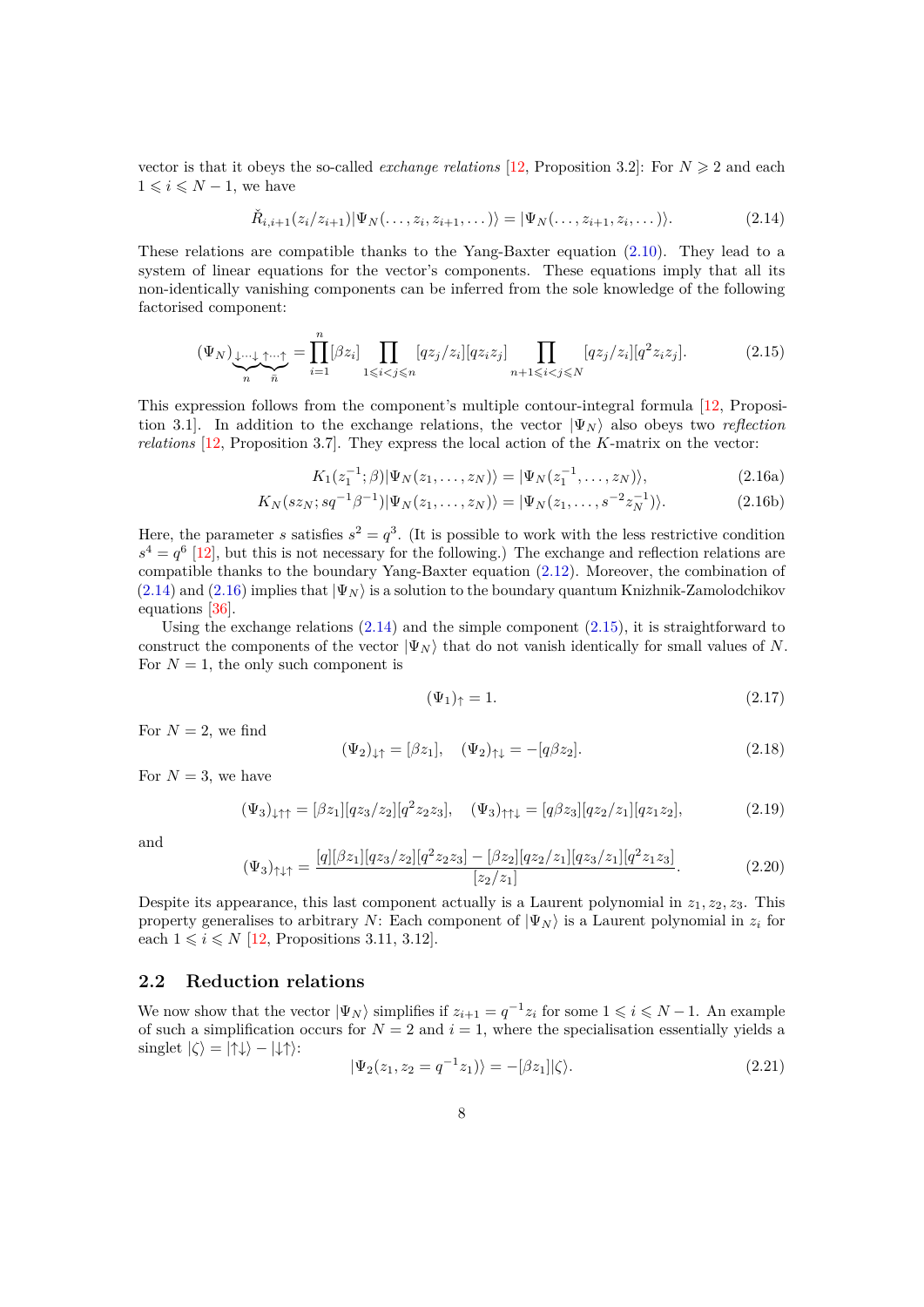For  $N \geq 3$ , a similar phenomenon occurs. Upon specialisation, the vector  $|\Psi_N\rangle$  simplifies to an expression involving  $|\zeta\rangle$  and  $|\Psi_{N-2}\rangle$ . We call the resulting relation between  $|\Psi_N\rangle$  and  $|\Psi_{N-2}\rangle$  a *reduction relation*.

To write the reduction relation for  $N \geqslant 3$ , we introduce the linear mappings  $\Xi_N^i : V^{N-2} \to V^N$ ,  $1 \leq i \leq N-1$ . They are defined by their action on the basis vectors of  $V^{N-2}$ : For  $\alpha_1, \ldots, \alpha_{N-2} \in$  $\{\uparrow,\downarrow\}$ , we have

<span id="page-8-0"></span>
$$
\Xi_N^i|\alpha_1\cdots\alpha_{i-1}\alpha_i\cdots\alpha_{N-2}\rangle = |\alpha_1\cdots\alpha_{i-1}\rangle \otimes |\zeta\rangle \otimes |\alpha_i\cdots\alpha_{N-2}\rangle. \tag{2.22}
$$

We note that  $\Xi_N^i$  is injective. In the following, we need to evaluate the action of several  $\check{R}$ <sup>-matrices</sup> on  $\Xi_N^i$ . To this end, it is convenient to define the abbreviations

$$
\mathbb{R}_{i}(z,w) = \check{R}_{i,i+1}(z)\check{R}_{i-1,i}(w), \quad \bar{\mathbb{R}}_{i}(z,w) = \check{R}_{i-1,i}(z)\check{R}_{i,i+1}(w). \tag{2.23}
$$

<span id="page-8-2"></span>**Lemma 2.1.** *For*  $2 \leq i \leq N-1$ *, we have* 

<span id="page-8-1"></span>
$$
\mathbb{R}_{i}(qz,z)\Xi_{N}^{i}=-\frac{[q^{2}z]}{[q/z]}\Xi_{N}^{i-1},\quad\bar{\mathbb{R}}_{i}(qz,z)\Xi_{N}^{i-1}=-\frac{[q^{2}z]}{[q/z]}\Xi_{N}^{i}.
$$
\n(2.24)

*Proof.* Let *P* be the linear operator on  $V^2$  defined through the action  $P|\alpha_1\alpha_2\rangle = |\alpha_2\alpha_1\rangle$ , for all  $\alpha_1, \alpha_2 \in \{\uparrow, \downarrow\}.$  It is straightforward to check the identity

$$
\mathbb{R}_{i}(qz,z)\check{R}_{i,i+1}(q^{-1}) = \frac{[q^{2}z]}{[q/z]}P_{i-1,i+1}\check{R}_{i,i+1}(q^{-1}).
$$
\n(2.25)

We apply both sides of this identity to  $\Xi_N^i$  and use  $\check{R}_{i,i+1}(q^{-1})\Xi_N^i = (2[q]/[q^2])\Xi_N^i$ . This application leads to

<span id="page-8-3"></span>
$$
\mathbb{R}_{i}(qz,z)\Xi_{N}^{i} = \frac{[q^{2}z]}{[q/z]}P_{i-1,i+1}\Xi_{N}^{i}.
$$
\n(2.26)

Using [\(2.22\)](#page-8-0), we have  $P_{i-1,i+1} \Xi_N^i = -\Xi_N^{i-1}$  and obtain, thus, the first equality of [\(2.24\)](#page-8-1). The proof of the second equality is similar.  $\Box$ 

We now use Lemma [2.1](#page-8-2) to find the reduction relations for  $N \geq 3$ .

<span id="page-8-4"></span>**Proposition 2.2.** *For*  $N \geq 3$  *and*  $1 \leq i \leq N-1$ *, we have* 

$$
|\Psi_N(\ldots, z_{i-1}, z_i, z_{i+1} = q^{-1}z_i, z_{i+2}, \ldots)\rangle = (-1)^{n+i+1} [\beta z_i] \prod_{j=1}^{i-1} [q z_i/z_j][q z_i z_j]
$$

$$
\times \prod_{j=i+2}^N [q^2 z_j/z_i][q z_i z_j] \Xi_N^i |\Psi_{N-2}(\ldots, z_{i-1}, z_{i+2}, \ldots)\rangle, \quad (2.27)
$$

*where*  $n$  *is defined in*  $(2.13)$ *.* 

*Proof.* The proof consists of two steps. In step 1, we prove  $(2.27)$  for  $i = n$ . In step 2, we extend it to all  $1 \leq i \leq N-1$ .

*Step 1:* For  $i = n$ , the exchange relations  $(2.14)$  imply

$$
|\Psi_N(\ldots, z_n, z_{n+1} = q^{-1}z_n, \ldots)\rangle = \check{R}_{n,n+1}(q^{-1})|\Psi_N(\ldots, q^{-1}z_n, z_n, \ldots)\rangle.
$$
 (2.28)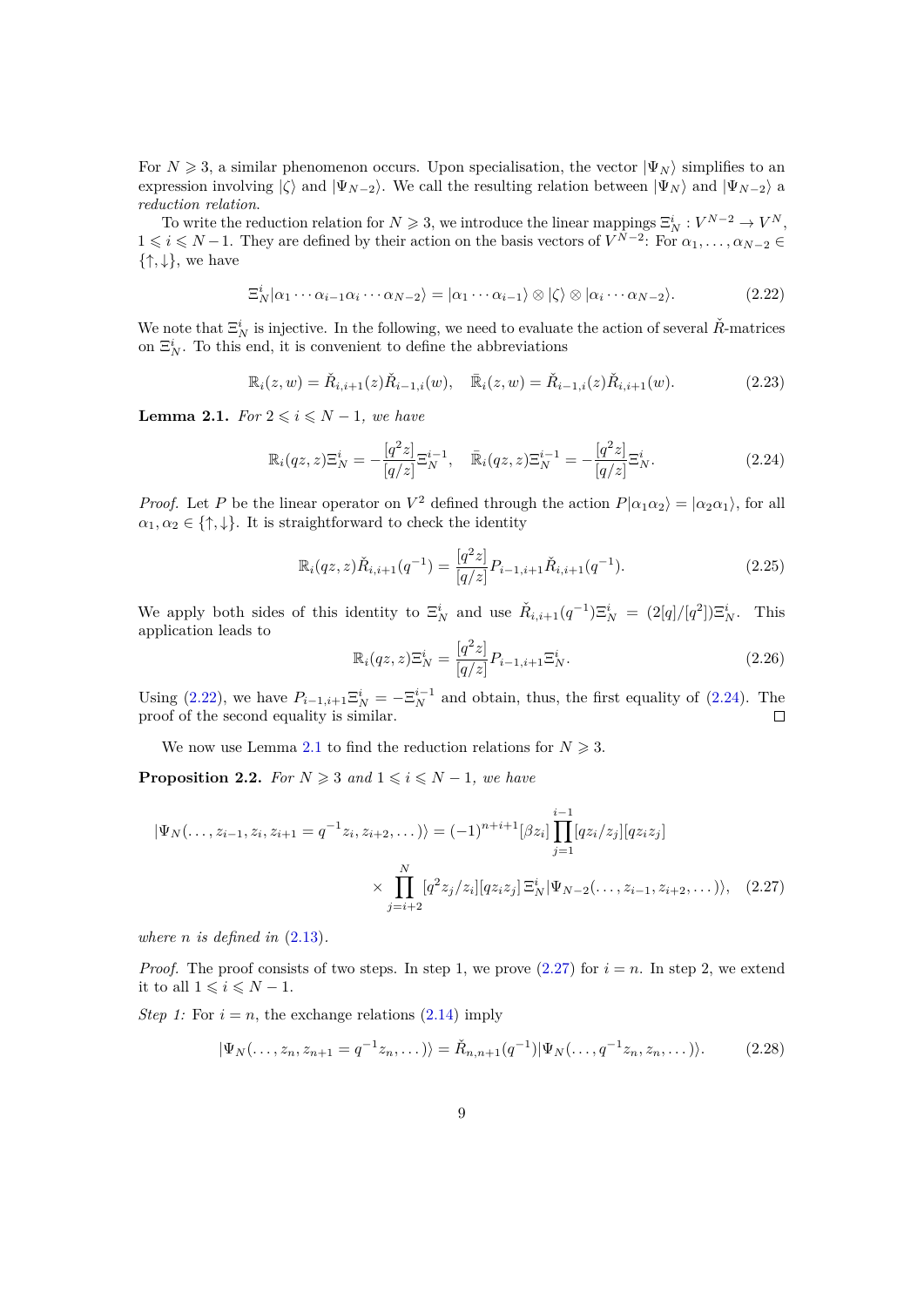The  $\check{R}$ -matrix on the right-hand side is given by  $\check{R}(q^{-1}) = (\lfloor q \rfloor / \lfloor q^2 \rfloor) \lfloor \zeta \rfloor \langle \zeta \rfloor$ . Hence, there is a vector  $|\Phi\rangle = |\Phi(z_n; z_1, \dots, z_{n-1}, z_{n+2}, \dots, z_N)\rangle \in V^{N-2}$  of magnetisation  $(\bar{n} - n)/2$ , where  $\bar{n}$  is defined in  $(2.13)$  $(2.13)$  $(2.13)$ , such that<sup>2</sup>

<span id="page-9-1"></span>
$$
|\Psi_N(\ldots, z_{n-1}, z_n, z_{n+1} = q^{-1} z_n, z_{n+1} \ldots) \rangle
$$
  
= -[\beta z\_n]  $\prod_{j=1}^{n-1} [q z_n/z_j][q z_n z_j] \prod_{j=n+2}^N [q^2 z_j/z_n][q z_n z_j] \Xi_N^n |\Phi(z_n; \ldots, z_{n-1}, z_{n+2}, \ldots) \rangle.$  (2.29)

We note that  $|\Phi\rangle$  is unique because  $\Xi_N^n$  is injective.

To find  $|\Phi\rangle$ , we establish two properties of this vector. First, it has the simple component

$$
\Phi_{\underbrace{\downarrow \cdots \downarrow}_{n-1} \underbrace{\uparrow \cdots \uparrow}_{n-1}}(z_n; z_1, \ldots, z_{n-1}, z_{n+2}, \ldots, z_N) = (\Psi_{N-2})_{\underbrace{\downarrow \cdots \downarrow}_{n-1} \underbrace{\uparrow \cdots \uparrow}_{n-1}}(z_1, \ldots, z_{n-1}, z_{n+2}, \ldots, z_N). (2.30)
$$

This equality straightforwardly follows from  $(2.15)$  and  $(2.29)$ . Second,  $|\Phi\rangle$  obeys the same exchange relations as  $|\Psi_{N-2}(z_1,\ldots,z_{n-1},z_{n+2},\ldots,z_N)\rangle$ . Indeed, combining [\(2.14\)](#page-7-1) with [\(2.29\)](#page-9-1), we find

$$
\check{R}_{i,i+1}\left(\frac{z_i}{z_{i+1}}\right)|\Phi(\ldots,z_i,z_{i+1},\ldots)\rangle = |\Phi(\ldots,z_{i+1},z_i,\ldots)\rangle, \quad 1 \leqslant i \leqslant n-2,\tag{2.31}
$$

$$
\check{R}_{i,i+1}\left(\frac{z_{i+2}}{z_{i+3}}\right)|\Phi(\ldots,z_{i+2},z_{i+3},\ldots)\rangle = |\Phi(\ldots,z_{i+3},z_{i+2},\ldots)\rangle, \quad n \leqslant i \leqslant N-2. \tag{2.32}
$$

Moreover, we claim that the following exchange relation holds:

<span id="page-9-2"></span>
$$
\check{R}_{n-1,n}(z_{n-1}/z_{n+2})|\Phi(\ldots,z_{n-1},z_{n+2},\ldots)\rangle = |\Phi(\ldots,z_{n+2},z_{n-1},\ldots)\rangle.
$$
 (2.33)

To see this, we use  $(2.14)$  to write

$$
\mathbb{R}_{n+1}\left(\frac{z_{n-1}}{z_{n+1}},\frac{z_{n-1}}{z_n}\right)\check{R}_{n-1,n}\left(\frac{z_{n-1}}{z_{n+2}}\right)\bar{\mathbb{R}}_{n+1}\left(\frac{z_n}{z_{n+2}},\frac{z_{n+1}}{z_{n+2}}\right) \times |\Psi_N(\ldots,z_{n-1},z_n,z_{n+1},z_{n+2},\ldots)\rangle = |\Psi_N(\ldots,z_{n+2},z_n,z_{n+1},z_{n-1},\ldots)\rangle. \tag{2.34}
$$

We now set  $z_{n+1} = q^{-1}z_n$ . Using [\(2.29\)](#page-9-1), we find

$$
\mathbb{R}_{n+1}\left(\frac{qz_{n-1}}{z_n},\frac{z_{n-1}}{z_n}\right)\check{R}_{n-1,n}\left(\frac{z_{n-1}}{z_{n+2}}\right)\bar{\mathbb{R}}_{n+1}\left(\frac{z_n}{z_{n+2}},\frac{q^{-1}z_n}{z_{n+2}}\right)\Xi_N^n|\Phi(\ldots,z_{n-1},z_{n+2},\ldots)\rangle
$$

$$
=\frac{[qz_n/z_{n+2}][q^2z_{n-1}/z_n]}{[qz_n/z_{n-1}][q^2z_{n+2}/z_n]}\Xi_N^n|\Phi(\ldots,z_{n+2},z_{n-1},\ldots)\rangle. \quad (2.35)
$$

Next, we apply Lemma [2.1](#page-8-2) and simplify this equality to

$$
\mathbb{R}_{n+1}\left(\frac{qz_{n-1}}{z_n},\frac{z_{n-1}}{z_n}\right)\check{R}_{n-1,n}\left(\frac{z_{n-1}}{z_{n+2}}\right)\Xi_N^{n+1}|\Phi(\ldots,z_{n-1},z_{n+2},\ldots)\rangle
$$
  
= 
$$
-\frac{[q^2z_{n-1}/z_n]}{[qz_n/z_{n-1}]}\Xi_N^{n}|\Phi(\ldots,z_{n+2},z_{n-1},\ldots)\rangle.
$$
 (2.36)

<span id="page-9-0"></span><sup>&</sup>lt;sup>2</sup>Including the pre-factor on the right-hand side of the equality turns out to be convenient in the following.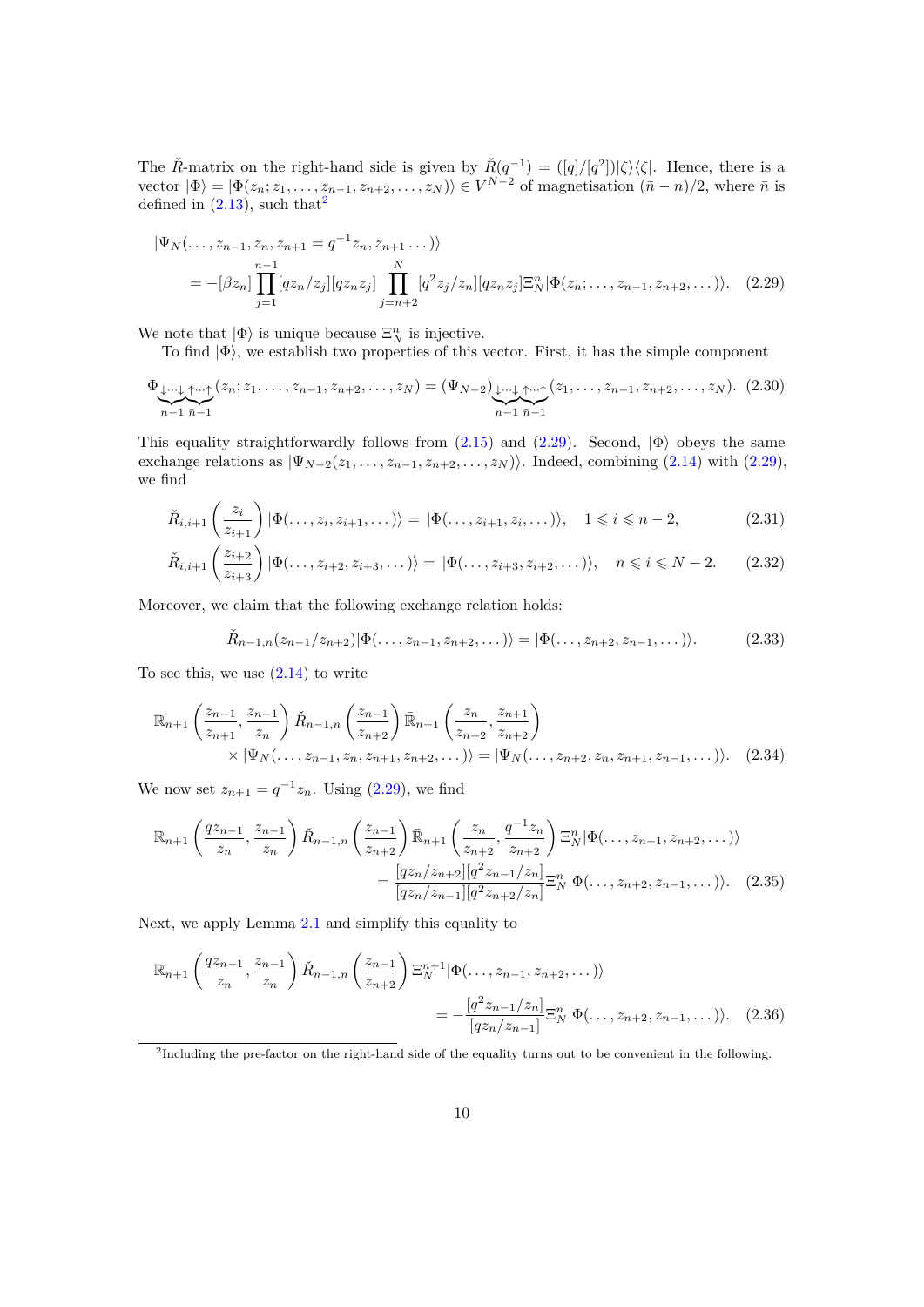The operators  $\check{R}_{n-1,n}(z_{n-1}/z_{n+2})$  and  $\Xi_N^{n+1}$  on the right-hand side of this equality commute, which straightforwardly follows from  $(2.22)$ . Moreover, the action of  $\mathbb{R}_{n+1}$   $(qz_{n-1}/z_n, z_{n-1}/z_n)$ onto  $\Xi_N^{n+1}$  follows from Lemma [2.1.](#page-8-2) We combine these two observations and find

$$
\Xi_N^n \check{R}_{n-1,n}\left(\frac{z_{n-1}}{z_{n+2}}\right) |\Phi(\ldots,z_{n-1},z_{n+2},\ldots)\rangle = \Xi_N^n |\Phi(\ldots,z_{n+2},z_{n-1},\ldots)\rangle.
$$
 (2.37)

Since  $\Xi_N^n$  is injective, we conclude that [\(2.33\)](#page-9-2) holds.

In conclusion,  $|\Phi(z_n; z_1,\ldots,z_{n-1},z_{n+2},\ldots,z_N)\rangle$  and  $|\Psi_{N-2}(z_1,\ldots,z_{n-1},z_{n+2},\ldots,z_N)\rangle$  have the same magnetisation, one common non-vanishing component, and obey the same exchange relations. It follows from  $\left| \frac{12}{2} \right|$ , Proposition 3.5 that the two vectors are equal. This proves [\(2.27\)](#page-8-3) for  $i = n$ .

*Step 2:* Let us suppose that  $i < n$ . We use  $(2.14)$  to write

$$
|\Psi_N(\ldots, z_i, z_{i+1}, \ldots)\rangle
$$
  
= 
$$
\prod_{j=i+2}^{n+1} \mathbb{R}_{j-1}(z_j/z_{i+1}, z_j/z_i) |\Psi_N(\ldots, z_{i-1}, z_{i+2}, \ldots, z_{n+1}, z_i, z_{i+1}, z_{n+2}, \ldots)\rangle.
$$
 (2.38)

The *n*-th and  $(n+1)$ -th arguments of the vector on the right-hand side are  $z_i$  and  $z_{i+1}$ , respectively. We now set  $z_{i+1} = q^{-1}z_i$ , and apply the reduction relation obtained in step 1. It yields

$$
|\Psi_N(\ldots, z_i, z_{i+1} = q^{-1}z_i, \ldots)\rangle = -[\beta z_i] \prod_{j=1}^{i-1} [q z_i/z_j][q z_i z_j] \prod_{j=i+2}^{n+1} [q z_i/z_j][q z_i z_j]
$$
  
 
$$
\times \prod_{j=n+2}^N [q^2 z_j/z_i][q z_i z_j] \prod_{j=i+2}^{n+1} \mathbb{R}_{j-1}(q z_j/z_i, z_j/z_i) \Xi_N^n |\Psi_{N-2}(\ldots, z_{i-1}, z_{i+2}, \ldots)\rangle.
$$
 (2.39)

By Lemma [2.1,](#page-8-2) we have

<span id="page-10-1"></span>
$$
\prod_{j=i+2}^{n+1} \mathbb{R}_{j-1}(qz_j/z_i, z_j/z_i) \Xi_N^n = (-1)^{n+i} \left( \prod_{j=i+2}^{n+1} \frac{[q^2z_j/z_i]}{[qz_i/z_j]} \right) \Xi_N^i,
$$
\n(2.40)

for each  $i + 1 \leq j \leq n$ . Using this relation in [\(2.39\)](#page-10-1), we obtain [\(2.27\)](#page-8-3) for  $i < n$ . The proof for  $i > n$  is similar. П

# <span id="page-10-0"></span>**2.3 The overlap**

Throughout this section,  $N_1, N_2 \geq 0$  are integers and  $N = N_1 + N_2$ , unless stated otherwise. For each  $N_1, N_2 \geq 1$ , we define the generalised overlap

$$
\Omega_{N_1,N_2} = \langle \Psi_N(z_1^{-1}, \dots, z_{N_1}^{-1}, q^{-3} z_{N_1+1}^{-1}, \dots, q^{-3} z_N^{-1})|
$$
  
 
$$
\times (\langle \Psi_{N_1}(z_1, \dots, z_{N_1}) \rangle \otimes \langle \Psi_{N_2}(z_{N_1+1}, \dots, z_N) \rangle).
$$
 (2.41)

By convention, if  $N_1 = 0$  or  $N_2 = 0$ , we replace the corresponding tensor factor by the scalar factor 1. This convention implies

<span id="page-10-2"></span>
$$
\Omega_{0,N} = \langle \Psi_N(q^{-3}z_1^{-1}, \dots, q^{-3}z_N^{-1}) | \Psi_N(z_1, \dots, z_N) \rangle, \tag{2.42}
$$

$$
\Omega_{N,0} = \langle \Psi_N(z_1^{-1}, \dots, z_N^{-1}) | \Psi_N(z_1, \dots, z_N) \rangle, \tag{2.43}
$$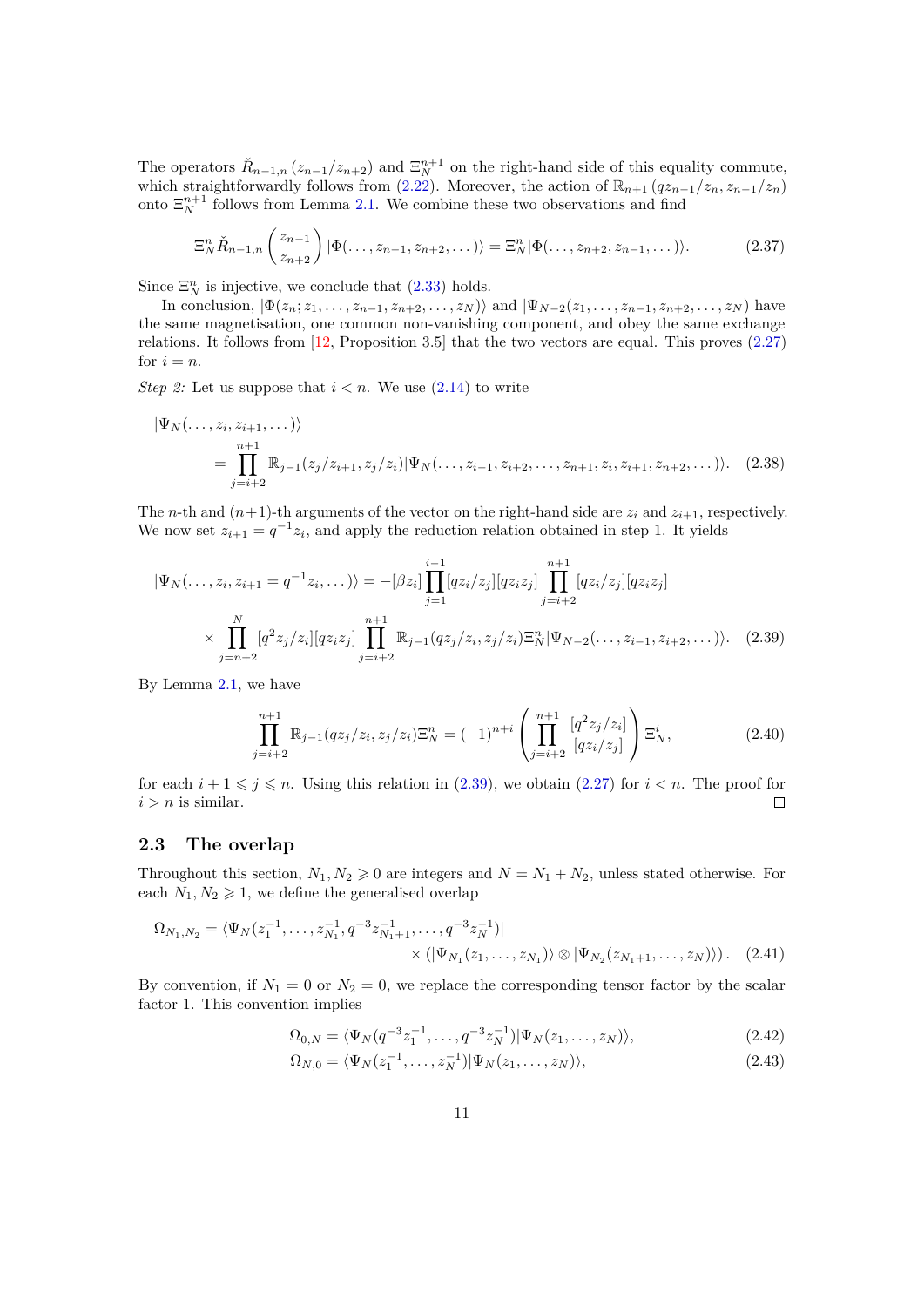and  $\Omega_{0,0} = 1$ .

By construction,  $\Omega_{N_1,N_2}$  is a Laurent polynomial in  $z_1,\ldots,z_N$ . It identically vanishes if both *N*<sup>1</sup> and *N*<sup>2</sup> are odd, because of the magnetisation of the vectors that we use to compute the overlap. For the other parities of  $N_1, N_2$ , we expect  $\Omega_{N_1,N_2}$  to be a non-trivial function of *z*1*, . . . , z<sup>N</sup>* . In the following, we characterise it as a function of these variables. We often write  $\Omega_{N_1,N_2} = \Omega_{N_1,N_2}(z_1,\ldots,z_N)$  to stress its dependence on them.

### **Symmetry**

<span id="page-11-4"></span>**Lemma 2.3.** *We have*

$$
\Omega_{N_1,N_2}(\ldots,-z_i,\ldots) = \Omega_{N_1,N_2}(\ldots,z_i,\ldots),\tag{2.44}
$$

*for each*  $1 \leq i \leq N$ *.* 

*Proof.* The proof straightforwardly follows from the relation

$$
|\Psi_N(\ldots, -z_i, \ldots)\rangle = \sigma_i^z |\Psi_N(\ldots, z_i, \ldots)\rangle, \qquad (2.45)
$$

which holds for all  $N \geq 1$  and is an immediate consequence of [\[12,](#page-28-0) Propositions 3.11 and 3.12].  $\Box$ 

<span id="page-11-1"></span>**Lemma 2.4.** For  $N_1 \geq 2$ ,  $\Omega_{N_1,N_2}$  is a symmetric function of  $z_1, \ldots, z_{N_1}$ . Likewise, for  $N_2 \geq 2$ , *it is a symmetric function of*  $z_{N_1+1}, \ldots, z_N$ .

*Proof.* First, we suppose that  $N_1 \geq 2$  and consider an integer  $1 \leq i \leq N_1 - 1$ . We use the unitarity relation  $\check{R}_{i,i+1}(z^{-1})\check{R}_{i,i+1}(z) = 1$  to write

$$
\Omega_{N_1,N_2} = \langle \Psi_N(\ldots, z_i^{-1}, z_{i+1}^{-1}, \ldots) | \check{R}_{i,i+1}(z_{i+1}/z_i) \times \left( \check{R}_{i,i+1}(z_i/z_{i+1}) | \Psi_{N_1}(\ldots, z_i, z_{i+1}, \ldots) \rangle \otimes | \Psi_{N_2}(\ldots) \rangle \right). \tag{2.46}
$$

We evaluate the action of the  $R̃$ -matrices on the vectors in the first and second line, respectively, with the help of the exchange relations  $(2.14)$  and the symmetry of the  $\tilde{R}$ -matrix. This evaluation leads to

$$
\Omega_{N_1,N_2}(\ldots,z_i,z_{i+1},\ldots) = \Omega_{N_1,N_2}(\ldots,z_{i+1},z_i,\ldots),\tag{2.47}
$$

which is enough to conclude that the overlap is symmetric in  $z_1, \ldots, z_{N_1}$ . The proof of the symmetry in  $z_{N_1+1}, \ldots, z_N$  for  $N_2 \geq 2$  follows the same steps. □

<span id="page-11-3"></span>**Lemma 2.5.** *For*  $N_1 \geq 1$  *and each*  $1 \leq i \leq N_1$ *, we have* 

<span id="page-11-2"></span><span id="page-11-0"></span>
$$
\Omega_{N_1,N_2}(\ldots,z_i^{-1},\ldots) = \Omega_{N_1,N_2}(\ldots,z_i,\ldots).
$$
\n(2.48)

*For*  $N_2 \geq 1$  *and each*  $N_1 + 1 \leq i \leq N$ *, we have* 

$$
\Omega_{N_1,N_2}(\ldots,z_i^{-1},\ldots) = \Omega_{N_1,N_2}(\ldots,q^{-3}z_i,\ldots). \tag{2.49}
$$

*Proof.* First, we suppose that  $N_1 \geq 1$  and set  $i = 1$ . The reflection relations [\(2.16\)](#page-7-2) allow us to write

$$
\Omega_{N_1,N_2}(z_1^{-1},\dots) = \langle \Psi_N(z_1,\dots) | \left( |\Psi_{N_1}(z_1^{-1},\dots) \rangle \otimes |\Psi_{N_2}(\dots) \rangle \right) \tag{2.50}
$$

$$
= \langle \Psi_N(z_1^{-1}, \dots) | K_1(z_1; \beta) \left( K_1(z_1^{-1}; \beta) | \Psi_{N_1}(z_1, \dots) \right) \otimes | \Psi_{N_2}(\dots) \rangle \rangle. \tag{2.51}
$$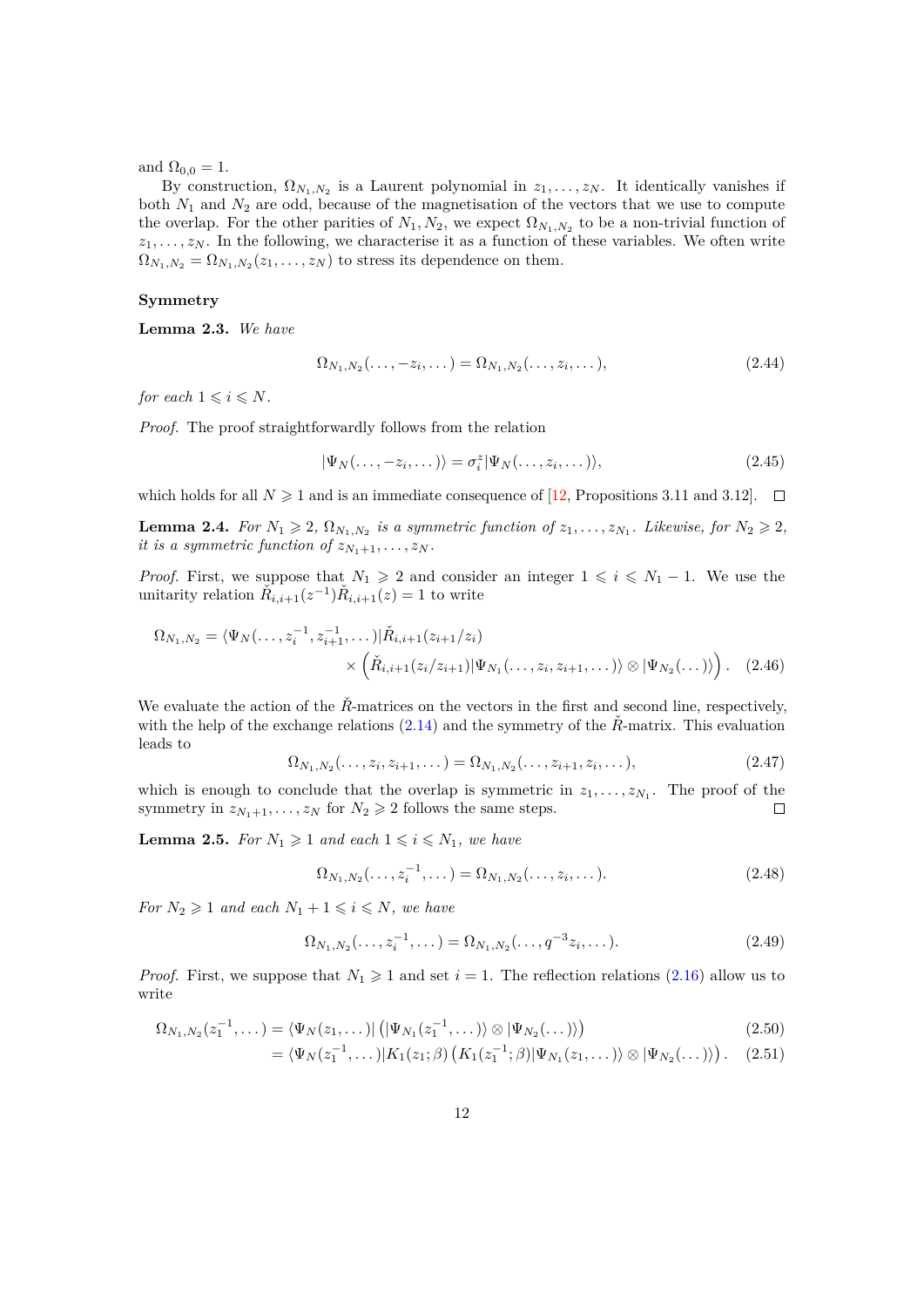Using  $K(z; \beta)K(z^{-1}; \beta) = 1$ , we obtain

$$
\Omega_{N_1,N_2}(z_1^{-1},\dots) = \Omega_{N_1,N_2}(z_1,\dots),\tag{2.52}
$$

which concludes the proof of [\(2.48\)](#page-11-0) for  $i = 1$ . The generalisation to  $2 \leq i \leq N_1$  follows from Lemma [2.4.](#page-11-1)

Second, we suppose that  $N_2 \geq 1$  and set  $i = N$ . We use the reflection relations [\(2.16\)](#page-7-2) and the relation  $s^2 = q^3$  to find

$$
\Omega_{N_1,N_2}(\ldots,z_N^{-1}) = \langle \Psi_N(\ldots,q^{-3}z_N) | \left( |\Psi_{N_1}(\ldots)\rangle \otimes |\Psi_{N_2}(\ldots,z_N^{-1})\rangle \right) \tag{2.53}
$$
\n
$$
= \langle \Psi_N(\ldots,z_N^{-1}) | K_N(sz_N^{-1};sq^{-1}\beta^{-1}) \left( |\Psi_{N_1}(\ldots)\rangle \otimes K_{N_2}(s^{-1}z_N;sq^{-1}\beta^{-1}) |\Psi_{N_2}(\ldots,q^{-3}z_N)\rangle \right)
$$
\n
$$
= \langle \Psi_N(\ldots,z_N^{-1}) | K_N(sz_N^{-1};sq^{-1}\beta^{-1}) K_N(s^{-1}z_N;sq^{-1}\beta^{-1}) \left( |\Psi_{N_1}(\ldots)\rangle \otimes |\Psi_{N_2}(\ldots,q^{-3}z_N)\rangle \right).
$$

The product of the *K*-matrices in the third line yields the identity matrix. Hence, we obtain

$$
\Omega_{N_1,N_2}(\ldots,z_N^{-1}) = \Omega_{N_1,N_2}(\ldots,q^{-3}z_N),\tag{2.54}
$$

which proves [\(2.49\)](#page-11-2) for  $i = N$ . For  $N_1 + 1 \leq i \leq N - 1$ , the proof follows from Lemma [2.4.](#page-11-1)  $\Box$ 

In the next lemma, we relate the overlaps  $\Omega_{N_1,N_2}$  and  $\Omega_{N_2,N_1}$ . The relation involves a transformation of the parameter *β*. Hence, to stress the dependence of the overlaps on this parameter, we write  $\Omega_{N_1,N_2} = \Omega_{N_1,N_2}(z_1,\ldots,z_{N_1},z_{N_1+1},\ldots,z_N;\beta)$ .

<span id="page-12-2"></span>**Lemma 2.6.** Let *s* be a parameter with  $s^2 = q^3$ , then

$$
\Omega_{N_1,N_2}(z_1,\ldots,z_{N_1},z_{N_1+1},\ldots,z_N;\beta) = \Omega_{N_2,N_1}\left(sz_{N_1+1},\ldots,sz_N,s^{-1}z_1,\ldots,s^{-1}z_{N_1};sq^{-1}\beta^{-1}\right). \tag{2.55}
$$

*Proof.* For each  $N \geq 1$ , we define the linear operator  $P$  on  $V^N$  through

<span id="page-12-1"></span><span id="page-12-0"></span>
$$
\mathcal{P}|\alpha_1\alpha_2\cdots\alpha_N\rangle = |\alpha_N\alpha_{N-1}\cdots\alpha_1\rangle, \tag{2.56}
$$

for  $\alpha_1, \ldots, \alpha_N \in \{\uparrow, \downarrow\}$ . For arbitrary  $N \geq 1$ , let us write  $|\Psi_N\rangle = |\Psi_N(z_1, \ldots, z_N; \beta)\rangle$  to stress the dependence on  $\beta$ . By [\[12,](#page-28-0) Proposition 3.15], we have

$$
\mathcal{P}|\Psi_N(z_1,\ldots,z_N;\beta)\rangle = |\Psi_N(s^{-1}z_N^{-1},\ldots,s^{-1}z_1^{-1};sq^{-1}\beta^{-1})\rangle.
$$
 (2.57)

We apply this relation to the co-vector  $\langle \Psi_N |$  in the definition of the overlap [\(2.41\)](#page-10-2) and find

$$
\Omega_{N_1,N_2} = \langle \Psi_N(s^{-1}q^3 z_N, \dots, s^{-1}q^3 z_{N_1+1}, s^{-1} z_{N_1}, \dots, s^{-1} z_1; sq^{-1}\beta^{-1})| \times \mathcal{P}(|\Psi_{N_1}(z_1, \dots, z_{N_1}; \beta) \rangle \otimes |\Psi_{N_2}(z_{N_1+1}, \dots, z_N; \beta) \rangle). \tag{2.58}
$$

Next, we simplify the second line of this equality with the help of the identity  $\mathcal{P}(|\Phi_1\rangle \otimes |\Phi_2\rangle) =$  $\mathcal{P}|\Phi_2\rangle \otimes \mathcal{P}|\Phi_1\rangle$ . Applying [\(2.57\)](#page-12-0), we obtain

$$
\Omega_{N_1,N_2} = \langle \Psi_N(sz_N, \dots, sz_{N_1+1}, q^{-3}sz_{N_1}, \dots, q^{-3}sz_1; sq^{-1}\beta^{-1})|
$$
  
 
$$
\times \left( |\Psi_{N_2}(s^{-1}z_N^{-1}, \dots, s^{-1}z_{N_1+1}^{-1}; sq^{-1}\beta^{-1}) \right) \otimes |\Psi_{N_1}(s^{-1}z_{N_1}^{-1}, \dots, s^{-1}z_1^{-1}; sq^{-1}\beta^{-1})\rangle), \quad (2.59)
$$

where we used  $s^2 = q^3$ . We compare the right-hand side with  $(2.41)$  and conclude

$$
\Omega_{N_1,N_2}(z_1,\ldots,z_{N_1},z_{N_1+1},\ldots,z_N;\beta) = \Omega_{N_2,N_1}(s^{-1}z_{N_1}^{-1},\ldots,s^{-1}z_{N_1+1}^{-1},s^{-1}z_{N_1}^{-1},\ldots,s^{-1}z_1^{-1};sq^{-1}\beta^{-1}).
$$
 (2.60)

Finally, we use Lemmas [2.4](#page-11-1) and [2.5,](#page-11-3) and once more  $s^2 = q^3$ , to obtain [\(2.55\)](#page-12-1).  $\Box$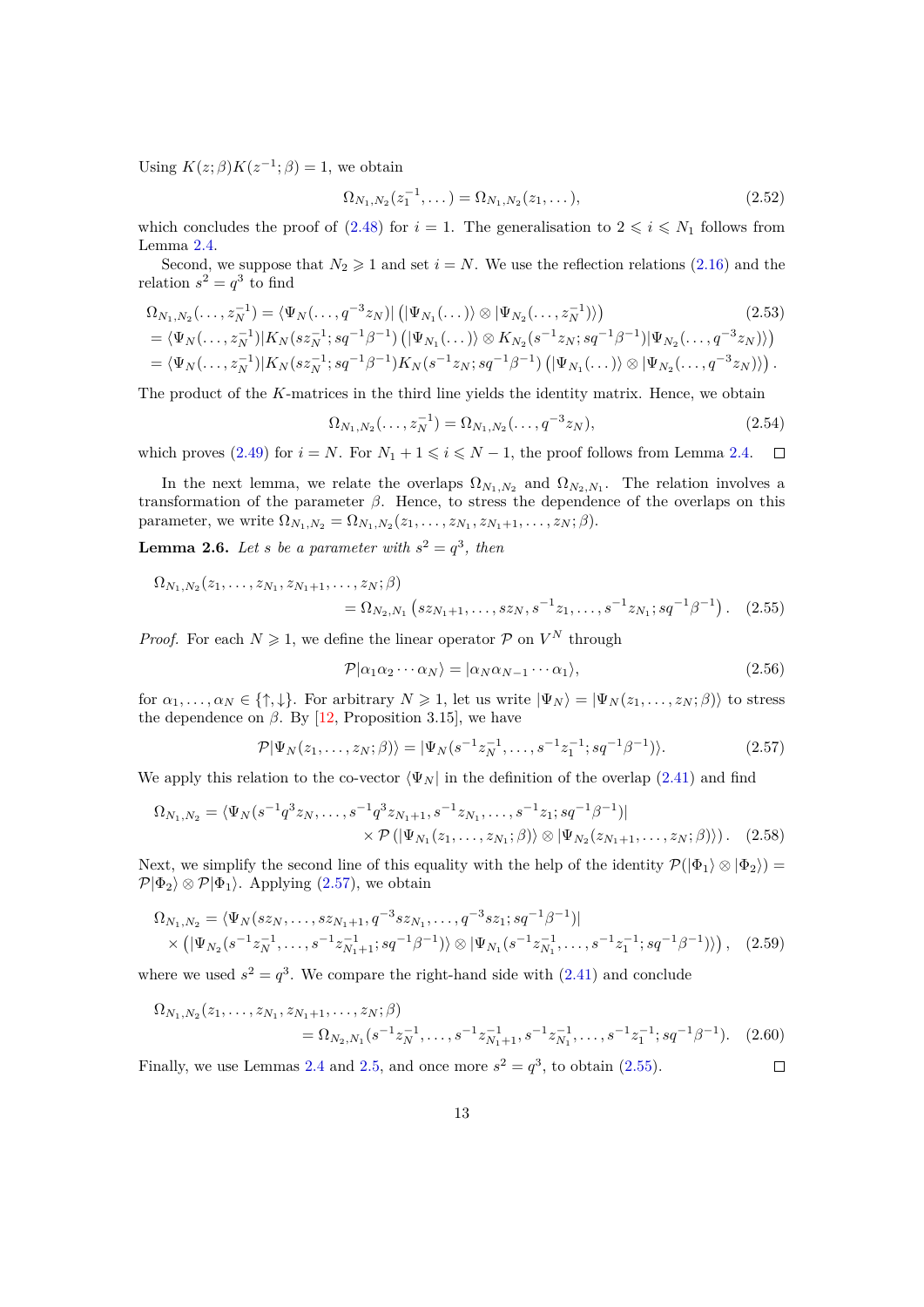#### **Degree width**

The *degree width* of a Laurent polynomial is the difference in degree of its leading and trailing terms. Moreover, we call a Laurent polynomial *centred* if its degree width is twice the degree of its leading term. For instance,  $z^3 - 2z^{-3}$  has degree width 6 and is centred. Conversely,  $z^3 - 2z^{-2}$ has degree width 5 but is not centred.

<span id="page-13-0"></span>**Lemma 2.7.** For  $N_1 \geq 1$  and each  $1 \leq i \leq N_1$ ,  $\Omega_{N_1,N_2}$  is a centred Laurent polynomial in  $z_i$ . *Its degree width is at most*  $2(2N_1 + N_2 - 2)$ *.* 

*Proof.* For each  $N \geq 1$  and  $1 \leq i \leq N$ , each component of the vector  $|\Psi_N\rangle$  is a Laurent polynomial in  $z_i$ . Hence,  $\Omega_{N_1,N_2}$  is a Laurent polynomial in  $z_i$  for each  $1 \leq i \leq N_1$ . By Lemma [2.5,](#page-11-3) it is centred. The Propositions 3.11, 3.12, and 3.14 of [\[12\]](#page-28-0) imply that its degree width is at most  $2(2N_1 + N_2 - 2).$  $\Box$ 

For completeness, we add two observations concerning this lemma (which, however, will not be relevant in the following). First, we note that for odd  $N_2$ , the upper bound for the degree width can be sharpened to  $2(2N_1 + N_2 - 3)$ . Indeed, otherwise the overlap could have a leading term with an odd degree, which is incompatible with Lemma [2.3.](#page-11-4) Second, a similar result for  $\Omega_{N_1,N_2}$  as a function of  $z_i$  with  $N_1 + 1 \leqslant i \leqslant N$  immediately follows from the combination of Lemmas [2.6](#page-12-2) and [2.7.](#page-13-0)

#### **Reduction relations**

We now use the reduction relations for the vector  $|\Psi_N\rangle$ , given in [\(2.21\)](#page-7-4) and Proposition [2.2,](#page-8-4) to derive reduction relations for the overlap  $\Omega_{N_1,N_2}$ . These relations are crucial to finding an explicit expression for the overlap at the combinatorial point.

<span id="page-13-3"></span>**Lemma 2.8.** *For*  $N_1 \geq 2$  *and each*  $2 \leq i \leq N_1$ *, we have* 

$$
\Omega_{N_1,N_2}(z_1 = q^{-1}z_1, \dots, z_i, \dots) = (-1)^{n+n_1}[q^2][\beta z_i][\beta q/z_i]/[q] \prod_{j=2, j \neq i}^{N_1} [qz_i/z_j][q^2/(z_i z_j)]
$$

$$
\times \prod_{j=2, j \neq i}^{N} [q^2 z_j/z_i][qz_i z_j] \Omega_{N_1-2,N_2}(\hat{z}_1, \dots, \hat{z}_i, \dots), \quad (2.61)
$$

*where*  $\hat{z}_i$  *denotes the omission of*  $z_i$ ,  $n = |N/2|$  *and*  $n_1 = |N_1/2|$ *.* 

*Proof.* First, we prove the reduction relation for  $i = 2$ . Let us abbreviate

<span id="page-13-2"></span><span id="page-13-1"></span>
$$
\Omega'_{N_1,N_2} = \Omega_{N_1,N_2}(q^{-1}z_2, z_2, \dots) = \Omega_{N_1,N_2}(z_2, q^{-1}z_2, \dots). \tag{2.62}
$$

We find

$$
\Omega'_{N_1,N_2} = \langle \Psi_N(z_2^{-1}, qz_2^{-1}, \dots) | \left( |\Psi_{N_1}(z_2, q^{-1}z_2, \dots) \rangle \otimes |\Psi_{N_2}(\dots) \rangle \right) \tag{2.63}
$$
\n
$$
= (-1)^{n_1} [\beta z_2] \prod_{j=3}^{N_1} [q^2 z_j / z_2] [q z_2 z_j] \langle \Psi_N(z_2^{-1}, qz_2^{-1}, \dots) | \Xi_N^1 \left( |\Psi_{N_1-2}(\dots) \rangle \otimes |\Psi_{N_2}(\dots) \rangle \right).
$$

From the first to the second line, we applied the reduction relation for  $|\Psi_{N_1}(z_2, q^{-1}z_2, \dots)\rangle$ . Next, we use  $\Xi_N^1 = (\frac{q^2}{2q})\tilde{R}_{1,2}(q^{-1})\Xi_N^1$ , the symmetry of the  $\tilde{R}$ -matrix and the exchange relations  $(2.14)$  to write

$$
\langle \Psi_N(z_2^{-1}, q z_2^{-1}, \dots) | \Xi_N^1 = [q^2] / (2[q]) \langle \Psi_N(q z_2^{-1}, z_2^{-1}, \dots) | \Xi_N^1. \tag{2.64}
$$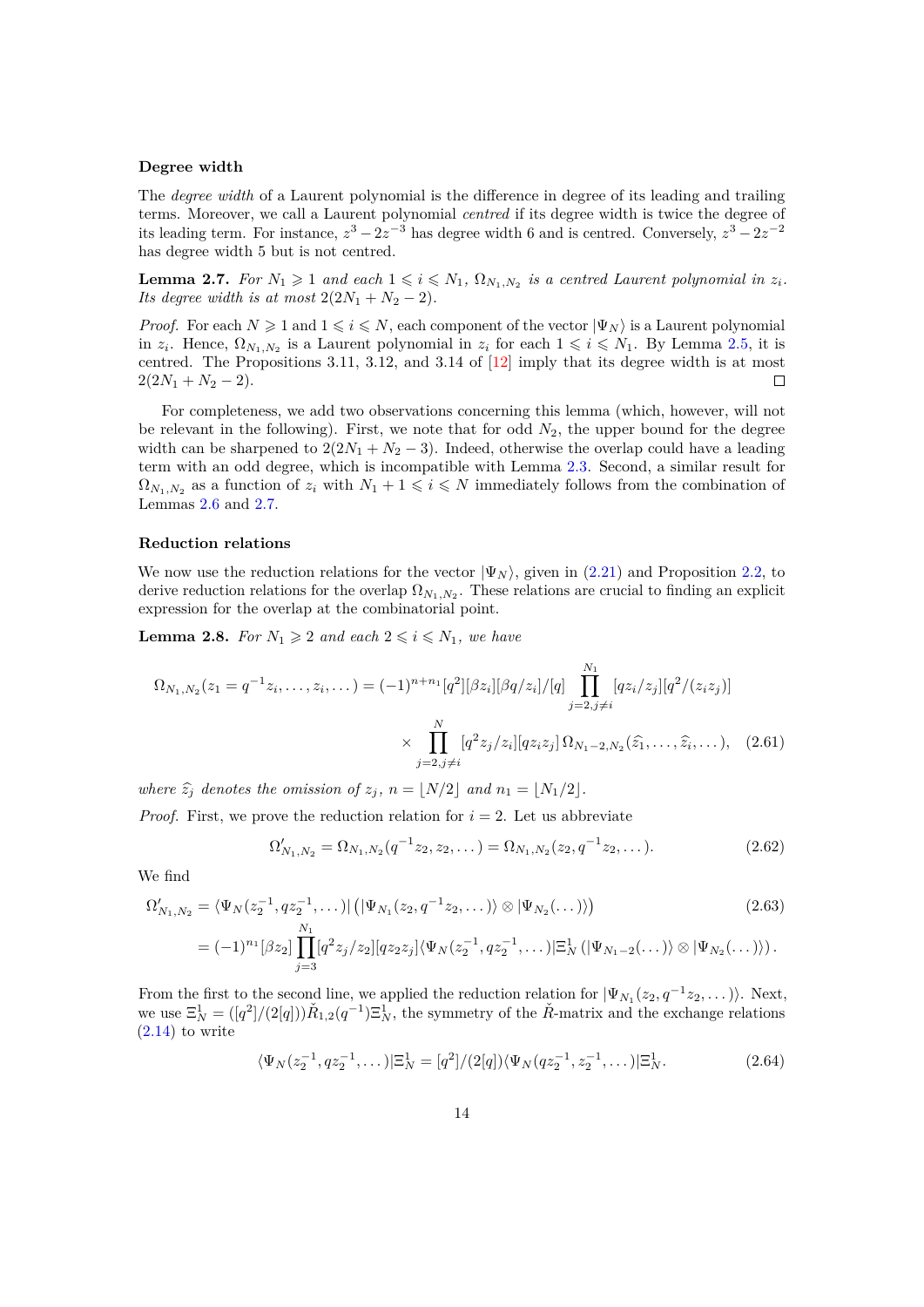We utilise the reduction relation of  $\langle \Psi_N(qz_2^{-1}, z_2^{-1}, \dots) |$  on the right-hand side of this equality. It leads to

$$
\langle \Psi_N(z_2^{-1}, qz_2^{-1}, \dots) | \Xi_N^1 = (-1)^n [q^2] [\beta q/z_2] / [q] \prod_{j=3}^{N_1} [qz_2/z_j] [q^2/(z_2 z_j)]
$$

$$
\times \prod_{j=N_1+1}^N [q^2 z_j/z_2] [qz_2/z_j] \langle \Psi_{N-2}(\dots) |. \quad (2.65)
$$

We combine this result with [\(2.63\)](#page-13-1) and find

$$
\Omega'_{N_1,N_2} = (-1)^{n+n_1} [q^2] [\beta z_2] [\beta q/z_2] / [q] \prod_{j=3}^{N_1} [q z_2/z_j] [q^2/(z_2 z_j)]
$$

$$
\times \prod_{j=3}^N [q^2 z_j/z_2] [q z_2/z_j] \Omega_{N_1-2,N_2}(\hat{z}_1, \hat{z}_2, \dots). \quad (2.66)
$$

This result concludes the proof of [\(2.61\)](#page-13-2) for  $i = 2$ . For  $3 \leq i \leq N_1$ , it follows from Lemma [2.4.](#page-11-1)  $\Box$ 

# <span id="page-14-0"></span>**2.4 The combinatorial point**

In this section, and throughout the remainder of this article, we focus on the case where the crossing parameter takes the value

<span id="page-14-1"></span>
$$
q = e^{2\pi i/3}.
$$
\n(2.67)

We refer to this value as the *combinatorial point*. At this point, the vector  $|\Psi_N\rangle$  is an eigenvector of the transfer matrix of a six-vertex model on a strip. Several properties of this eigenvector display relations to combinatorial problems [\[12\]](#page-28-0).

The main result of this section is an explicit formula for the overlap  $\Omega_{N_1,N_2}$  involving this eigenvector in terms of symplectic characters. We prove this formula through a standard strategy based on (strong) induction [\[37\]](#page-29-6).

#### **Symplectic characters**

Let  $N \geq 1$  and  $\lambda_i = \lfloor (N - i)/2 \rfloor$  for each  $1 \leq i \leq N$ . We define the function  $\chi_N$  through

$$
\chi_N(z_1, \dots, z_N) = \frac{\det_{i,j=1}^N \left( z_j^{\mu_i} - z_j^{-\mu_i} \right)}{\det_{i,j=1}^N \left( z_j^{\delta_i} - z_j^{-\delta_i} \right)},\tag{2.68}
$$

where  $\delta_i = N - i + 1$  and  $\mu_i = \lambda_i + \delta_i$ . This function is the symplectic character associated to the so-called *double-staircase partition* [\[38\]](#page-29-7). We simply refer to it as 'the symplectic character'. For convenience, we also define  $\chi_0 = 1$ .

The symplectic character  $\chi_N$  is a symmetric function of  $z_1, \ldots, z_N$ . With respect to each  $z_i$ , it is a centred Laurent polynomial of degree width  $2(\bar{n}-1)$ , where  $\bar{n}$  is defined in [\(2.13\)](#page-6-3), that is invariant under the reversal  $z_i \to z_i^{-1}$ . The coefficient of the leading term is itself a symplectic character. Indeed, the definition [\(2.68\)](#page-14-1) implies that

<span id="page-14-2"></span>
$$
\lim_{z_i \to \infty} z_i^{-(\bar{n}-1)} \chi_N(\ldots, z_i, \ldots) = \chi_{N-1}(\ldots, \widehat{z}_i, \ldots),\tag{2.69}
$$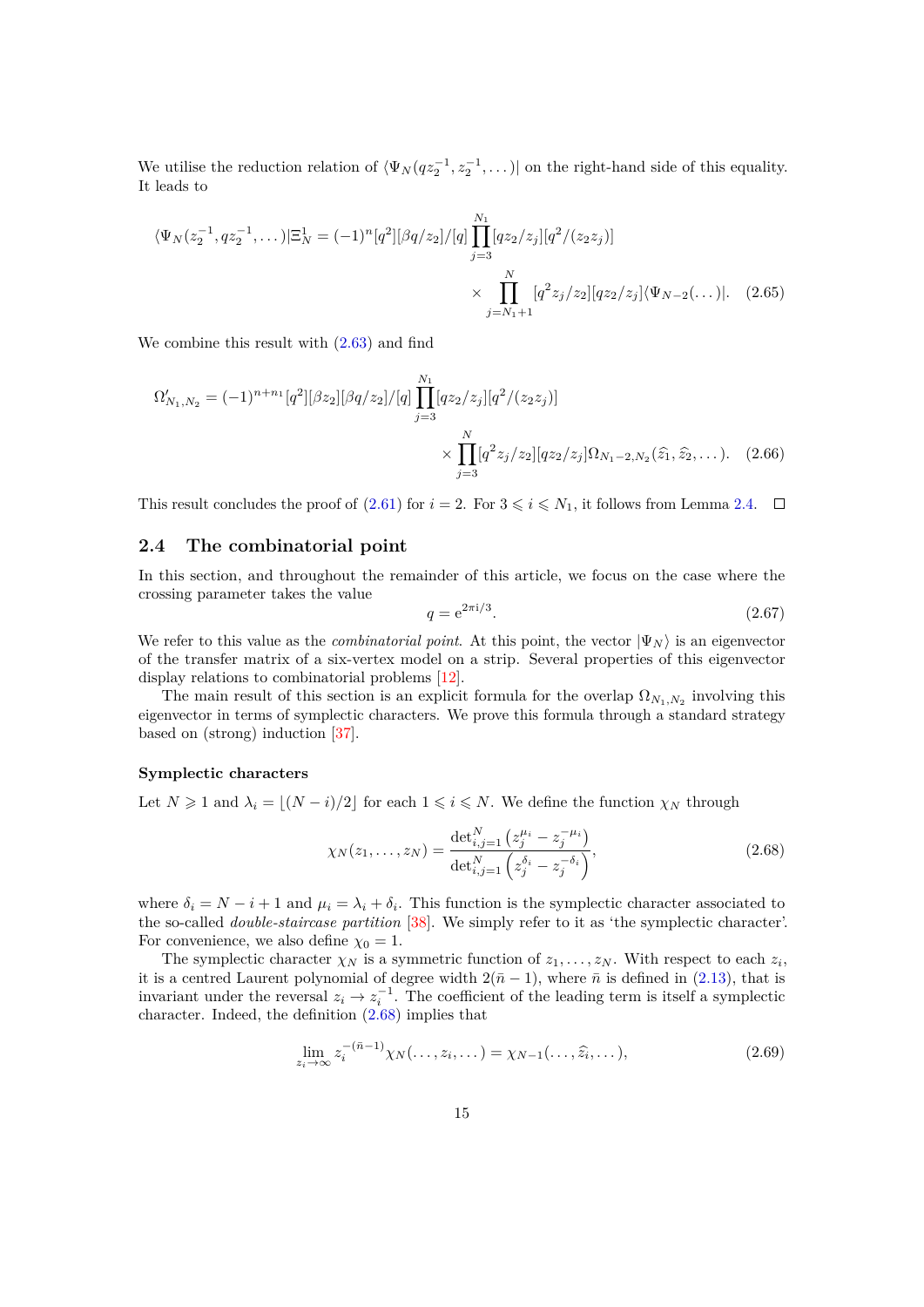for each  $N \geq 1$ . A remarkable property of the symplectic character is the following reduction relation (see, for example, [\[39\]](#page-29-8)): For  $N \ge 2$  and  $1 \le i \le j \le N$ , we have

$$
\chi_N(\ldots, z_i, \ldots, z_j = qz_i, \ldots) = \prod_{\substack{k=1\\k \neq i,j}}^N z_k^{-1} (z_k - q^2 z_i)(z_k - qz_i^{-1}) \chi_{N-2}(\ldots, \widehat{z_i}, \ldots, \widehat{z_j}, \ldots). \tag{2.70}
$$

### **The overlap**

We now express the overlap  $\Omega_{N_1,N_2}$  in terms of the symplectic character. To this end, we introduce the function  $\bar{\Omega}_{N_1,N_2}$ , defined through

$$
\bar{\Omega}_{N_1,N_2}(z_1,\ldots,z_{N_1};z_{N_1+1},\ldots,z_N) = \epsilon_{N_1,N_2} \chi_{N_1}(z_1^2,\ldots,z_{N_1}^2) \chi_{N_2}(z_{N_1+1}^2,\ldots,z_N^2) \times \chi_{N+1}(z_1^2,\ldots,z_N^2,(\beta/q)^2),
$$
\n(2.71)

where  $N = N_1 + N_2$  and

<span id="page-15-0"></span>
$$
\epsilon_{N_1,N_2} = \begin{cases} 0, & \text{for odd } N_1, N_2, \\ (-1)^{n+n_1 n_2}, & \text{otherwise.} \end{cases} \tag{2.72}
$$

Here,  $n$  is defined in  $(2.13)$  and

<span id="page-15-3"></span>
$$
n_1 = \lfloor N_1/2 \rfloor, \quad n_2 = \lfloor N_2/2 \rfloor. \tag{2.73}
$$

It is straightforward to check that  $\overline{\Omega}_{N_1,N_2}$  has all the properties of  $\Omega_{N_1,N_2}$  given in Lemmas [2.3](#page-11-4) to [2.8,](#page-13-3) when specialised to  $q = e^{2\pi i/3}$ . Crucially, the reduction relations of Lemma [2.8](#page-13-3) hold for  $\bar{\Omega}_{N_1,N_2}$ , too, thanks to the reduction relation [\(2.70\)](#page-15-0) for the symplectic character.

<span id="page-15-4"></span>**Theorem 2.9.** *For all*  $N_1, N_2 \ge 0$ *, we have*  $\Omega_{N_1, N_2} = \overline{\Omega}_{N_1, N_2}$ .

*Proof.* We note that the assertion of the theorem is equivalent to the statement that for all  $M \geq 1$ , we have  $\Omega_{N_1,N_2} = \overline{\Omega}_{N_1,N_2}$  for all  $N_1, N_2$  such that  $N_1 + N_2 \leq M - 1$ . We prove this statement by (strong) induction in *M*.

The base case of the induction is  $M = 5$ . One explicitly computes the vectors  $|\Psi_1\rangle, \ldots, |\Psi_4\rangle$ with the help of the contour-integral formulas of [\[12\]](#page-28-0), and checks that  $\Omega_{N_1,N_2} = \overline{\Omega}_{N_1,N_2}$ , for all  $N_1, N_2$  with  $N_1 + N_2 \leq 4$ . (For  $N_1 + N_2 \leq 3$ , this computation can even be done by hand with the components given at the end of Section [2.1.](#page-5-0)) Hence, we make the induction hypothesis that the statement hold for some integer  $M = M \geq 5$ . Based on this assumption, we prove that  $\Omega_{N_1,N_2} = \overline{\Omega}_{N_1,N_2}$  for all  $N_1, N_2$  such that  $N_1 + N_2 = \overline{M}$ . To this end, we make the observation that at least one of the following cases always holds for  $N_1 + N_2 = M \geq 5$ :

<span id="page-15-2"></span><span id="page-15-1"></span>
$$
(i) 6N_1 \geq 2\bar{M} + 5, \quad (ii) 6N_2 \geq 2\bar{M} + 5. \tag{2.74}
$$

We consider the two cases separately. Note that  $N_1 > 2$  in case *(i)* and  $N_2 > 2$  in case *(ii)*.

*Case (i)*: If  $N_1, N_2$  are both odd then we trivially have  $\Omega_{N_1,N_2} = \overline{\Omega}_{N_1,N_2} = 0$ . Hence, let us suppose that at most one of the integers *N*1*, N*<sup>2</sup> is odd. Combining Lemma [2.8](#page-13-3) with Lemmas [2.3](#page-11-4) to [2.5,](#page-11-3) we find that  $\Omega_{N_1,N_2}$  can be reduced to  $\Omega_{N_1-2,N_2}$  at the distinct points

$$
z_1 = \pm q z_i, \pm q^{-1} z_i, \pm q z_i^{-1}, \pm q^{-1} z_i^{-1}, \quad 2 \leq i \leq N_1. \tag{2.75}
$$

The same holds for  $\overline{\Omega}_{N_1,N_2}$ , too. By the induction hypothesis, we have  $\Omega_{N_1-2,N_2} = \overline{\Omega}_{N_1-2,N_2}$ . We conclude that  $\Omega_{N_1,N_2} = \overline{\Omega}_{N_1,N_2}$  at the points [\(2.75\)](#page-15-1). By Lemma [2.7,](#page-13-0)  $\Omega_{N_1,N_2}$  is a centred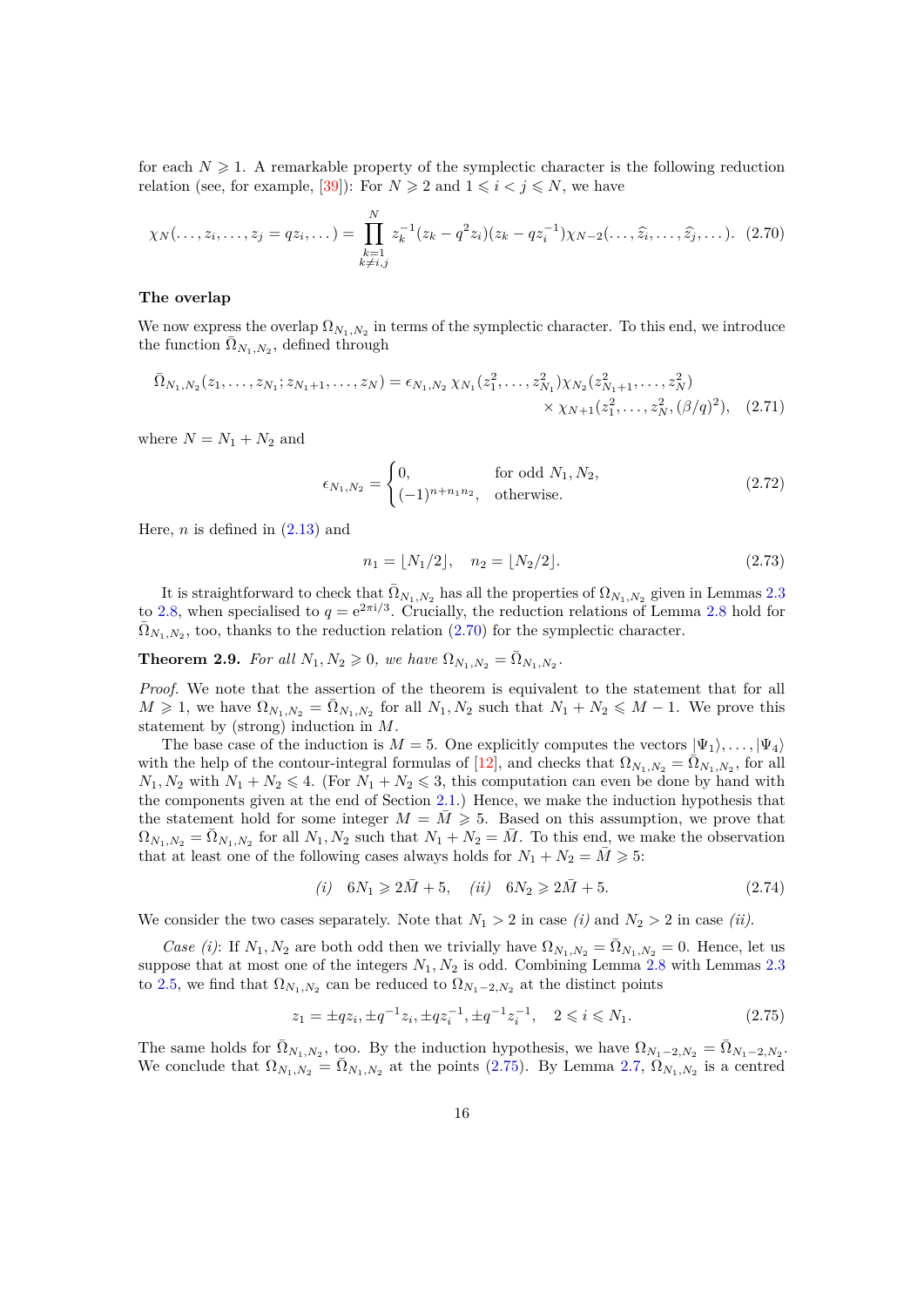Laurent polynomials in  $z_1$  of degree at most  $2(N_1 + \overline{M} - 2)$ . The same holds for  $\overline{\Omega}_{N_1,N_2}$  by virtue of the properties of the symplectic character. Hence, these two Laurent polynomials are equal if the number of points [\(2.75\)](#page-15-1) is greater or equal than (the upper bound for) the degree width plus one:

$$
8(N_1 - 1) \ge 2(N_1 + \bar{M} - 2) + 1. \tag{2.76}
$$

This inequality indeed holds by virtue of the first inequality of [\(2.74\)](#page-15-2). Hence, we have proven  $\Omega_{N_1,N_2} = \overline{\Omega}_{N_1,N_2}$  for the case *(i)*.

*Case (ii)*: In this case, we use Lemma [2.6](#page-12-2) with  $s = 1$  to obtain

$$
\Omega_{N_1,N_2}(z_1,\ldots,z_{N_1};z_{N_1+1},\ldots,z_N;\beta) = \Omega_{N_2,N_1}(z_{N_1+1},\ldots,z_N;z_1,\ldots,z_{N_1};q^{-1}\beta^{-1}).\tag{2.77}
$$

The same equality holds for  $\overline{\Omega}_{N_1,N_2}$  by virtue of the properties of the symplectic character. We now consider both  $\Omega_{N_1,N_2}$  and  $\overline{\Omega}_{N_1,N_2}$  as functions of  $z_{N_1+1}$  and repeat the argument of case *(i)*. This proves  $\Omega_{N_1,N_2} = \Omega_{N_1,N_2}$  for case *(ii)*, too.

Establishing the equality  $\Omega_{N_1,N_2} = \overline{\Omega}_{N_1,N_2}$  for the two cases completes the induction step and concludes the proof of the theorem.  $\Box$ 

# <span id="page-16-0"></span>**3 The homogeneous limit**

In this section, we consider the so-called homogeneous limit where  $z_1 = \cdots = z_N = 1$ . The evaluation of  $\Omega_{N_1,N_2}$  in this limit can be written in terms of the specialised symplectic character  $\chi_N(1,\ldots,1,z)$ . In Section [3.1,](#page-16-1) we find a simple determinant formula for this specialised character. In Section [3.2,](#page-20-0) we obtain the spin-chain overlap  $\mathcal{O}_{N_1,N_2}$  from the homogeneous limit of  $\Omega_{N_1,N_2}$ . Using the determinant formula for the specialised character, we prove Theorem [1.1.](#page-3-0)

### <span id="page-16-1"></span>**3.1 Symplectic characters**

#### **Multiple contour-integral formulas**

Using [\[40,](#page-29-9) Theorem 3.3], we write the symplectic character for  $N = 2n + 1$  as

$$
\chi_{2n+1}(z_1,\ldots,z_{2n},z) = \frac{\prod_{i=1}^{2n} z_i^{-(n-1)} \prod_{i,j=1}^n h(z_i,z_{j+n})}{\bar{\Delta}(z_1,\ldots,z_n) \bar{\Delta}(z_{n+1},\ldots,z_{2n})} \det_{i,j=1}^n \left(\frac{\chi_3(z_i,z_{j+n},z)}{h(z_i,z_{j+n})}\right).
$$
(3.1)

Here,  $\chi_3(z_1, z_2, z_3) = z_1 + z_1^{-1} + z_2 + z_2^{-1} + z_3 + z_3^{-1}$ ,  $h(z, w) = (z^2 + zw + w^2)(1 + zw + z^2w^2)$ , and

<span id="page-16-2"></span>
$$
\bar{\Delta}(z_1, ..., z_n) = \prod_{1 \le i < j \le n} (z_j - z_i)(1 - z_i z_j). \tag{3.2}
$$

The expression [\(3.1\)](#page-16-2) is singular at  $z_1 = \cdots = z_{2n} = 1$ . To compute it at this point, we first rewrite the specialised character in terms of a multiple contour integral. For this purpose, we introduce the abbreviations

$$
\mu(u, z) = (q^2 - z)u + q(1 - z), \quad f(u, z) = 3u - (1 - u + u^2)(1 + z + z^{-1}), \tag{3.3}
$$

<span id="page-16-3"></span>where  $q = e^{2\pi i/3}$ , and use the Vandermonde

$$
\Delta(z_1,\ldots,z_n) = \prod_{1 \leqslant i < j \leqslant n} (z_j - z_i). \tag{3.4}
$$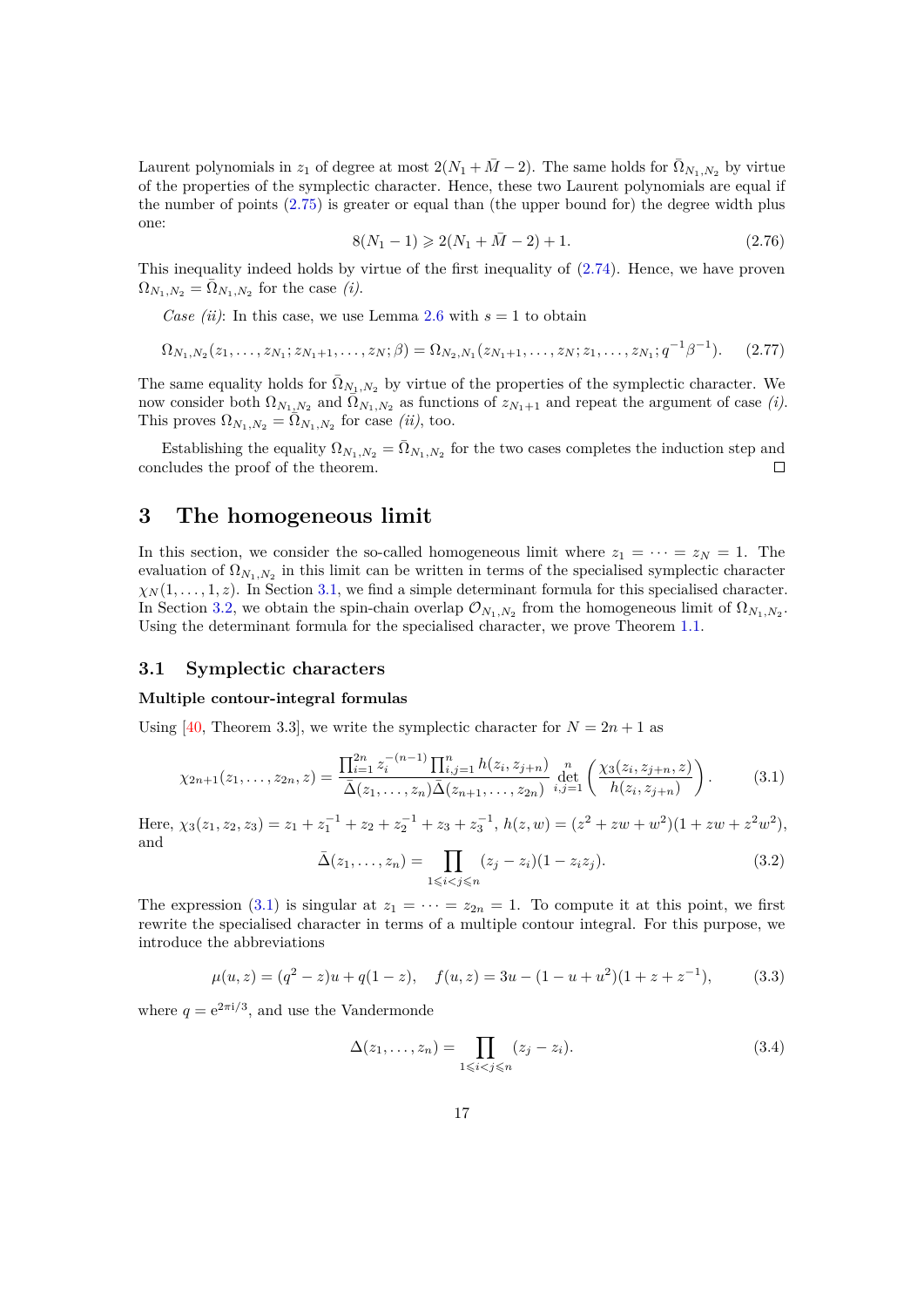**Proposition 3.1.** For each  $n \geq 1$ , we have the multiple contour-integral formula

$$
\chi_{2n+1}(z_1,\ldots,z_{2n},z) = \frac{3^{n(n-1)}\prod_{i,j=1}^n h(z_i,z_{j+n})}{n!\prod_{i=1}^{2n} z_i^{2n}} \oint_{C_1} \frac{du_1}{2\pi i} \cdots \oint_{C_n} \frac{du_n}{2\pi i} \prod_{i=1}^n f(u_i,z) u_i^{2(n-1)} \times \frac{\Delta(u_1(u_1-1),\ldots,u_n(u_n-1))\Delta(u_1^{-1}(u_1^{-1}-1),\ldots,u_n^{-1}(u_n^{-1}-1))}{\prod_{i,j=1}^n \mu(u_i,z_j)\mu(u_i,z_j^{-1})\mu(u_i,q^2z_{j+n})\mu(u_i,q^2z_{j+n}^{-1})},
$$
(3.5)

where the integration contour  $C_i$  surrounds the poles  $u_i = q(z_i - 1)/(q^2 - z_i)$  and  $u_i = -q(z_i - 1)$  $1)/(q^2z_i-1)$ , but no other poles of the integrand.

*Proof.* The proof is based on the following integral identity, similar to the identities used by de Gier, Pyatov and Zinn-Justin in [\[41\]](#page-29-10):

<span id="page-17-3"></span><span id="page-17-0"></span>
$$
\frac{\chi_3(w, w', z)}{h(w, w')} = \frac{1}{w^2(w')^2} \oint_C \frac{\mathrm{d}u}{2\pi \mathrm{i}} \frac{f(u, z)}{\mu(u, w)\mu(u, w^{-1})\mu(u, q^2w')\mu(u, q^2(w')^{-1})}.\tag{3.6}
$$

The integration contour  $C$  on the right-hand side is a simple curve around the poles  $u =$  $q(w-1)/(q^2-w)$  and  $u = -q(w-1)/(q^2w-1)$ , but no other poles of the integrand. The equality of both sides of [\(3.6\)](#page-17-0) straightforwardly follows from the residue theorem.

We rewrite  $(3.1)$  with the help of  $(3.6)$  and obtain

$$
\chi_{2n+1}(z_1,\ldots,z_{2n},z) = \frac{\prod_{i,j=1}^n h(z_i,z_{j+n})}{\prod_{i=1}^{2n} z_i^{n+1} \bar{\Delta}(z_1,\ldots,z_n) \bar{\Delta}(z_{n+1},\ldots,z_{2n})} \times \det_{i,j=1}^n \left( \oint_{C_i} \frac{\mathrm{d}u}{2\pi i} \frac{f(u,z)}{\mu(u,z_i)\mu(u,z_i^{-1})\mu(u,q^2 z_{j+n})\mu(u,q^2 z_{j+n}^{-1})} \right). \tag{3.7}
$$

Next, using Andreev's formula [\[42\]](#page-29-11), we pull the contour integrals out of the determinant. This results in the multiple contour integral

$$
\det_{i,j=1}^{n} \left( \oint_{C_i} \frac{du}{2\pi i} \frac{f(u,z)}{\mu(u,z_i)\mu(u,z_i^{-1})\mu(u,q^2z_{j+n})\mu(u,q^2z_{j+n}^{-1})} \right)
$$
\n
$$
= \frac{1}{n!} \oint_{C_1} \frac{du_1}{2\pi i} \cdots \oint_{C_n} \frac{du_n}{2\pi i} \prod_{i=1}^{n} f(u_i,z) D(u_1,\ldots,u_n) \bar{D}(u_1,\ldots,u_n). \quad (3.8)
$$

The right-hand side of this equality contains the two determinants

<span id="page-17-2"></span><span id="page-17-1"></span>
$$
D(u_1, \dots, u_n) = \det_{i,j=1}^n \left( \frac{1}{\mu(u_i, z_j)\mu(u_i, z_j^{-1})} \right),
$$
\n(3.9)

$$
\bar{D}(u_1, \dots, u_n) = \det_{i,j=1}^n \left( \frac{1}{\mu(u_i, q^2 z_{j+n}) \mu(u_i, q^2 z_{j+n}^{-1})} \right).
$$
\n(3.10)

It was shown in [\[41\]](#page-29-10) that they can be transformed into Cauchy determinants and, thus, be computed explicitly. The computation yields

$$
D(u_1, \ldots, u_n) = \frac{(3q)^{n(n-1)/2} \prod_{i=1}^n u_i^{2(n-1)} \bar{\Delta}(z_1, \ldots, z_n) \Delta(u_1^{-1}(u_1^{-1} - 1), \ldots, u_n^{-1}(u_n^{-1} - 1))}{\prod_{i=1}^n z_i^{n-1} \prod_{i,j=1}^n \mu(u_i, z_j) \mu(u_i, z_j^{-1})},
$$
  

$$
\bar{D}(u_1, \ldots, u_n) = \frac{(3q^2)^{n(n-1)/2} \bar{\Delta}(z_{n+1}, \ldots, z_{2n}) \Delta(u_1(u_1 - 1), \ldots, u_n(u_n - 1))}{\prod_{i=1}^n z_{i+n}^{n-1} \prod_{i,j=1}^n \mu(u_i, q^2 z_{j+n}) \mu(u_i, q^2 z_{j+n}^{-1})}.
$$
(3.11)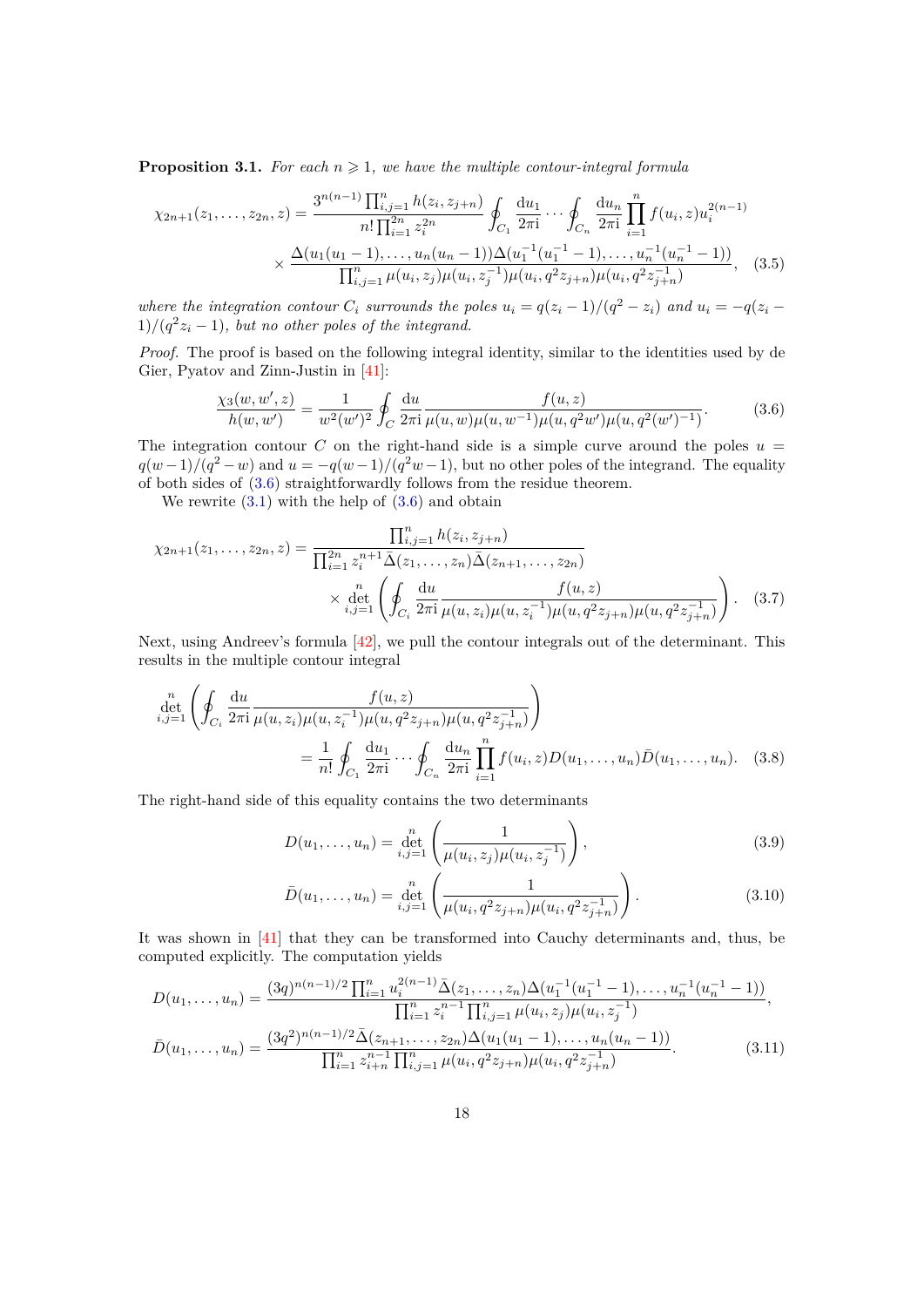We evaluate [\(3.8\)](#page-17-1) with the help of these expressions. Inserting the result into [\(3.7\)](#page-17-2) leads to a cancellation of various pre-factors and yields [\(3.5\)](#page-17-3).  $\Box$ 

To find the multiple contour-integral formula of the symplectic character with  $N = 2n$ , we combine the relation [\(2.69\)](#page-14-2) and Proposition [3.1.](#page-16-3) A straightforward calculation leads to the following proposition:

<span id="page-18-0"></span>**Proposition 3.2.** *For each*  $n \geq 1$ *, we have* 

$$
\chi_{2n}(z_1,\ldots,z_{2n-1},z) = \frac{3^{n(n-1)} \prod_{i,j=1}^n h(z_i,z_{j+n})}{(-q)^n n! \prod_{i=1}^{2n} z_i^{2n-1}} \oint_{C_1} \frac{du_1}{2\pi i} \cdots \oint_{C_n} \frac{du_n}{2\pi i} \prod_{i=1}^n \frac{f(u_i,z)u_i^{2(n-1)}}{1-u_i+u_i^2} \times \frac{\Delta(u_1(u_1-1),\ldots,u_n(u_n-1))\Delta(u_1^{-1}(u_1^{-1}-1),\ldots,u_n^{-1}(u_n^{-1}-1))}{\prod_{i,j=1}^n \mu(u_i,z_j)\mu(u_i,z_j^{-1}) \prod_{i=1}^n \prod_{j=1}^{n-1} \mu(u_i,q^2 z_{j+n})\mu(u_i,q^2 z_{j+n}^{-1})},
$$
(3.12)

where the integration contour  $C_i$  surrounds the poles  $u_i = q(z_i - 1)/(q^2 - z_i)$  and  $u_i = -q(z_i - 1)$  $1)/(q^2z_i-1)$ , but no other poles of the integrand.

#### **Determinant formulas**

We now use Propositions [3.1](#page-16-3) and [3.2](#page-18-0) to obtain determinant formulas for  $\chi_{2n+1}(1,\ldots,1,z)$  and  $\chi_{2n}(1,\ldots,1,z)$ . In view of our discussion of the homogeneous limit of  $\Omega_{N_1,N_2}$ , we consider  $z = (\beta/q)^2$ , and write the determinant formulas in terms of

<span id="page-18-4"></span><span id="page-18-2"></span><span id="page-18-1"></span>
$$
x = -[\beta q]/[\beta].\tag{3.13}
$$

<span id="page-18-3"></span>**Proposition 3.3.** *For*  $n \geq 0$ *, we have* 

$$
\chi_{2n+1}(1,\ldots,1,(\beta/q)^2) = \frac{3^{n^2}}{(1-x+x^2)^n} \det_{i,j=1}^n \left( (x-1)^2 \binom{i+j-2}{2j-i-1} + x \binom{i+j}{2j-i} \right),\tag{3.14}
$$

*where*  $x$  *is defined in*  $(3.13)$ *.* 

*Proof.* We have  $\chi_1(z) = 1$  by straightforward computation, which proves the formula for  $n = 0$ . Hence, we focus on  $n \geq 1$  and set  $z_1 = \cdots = z_{2n} = 1$  in [\(3.5\)](#page-17-3). The multiple contour integral simplifies to

$$
\chi_{2n+1}(1,\ldots,1,z) = \frac{3^{n(n-1)}}{n!} \oint_0 \frac{\mathrm{d}u_1}{2\pi i} \cdots \oint_0 \frac{\mathrm{d}u_n}{2\pi i} \prod_{i=1}^n \frac{f(u_i,z)}{u_i^2} \Delta(u_1(u_1-1),\ldots,u_n(u_n-1))
$$

$$
\times \Delta(u_1^{-1}(u_1^{-1}-1),\ldots,u_n^{-1}(u_n^{-1}-1)). \quad (3.15)
$$

Here, the integration contour of each integral is a simple curve that surrounds the origin. We note that the integrand contains a product of Vandermonde determinants and, therefore, allows us to apply Andreev's formula [\[42\]](#page-29-11). Using this formula, we write the specialised symplectic character in terms of a single determinant:

$$
\chi_{2n+1}(1,\ldots,1,z) = (-1)^{n(n-1)/2} 3^{n(n-1)} \det_{i,j=1}^{n} \left( \oint_0 \frac{\mathrm{d}u}{2\pi i} \frac{(u-1)^{i+j-2} f(u,z)}{u^{2j-i+1}} \right). \tag{3.16}
$$

Next, we set  $z = (\beta/q)^2$ . To write the specialised character in terms of x, we note that

$$
f(u, (\beta/q)^2) = \frac{3}{1 - x + x^2} ((x - 1)^2 u - x(u - 1)^2).
$$
 (3.17)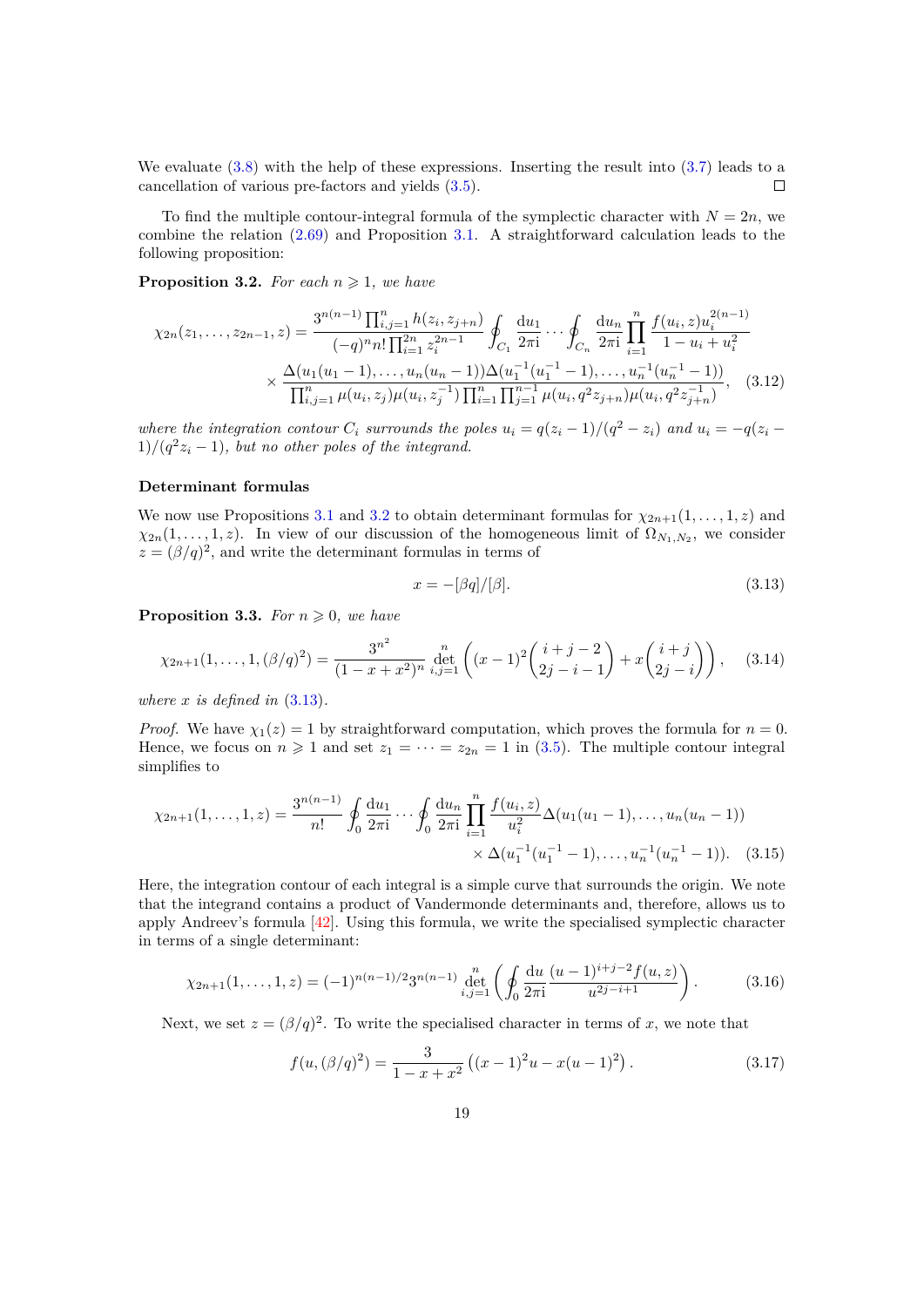With the help of this equality, we obtain

$$
\chi_{2n+1}(1,\ldots,1,(\beta/q)^2) = \frac{(-1)^{n(n-1)/2}3^{n^2}}{(1-x+x^2)^n} \det_{i,j=1}^n \left(\oint_0 \frac{\mathrm{d}u}{2\pi i} \left(\frac{(u-1)^{i+j-2}}{u^{2j-i}}(x-1)^2 - \frac{(u-1)^{i+j}}{u^{2j-i+1}}x\right)\right). \tag{3.18}
$$

Finally, we evaluate the remaining contour integral inside the determinant with the help of

<span id="page-19-1"></span>
$$
\oint_0 \frac{\mathrm{d}u}{2\pi \mathrm{i}} \frac{(u-1)^k}{u^{\ell+1}} = (-1)^{k+\ell} \binom{k}{\ell},\tag{3.19}
$$

 $\Box$ 

where  $k, \ell$  are integers, and obtain  $(3.14)$ .

<span id="page-19-3"></span>**Proposition 3.4.** *For*  $n \geq 1$ *, we have* 

$$
\chi_{2n}(1,\ldots,1,(\beta/q)^2) = \frac{3^{n(n-1)}}{(1-x+x^2)^{n-1}} \det_{i,j=1}^{n-1} \left( (x-1)^2 \binom{i+j-1}{2j-i} + x \binom{i+j+1}{2j-i+1} \right), \tag{3.20}
$$

*where*  $x$  *is given by*  $(3.13)$ *.* 

*Proof.* The proof is similar to the proof of Proposition [3.3.](#page-18-3) First, we evaluate the integral  $(3.12)$ for  $z_1 = \cdots = z_{2n-1} = 1$ , which yields

$$
\chi_{2n}(1,\ldots,1,z) = (-1)^{n(n-1)/2} 3^{n(n-2)} \det_{i,j=1}^{n} \left( \oint_0 \frac{\mathrm{d}u}{2\pi i} \frac{f(u,z)(u-1)^{i+j-2}}{u^{2j-i+1}(1-u+u^2)} \right). \tag{3.21}
$$

To compute the remaining contour integral, we first note that

<span id="page-19-0"></span>
$$
\frac{(u-1)^{i+j-2}}{u^{2j-i+1}(1-u+u^2)} = -\sum_{\ell=1}^j \frac{(u-1)^{i+\ell-3}}{u^{2\ell-i+1}} + \frac{u^{i-1}(u-1)^{i-2}}{1-u+u^2}.
$$
\n(3.22)

The second term on the right-hand side is analytic at the point  $u = 0$  for each  $i \geq 1$ . Hence, it does not contribute to the contour integral in [\(3.21\)](#page-19-0). Thus, we may write

$$
\chi_{2n}(1,\ldots,1,z) = (-1)^{n(n-1)/2} 3^{n(n-2)} \det_{i,j=1}^{n} \left( -\sum_{\ell=1}^{j} \oint_{0} \frac{\mathrm{d}u}{2\pi i} \frac{f(u,z)(u-1)^{i+\ell-3}}{u^{2\ell-i+1}} \right) \tag{3.23}
$$

$$
= (-1)^{n(n+1)/2} 3^{n(n-2)} \det_{i,j=1}^{n} \left( \oint_0 \frac{\mathrm{d}u}{2\pi i} \frac{f(u,z)(u-1)^{i+j-3}}{u^{2j-i+1}} \right).
$$
 (3.24)

The evaluation of the integral inside the determinant with  $z = (\beta/q)^2$  is similar to the evaluation at the end of the proof of Proposition [3.3.](#page-18-3) It leads to

$$
\chi_{2n}(1,\ldots,1,(\beta/q)^2) = \frac{3^{n(n-1)}}{(1-x+x^2)^n} \det_{i,j=1}^n \left( (x-1)^2 \binom{i+j-3}{2j-i-1} + x \binom{i+j-1}{2j-i} \right). \tag{3.25}
$$

Finally, we note that the entries of this determinant along the first row vanish unless  $i = j = 1$ . Expanding the determinant along this row leads to [\(3.20\)](#page-19-1).  $\Box$ 

The specialisation of [\(3.14\)](#page-18-2) and [\(3.20\)](#page-19-1) to  $\beta = q$  (corresponding to  $x = 1$ ) leads to determinants of simple binomials. These determinants can be explicitly computed [\[43,](#page-29-12) Theorem 37 with  $\mu = 0$ and  $\mu = 1$ . The computation yields the following well-known result (see e.g. [\[40,](#page-29-9) [44\]](#page-29-13)):

<span id="page-19-2"></span>**Corollary 3.5.** *For each*  $N \ge 1$ *, we have*  $\chi_N(1,\ldots,1) = 3^{\nu_N}\gamma_N$ *, where*  $\gamma_N$  *is defined in* [\(1.9\)](#page-2-0) *and*

$$
\nu_N = \begin{cases} n(n-1) & N = 2n, \\ n^2 & N = 2n + 1. \end{cases}
$$
 (3.26)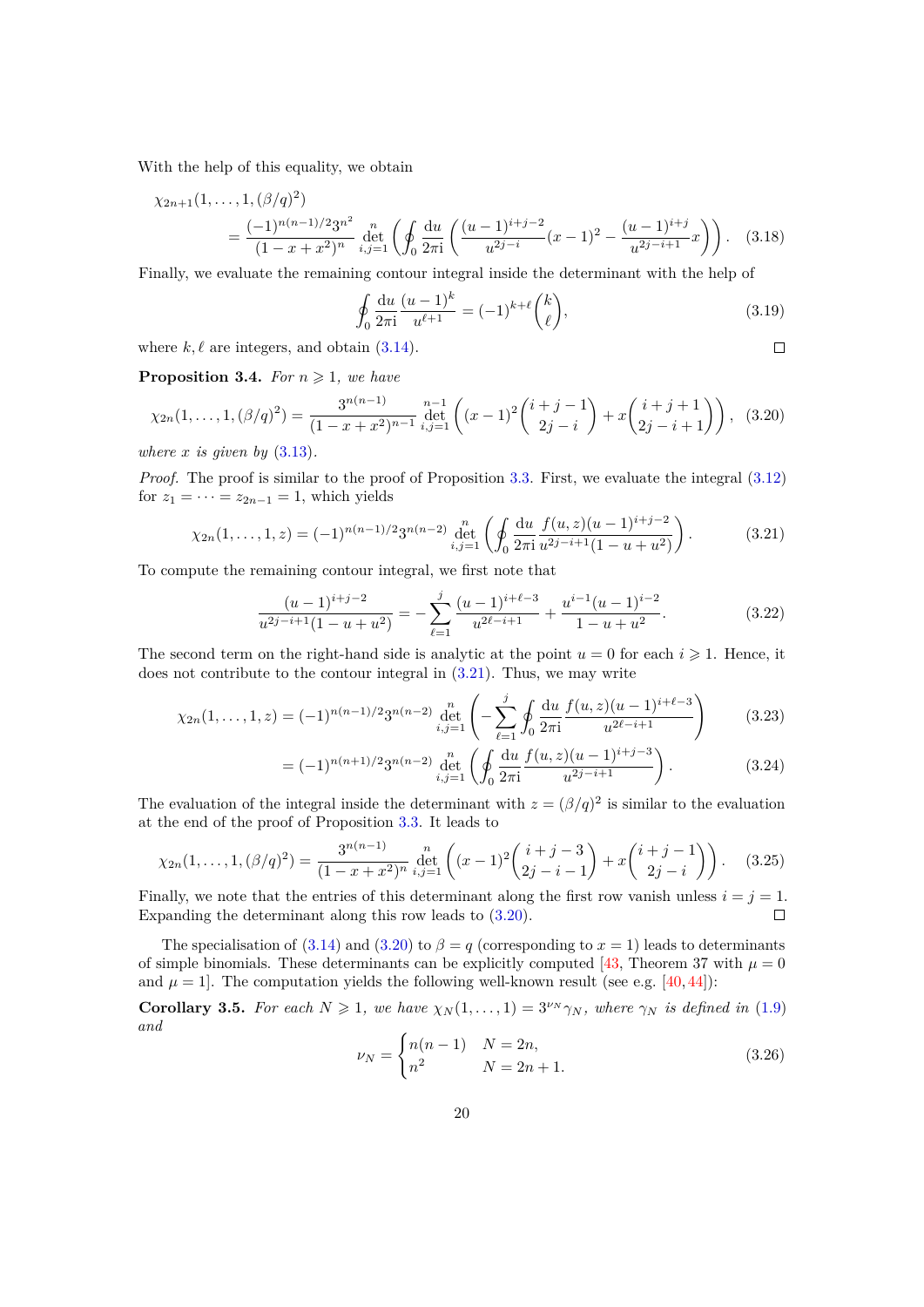# <span id="page-20-0"></span>**3.2 The spin-chain overlap**

The spin-chain ground state  $|\psi_N\rangle$ , defined in Section [1,](#page-1-0) is proportional to the homogeneous limit of the vector  $|\Psi_N\rangle$ . Indeed, using [\[12,](#page-28-0) (159) specialised to  $q = e^{2\pi i/3}$ ] we obtain

<span id="page-20-1"></span>
$$
|\psi_N\rangle = (-1)^{n(n-1)/2} 3^{-\nu_N} [\beta]^{-n} |\Psi_N(1,\ldots,1;\beta)\rangle.
$$
 (3.27)

The left-hand side of this equality depends on the parameter *x*, whereas the right-hand side depends on  $\beta$ . The two parameters are related through  $(3.13)$ .

*Proof of Theorem [1.1.](#page-3-0)* First, we note that if at most one of the integers *N*1*, N*<sup>2</sup> is odd, then the integers *n* and  $n_1, n_2$ , defined in [\(2.13\)](#page-6-3) and [\(2.73\)](#page-15-3), respectively, obey  $n = n_1 + n_2$ . We use this relation and [\(3.27\)](#page-20-1) to compute the overlap

$$
\mathcal{O}_{N_1,N_2} = (-1)^{n_1 n_2} [\beta]^{-2n} 3^{-\nu_N - \nu_{N_1} - \nu_{N_2}} \Omega_{N_1,N_2}(1,\ldots,1;1,\ldots,1;\beta).
$$
 (3.28)

Next, we write the right-hand side of this expression in terms of symplectic characters with the help of Theorem [2.9.](#page-15-4) Moreover, we rewrite the pre-factor in terms of *x*, instead of *β*, and obtain

$$
\mathcal{O}_{N_1,N_2} = 3^{-\nu_{N_1}} \chi_{N_1}(1,\ldots,1) 3^{-\nu_{N_2}} \chi_{N_2}(1,\ldots,1) \times 3^{-\nu_{N+1}} (1-x+x^2)^n \chi_{N+1}(1,\ldots,1,(\beta/q)^2). \tag{3.29}
$$

Second, we evaluate the symplectic characters. The evaluation depends on the parities of the integers  $N_1, N_2$ . First, for even  $N_1, N_2$ , Proposition [3.3](#page-18-3) and Corollary [3.5](#page-19-2) allow us to write

$$
\mathcal{O}_{N_1,N_2} = \gamma_{N_1} \gamma_{N_2} \det_{i,j=1}^{n} \left( (x-1)^2 \binom{i+j-2}{2j-i-1} + x \binom{i+j}{2j-i} \right). \tag{3.30}
$$

Second, if  $N_1$  is even and  $N_2$  is odd, then we use Proposition [3.4](#page-19-3) and Corollary [3.5](#page-19-2) to obtain

$$
\mathcal{O}_{N_1,N_2} = \gamma_{N_1} \gamma_{N_2} \det_{i,j=1}^{n} \left( (x-1)^2 \binom{i+j-1}{2j-i} + x \binom{i+j+1}{2j-i+1} \right). \tag{3.31}
$$

<span id="page-20-4"></span><span id="page-20-3"></span><span id="page-20-2"></span> $\Box$ 

Third, if  $N_1$  is odd but  $N_2$  even, we obtain same the expression.

The determinant expressions [\(3.30\)](#page-20-2) and [\(3.31\)](#page-20-3) for the spin-chain overlaps were conjectured in [\[12\]](#page-28-0). Using recent results by Fischer and Saikia [\[45\]](#page-29-14), one can even compute the determinants explicitly in terms of integers enumerating alternating sign matrices and rhombus tilings. Indeed, using  $[45, (3.9)$  and  $(3.10)$ , we find

$$
\det_{i,j=1}^{n} \left( (x-1)^2 \binom{i+j-1}{2j-i} + x \binom{i+j+1}{2j-i+1} \right) = \sum_{i=0}^{2n} A_0(2n+2, i+2)x^i, \tag{3.32}
$$

where  $A_{\text{O}}(2n, i)$  is the number of off-diagonally symmetric alternating sign matrices of size  $2n \times 2n$ , whose unique entry  $+1$  in the first row is at position *i*. We have  $A_{\mathcal{O}}(2n, 1) = 0$  and, for  $i \geq 2$ , the expression

$$
A_{\mathcal{O}}(2n,i) = A_{\mathcal{V}}(2n-1) \sum_{k=1}^{i-1} (-1)^{i+k-1} \frac{(2n+k-2)!(4n-k-1)!}{(4n-2)!(k-1)!(2n-k)!}.
$$
 (3.33)

Similarly, it is possible to compute the determinant  $(3.30)$ , using  $[45, (4.7)$  and  $(4.8)$ ]. The coefficients of the resulting polynomial are integers that can, in principle, be expressed in terms of numbers *Qn,i*, which enumerate certain rhombus tilings. The explicit expressions are, however, quite involved, and we do not report them here.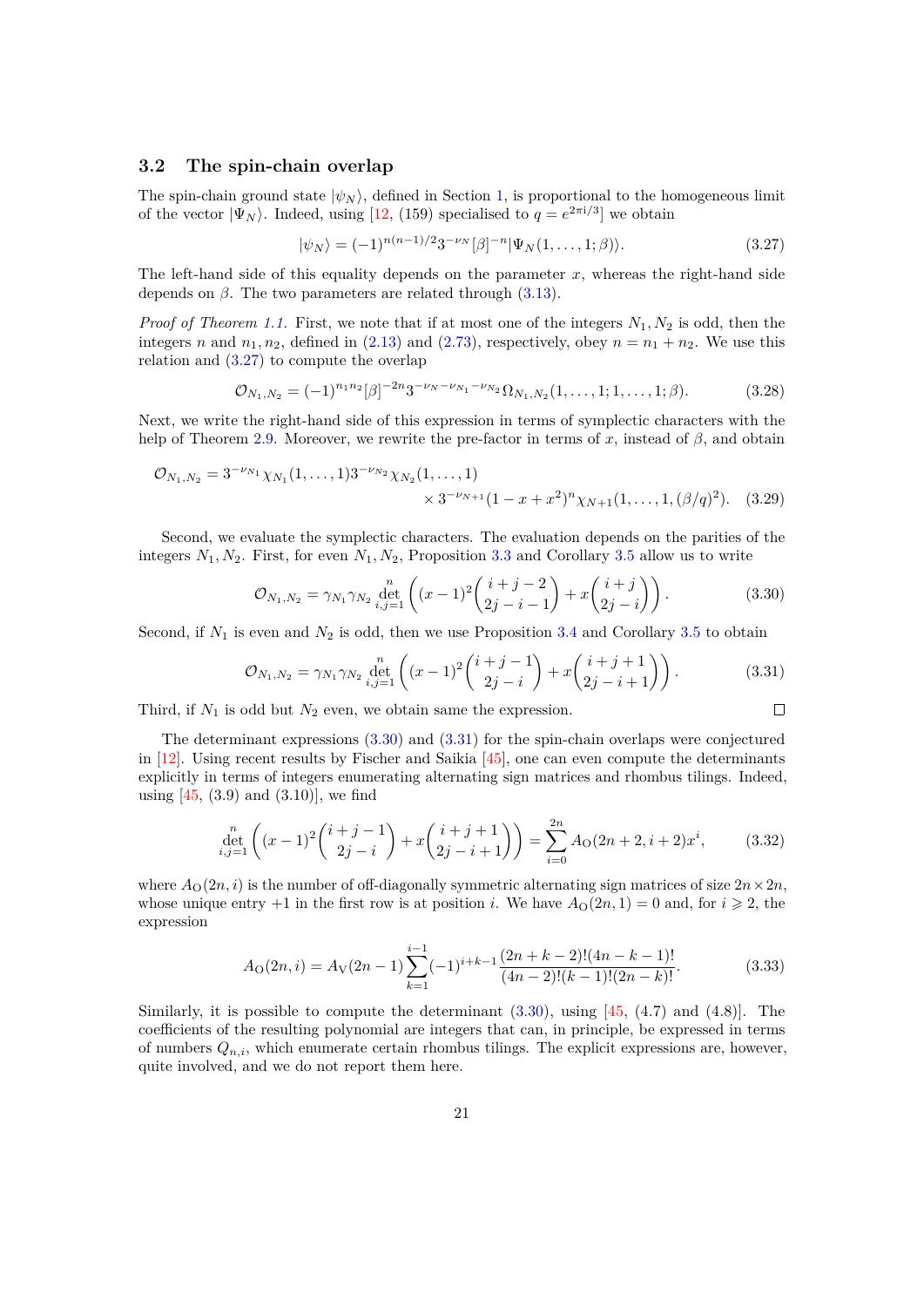# <span id="page-21-0"></span>**4 The asymptotic series**

The aim of this section is to compute the leading terms of the asymptotic series of  $\mathcal{F}_{N_1,N_2}$  as  $N_1, N_2 \to \infty$ . We prepare this computation in Section [4.1](#page-21-1) with a discussion of the asymptotic properties of the symplectic character, using results obtained by Gorin and Panova [\[30\]](#page-28-12). These asymptotic properties allow us to prove Theorem [1.2](#page-3-1) in Section [4.2.](#page-23-0) In Section [4.3,](#page-24-0) we compare the leading terms of the asymptotic series for the LBF to the CFT predictions.

# <span id="page-21-1"></span>**4.1 The symplectic character**

Let us introduce the normalised symplectic character

<span id="page-21-6"></span><span id="page-21-3"></span>
$$
\mathfrak{X}_N(z) = \frac{\chi_N(1,\ldots,1,z)}{\chi_N(1,\ldots,1)}.\tag{4.1}
$$

Gorin and Panova showed that

$$
\mathfrak{X}_N(z) = \frac{3z^{3/4}(z-1)}{(z^{3/2}-1)(z+1)} \left(\frac{4}{9} \frac{(z^{3/2}-1)^2}{z^{1/2}(z-1)^2}\right)^N \times \begin{cases} 1+\tau_1(z)N^{-1/2}+\tau_2(z)N^{-1}+o(N^{-1}), & \text{even } N, \\ 1+\bar{\tau}_1(z)N^{-1/2}+\bar{\tau}_2(z)N^{-1}+o(N^{-1}) & \text{odd } N, \end{cases} (4.2)
$$

asymptotically as  $N \to \infty$  [\[30,](#page-28-12) Proposition 5.1[3](#page-21-2)].<sup>3</sup>

We need the explicit expressions of the coefficients  $\tau_i(z)$ ,  $\bar{\tau}_i(z)$ ,  $i = 1, 2$ , in the sub-leading terms. Following the strategy of [\[29\]](#page-28-11), we compute these coefficients with the help of a differential equation. We write this differential equation for the function  $f_N$  defined through

$$
f_N(z) = z^{-N}(z-1)^{2N-1}(z+1)\mathfrak{X}_N(z). \tag{4.3}
$$

<span id="page-21-5"></span>**Proposition 4.1.** *For each*  $n \geq 0$ *, we have* 

$$
z\frac{d}{dz}\left(zf'_{2n}(z)\right) + 3(2n-1)\frac{1+z^3}{1-z^3}zf'_{2n}(z) + (3n-1)(3n-2)f_{2n}(z) = 0,\tag{4.4}
$$

$$
z\frac{d}{dz}\left(zf'_{2n+1}(z)\right) + 6n\frac{1+z^3}{1-z^3}zf'_{2n+1}(z) + (3n+1)(3n-1)f_{2n+1}(z) = 0.
$$
 (4.5)

*Proof.* By [\[30,](#page-28-12) Theorem 3.18], we have the contour-integral representation

<span id="page-21-4"></span>
$$
f_N(z) = 2(2N - 1)!\oint_{C^+} \frac{dw}{2\pi i} \frac{z^w - z^{-w}}{\prod_{i=1}^N (w^2 - \mu_i^2)}.
$$
\n(4.6)

Here, the integration contour  $C^+$  is a simple curve that surrounds the poles at  $w = \mu_i$ , but not the poles at  $w = -\mu_i$ . (Recall that  $\mu_i = \lambda_i + N - i + 1$ ,  $\lambda_i = \lfloor (N - i)/2 \rfloor$ .)

We now define a differential operator *A* through

$$
Ag(z) = z\frac{d}{dz}\left(zg'(z)\right) + (\mu_1 + \mu_2)\frac{1+z^3}{1-z^3}zg'(z) + \mu_1\mu_2g(z). \tag{4.7}
$$

<span id="page-21-2"></span><sup>3</sup>The expression given here corrects a typo in [\[30\]](#page-28-12), where the first term is given with a power *z*−9*/*<sup>4</sup> , instead of  $z^{3/4}$ . We note that the first line of [\(4.2\)](#page-21-3) is invariant under  $z \to z^{-1}$ , as expected from the invariance of the symplectic character under this substitution.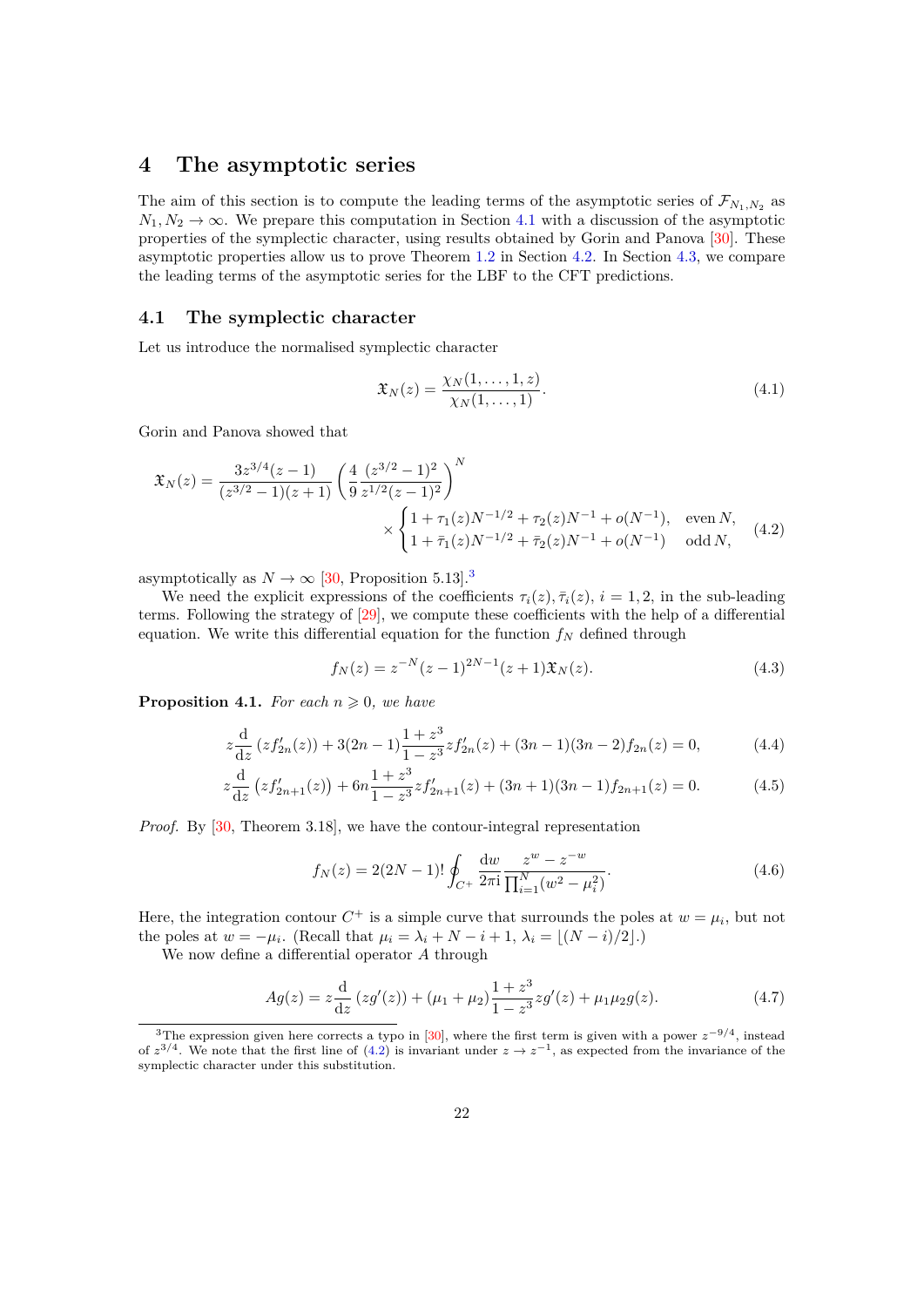Its action on the *z*-dependent part of the integrand of [\(4.6\)](#page-21-4) yields

$$
A(z^w - z^{-w}) = \frac{(w + \mu_1)(w + \mu_2)(z^{3-w} + z^w) - (w - \mu_1)(w - \mu_2)(z^{3+w} + z^{-w})}{1 - z^3}.
$$
 (4.8)

Using this relation, we obtain the action of  $A$  on  $f_N$ :

<span id="page-22-0"></span>
$$
Af_N(z) = \frac{2(2N-1)!}{1-z^3} \oint_C \frac{dw}{2\pi i} F(z, w).
$$
\n(4.9)

Here, the contour integral contains the function

$$
F(z, w) = \frac{z^{3-w} + z^w}{(w - \mu_1)(w - \mu_2) \prod_{i=3}^N (w^2 - \mu_i^2)}.
$$
\n(4.10)

The integration contour *C* is a simple curve around *all* the poles  $\mu_1, \ldots, \mu_N, -\mu_3, \ldots, -\mu_N$  of the integrand.

Finally, we consider the reflection  $\varphi(w) = 3 - w$ . It maps the set of poles of the integrand onto itself. Moreover, one checks that  $F(z, \varphi(u)) = F(z, u)$ . The change of variables  $w = \varphi(u)$  in [\(4.9\)](#page-22-0) leads to

$$
Af_N(z) = -\frac{2(2N-1)!}{1-z^3} \oint_{\varphi(C)} \frac{du}{2\pi i} F(z, \varphi(u)) = -\frac{2(2N-1)!}{1-z^3} \oint_{\varphi(C)} \frac{du}{2\pi i} F(z, u). \tag{4.11}
$$

The image integration contour  $\varphi(C)$  is a simple curve that surrounds all the poles of the integrand. Hence, it can be deformed into *C*. This deformation results in  $Af_N(z) = -Af_N(z)$ . Hence, we obtain the differential equation

<span id="page-22-2"></span><span id="page-22-1"></span>
$$
Af_N(z) = 0.\t\t(4.12)
$$

The proposition follows from writing out this differential equation with  $\mu_1 = 3n - 1, \mu_2 = 3n - 2$ for  $N = 2n$ , and  $\mu_1 = 3n + 1$ ,  $\mu_2 = 3n - 1$  for  $N = 2n + 1$ .  $\Box$ 

<span id="page-22-3"></span>**Lemma 4.2.** *We have*

$$
\tau_1(z) = 0, \quad \tau_2(z) = -\frac{5}{144} \frac{(z^{3/2} - 1)^2}{z^{3/2}},\tag{4.13}
$$

$$
\bar{\tau}_1(z) = 0, \quad \bar{\tau}_2(z) = +\frac{7}{144} \frac{(z^{3/2} - 1)^2}{z^{3/2}}.
$$
\n(4.14)

*Proof.* We substitute the asymptotic expansion  $(4.2)$  into the differential equations of Proposi-tion [4.1.](#page-21-5) For  $N = 2n$ , we find

$$
\sqrt{2}\tau_1'(z)n^{1/2} + \left(\tau_2'(z) - \tau_1'(z)\tau_1(z) + \frac{5}{96}\frac{z^3 - 1}{z^{5/2}}\right) + O(n^{-1/2}) = 0,
$$
\n(4.15)

asymptotically as  $n \to \infty$ . Equating the coefficients of the two leading terms to zero, we find two differential equations for  $\tau_1$  and  $\tau_2$ . Their solution is

$$
\tau_1(z) = c_1, \quad \tau_2(z) = c_2 - \frac{5}{144} \frac{z^3 + 1}{z^{3/2}},\tag{4.16}
$$

where  $c_1$  and  $c_2$  are integration constants. Since  $\mathfrak{X}_N(1) = 1$  for all *N*, we have  $\tau_1(1) = \tau_2(1) = 0$ . This initial condition fixes the values of the integration constants to  $c_1 = 0$  and  $c_2 = 5/72$  and leads to the expressions given in [\(4.13\)](#page-22-1).

Similarly, the expressions [\(4.14\)](#page-22-2) follow from the differential equation for  $N = 2n + 1$ .  $\Box$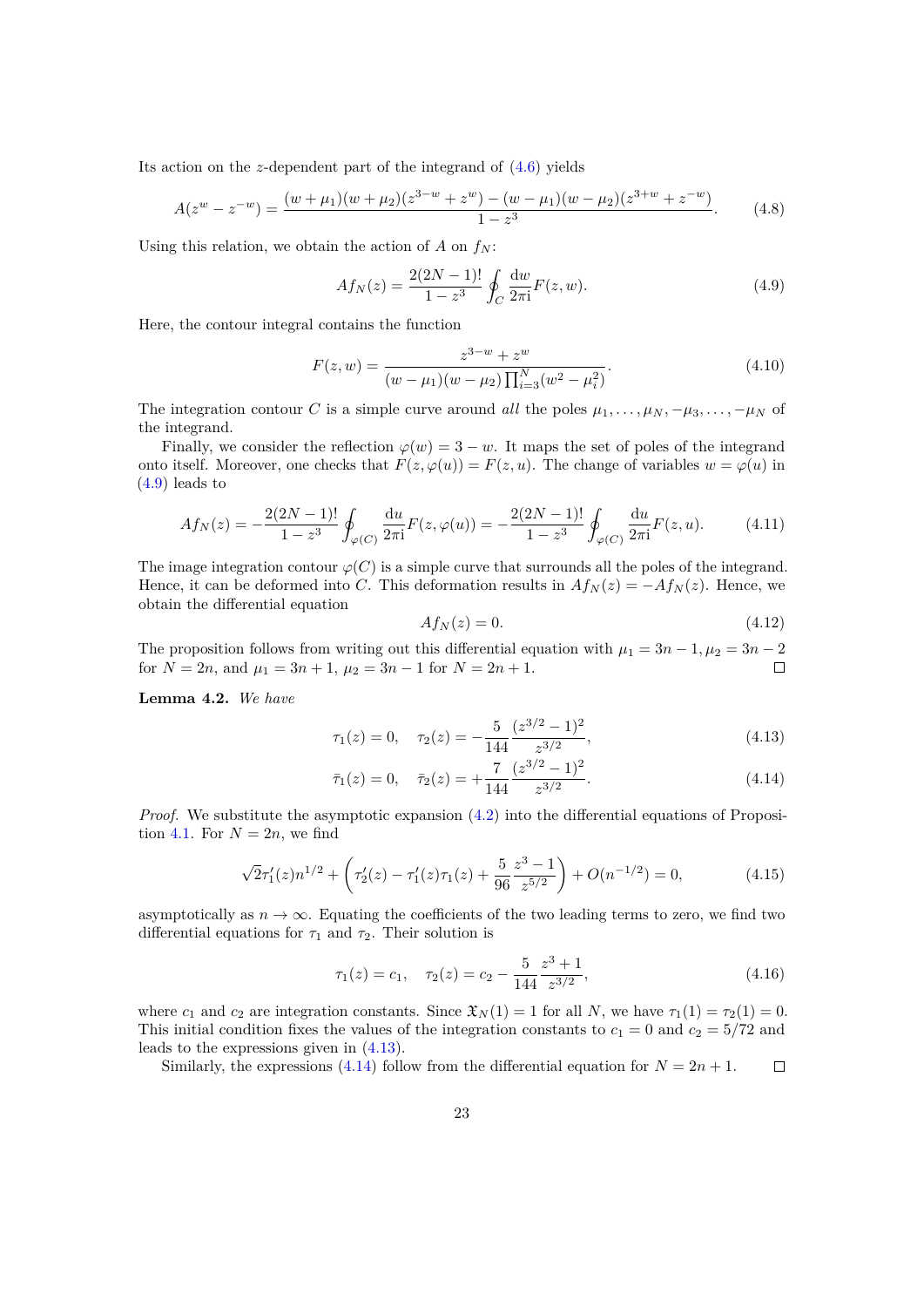# <span id="page-23-0"></span>**4.2 The logarithmic bipartite fidelity**

<span id="page-23-2"></span>Let us write  $\mathcal{F}_{N_1,N_2} = \mathcal{F}_{N_1,N_2}(x)$  to stress the dependence of the LBF on the parameter *x*. Using  $(1.6), (3.29)$  $(1.6), (3.29)$  $(1.6), (3.29)$  and  $(4.1),$  we find

<span id="page-23-1"></span>
$$
\mathcal{F}_{N_1,N_2}(x) = \mathcal{F}_{N_1,N_2}(1) - \ln\left(\frac{\mathfrak{X}_{N+1}(z)}{\mathfrak{X}_{N_1+1}(z)\mathfrak{X}_{N_2+1}(z)}\right),\tag{4.17}
$$

where  $N = N_1 + N_2$  and

$$
z = \left(\frac{\beta}{q}\right)^2 = \frac{qx + 1}{q + x}.\tag{4.18}
$$

*Proof of Theorem [1.2.](#page-3-1)* First, we determine the leading terms of the asymptotic series of  $\mathcal{F}_{N_1,N_2}(1)$ as  $N_1, N_2 \to \infty$ . It was computed in [\[11\]](#page-27-9) up to  $O(1)$  with the help of Stirling's formula. Finding the  $O(N^{-1})$ -term is straightforward. If  $N_1, N_2$  are even, then

$$
\mathcal{F}_{N_1,N_2}(1) = \frac{1}{6}\ln N + \frac{1}{6}\ln(\xi(1-\xi)) - \ln K + \frac{13}{72}\left(\frac{1}{\xi} + \frac{1}{1-\xi} - 1\right)N^{-1} + O(N^{-2}),\tag{4.19}
$$

<span id="page-23-4"></span>where

<span id="page-23-6"></span><span id="page-23-5"></span><span id="page-23-3"></span>
$$
K = \frac{8}{3\Gamma(1/3)}\sqrt{\frac{\pi}{3}}.\tag{4.20}
$$

Likewise, for even  $N_1$  and odd  $N_2$ , we obtain

$$
\mathcal{F}_{N_1,N_2}(1) = \frac{1}{6} \ln N + \frac{1}{6} \ln \left( \frac{\xi}{1-\xi} \right) - \ln K + \frac{1}{72} \left( \frac{13}{\xi} + 11 \left( 1 - \frac{1}{1-\xi} \right) \right) N^{-1} + O(N^{-2}). \tag{4.21}
$$

Second, we consider *z* defined in [\(4.18\)](#page-23-1). Using the parameterisation [\(1.13\)](#page-3-2), we find  $z =$  $e^{2\pi i(1-r)/3}$ . We evaluate the second term of [\(4.17\)](#page-23-2) for this value of *z* with the help of the asymptotic series  $(4.2)$ . For even  $N_1, N_2$ , we find

$$
\ln\left(\frac{\mathfrak{X}_{N+1}(z)}{\mathfrak{X}_{N+1}(z)\mathfrak{X}_{N+1}(z)}\right) = \ln\left(\frac{3\sin(2\pi(r-1)/3)}{4\sin(\pi(r-1)/2)}\right) + \bar{\tau}_2(z)\left(1 - \frac{1}{\xi} - \frac{1}{1-\xi}\right)N^{-1} + o(N^{-1}).\tag{4.22}
$$

For even *N*<sup>1</sup> and odd *N*2, we obtain

$$
\ln\left(\frac{\mathfrak{X}_{N+1}(z)}{\mathfrak{X}_{N+1}(z)\mathfrak{X}_{N+1}(z)}\right) = \ln\left(\frac{3\sin(2\pi(r-1)/3)}{4\sin(\pi(r-1)/2)}\right) + \left(\tau_2(z)\left(1-\frac{1}{1-\xi}\right)-\frac{\bar{\tau}_2(z)}{\xi}\right)N^{-1} + o(N^{-1}).\tag{4.23}
$$

Using Lemma [4.2,](#page-22-3) we infer

<span id="page-23-7"></span>
$$
\tau_2(z) = \frac{5}{36} \sin^2 \left( \frac{\pi(r-1)}{2} \right), \quad \bar{\tau}_2(z) = -\frac{7}{36} \sin^2 \left( \frac{\pi(r-1)}{2} \right). \tag{4.24}
$$

Inserting [\(4.19\)](#page-23-3), [\(4.20\)](#page-23-4) and [\(4.22\)](#page-23-5) into [\(4.17\)](#page-23-2) leads to [\(1.16\)](#page-3-3), whereas [\(4.21\)](#page-23-6), [\(4.20\)](#page-23-4) and [\(4.23\)](#page-23-7) allow us to obtain [\(1.17\)](#page-4-1).

Finally, for odd  $N_1$  and even  $N_2$ , we exploit the fact that  $\mathcal{F}_{N_1,N_2} = \mathcal{F}_{N_2,N_1}$  (which follows from [\(1.6\)](#page-2-1) and Theorem [1.1\)](#page-3-0). This property implies that we may obtain the asymptotic series from the one for even-odd case, with  $\xi$  replaced by  $1 - \xi$ .  $\Box$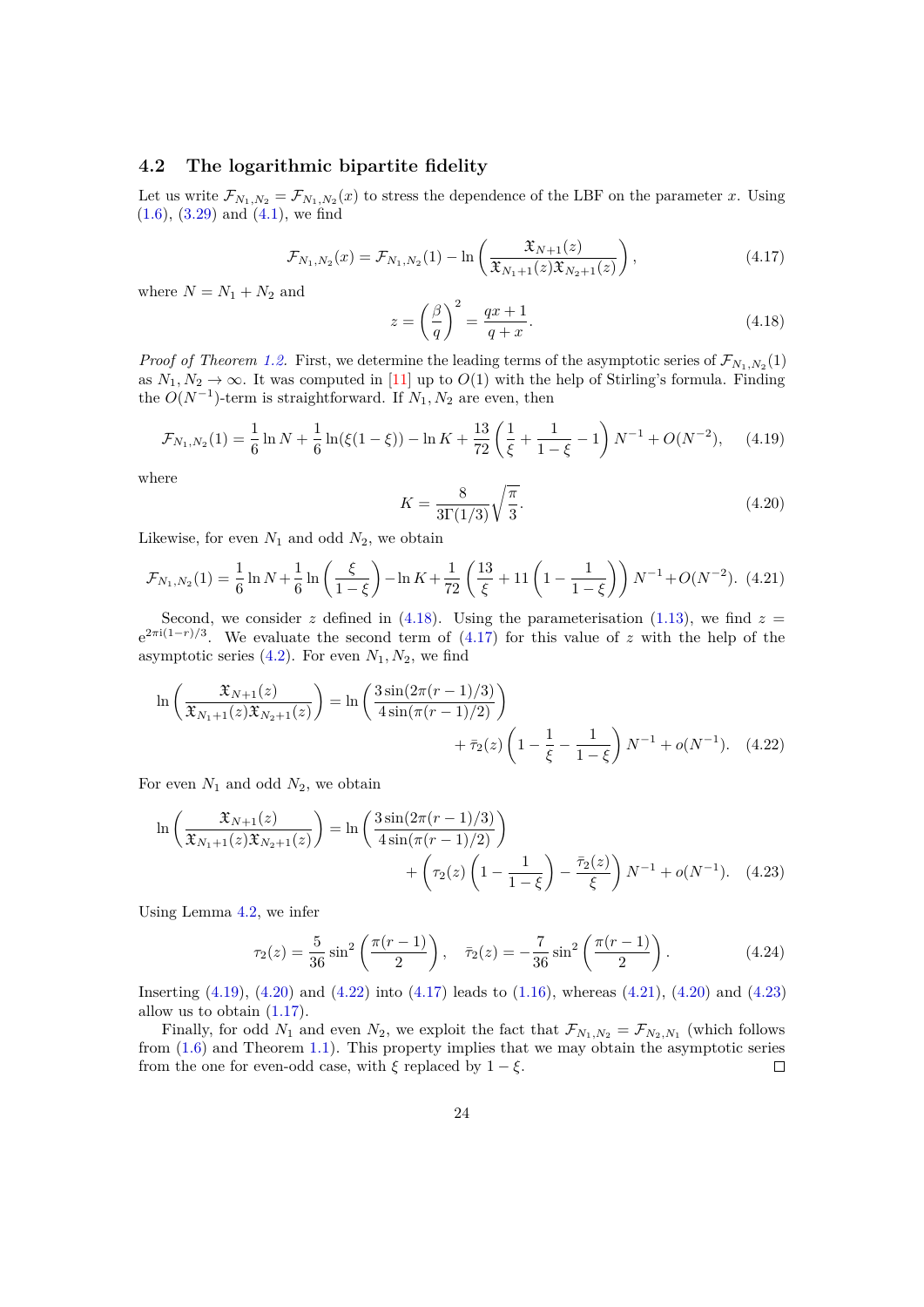# <span id="page-24-0"></span>**4.3 The prediction of conformal field theory**

We now compare Theorem [1.2](#page-3-1) to the CFT prediction for the asymptotic series of the LBF. For the case  $(1.3)$ , we expect this CFT to be a free boson theory, whose compactification radius is finetuned to a value where the conformal symmetry is enhanced to a superconformal symmetry [\[16,](#page-28-4)[46\]](#page-29-15). Here below, we recall the CFT prediction for this case and use physics arguments to infer the CFT data from the characteristics of the spin chain's ground-state vector.

#### **The CFT prediction**

Dubail and Stéphan computed the leading terms of the asymptotic series of  $\mathcal{F}_{N_1,N_2}$  for onedimensional quantum critical systems using CFT arguments [\[7,](#page-27-5) [9\]](#page-27-7). Their CFT derivation relates the LBF to a correlation function of four primary boundary fields  $\varphi_i$  with conformal weights  $\Delta_i$ ,  $1 \leq i \leq 4$ , on a so-called *flat-pants domain*, as illustrated in Figure [2.](#page-25-0) The prediction is

$$
\mathcal{F}_{N_1,N_2} = \left(\frac{c}{8} + \Delta_2\right) \ln N + f(\xi) + g(\xi)N^{-1} \ln N + O(N^{-1}),\tag{4.25}
$$

asymptotically as  $N_1, N_2 \to \infty$ , where  $N = N_1 + N_2$  and  $\xi = N_1/N$ . The coefficient of the leading term is universal. It only depends on the CFT's central charge  $c$  and the conformal weight  $\Delta_2$  of the primary field localised at tip of the slit in the flat-pants domain. The coefficients *f*(*ξ*) and  $g(\xi)$  of the sub-leading terms possess explicit expressions in terms of the fields' conformal weights. We present these expressions here below for a free boson theory with central charge  $c = 1$ . For this theory, the weights are  $\Delta_i = \alpha_i^2/2$  where  $\alpha_i$  are the fields' so-called  $U(1)$  charges. We have

$$
f(\xi) = \left(\frac{1}{24}\left(2\xi - 1 + \frac{2}{\xi}\right) + \left(1 - \frac{1}{\xi}\right)\alpha_1^2 - \frac{\alpha_2^2}{2} - 2\alpha_2\alpha_3 - \alpha_3^2 + (1 - \xi)\alpha_4^2\right)\ln\left(1 - \xi\right) \tag{4.26}
$$

$$
+\left(\frac{1}{24}\left(1-2\xi+\frac{2}{1-\xi}\right)+\left(1-\frac{1}{1-\xi}\right)\alpha_3^2-\frac{\alpha_2^2}{2}-2\alpha_2\alpha_1-\alpha_1^2+\xi\alpha_4^2\right)\ln\xi+C.\quad(4.27)
$$

Here, *C* is a non-universal constant in the sense that it cannot be obtained from CFT arguments. The coefficient  $g(\xi)$  is given by

<span id="page-24-2"></span><span id="page-24-1"></span>
$$
g(\xi) = \Xi \times \frac{1}{2} \left( \alpha_4^2 - \frac{1}{12} + \left( \frac{1}{12} - \alpha_1^2 \right) \frac{1}{\xi} + \left( \frac{1}{12} - \alpha_3^2 \right) \frac{1}{1 - \xi} \right),\tag{4.28}
$$

where  $\Xi$  is a non-universal factor called the *extrapolation length* [\[47,](#page-29-16) [48\]](#page-29-17). We note that the  $U(1)$ charges, as well as the non-universal constants *C* and Ξ may in principle depend on the parity of the integers  $N_1, N_2$ .

#### **Comparison and discussion**

To compare Theorem [1.2](#page-3-1) to the CFT prediction, we need to find the charges  $\alpha_1, \ldots, \alpha_4$  of the four primary fields on the flat pants domain. To this end, we follow the analysis of [\[11\]](#page-27-9) and consider the asymptotic series of the ground-state eigenvalue of the spin-chain Hamiltonian as  $N \to \infty$ . For a general quantum critical Hamiltonian with open boundary conditions, the first terms of this series are expected to be [\[49,](#page-29-18) [50\]](#page-30-0)

$$
E_0 = NE_{\text{bulk}} + E_{\text{bndr}} + \pi \nu_F \left(\Delta_0 - \frac{c}{24}\right) N^{-1} + O(N^{-2}).\tag{4.29}
$$

Here, the pre-factors  $E_{\text{bulk}}$  and  $E_{\text{bndr}}$  are non-universal numbers. Moreover, the so-called Fermi velocity  $\nu_F$  is a non-zero number. For the XXZ chain, it can be written in terms of the anisotropy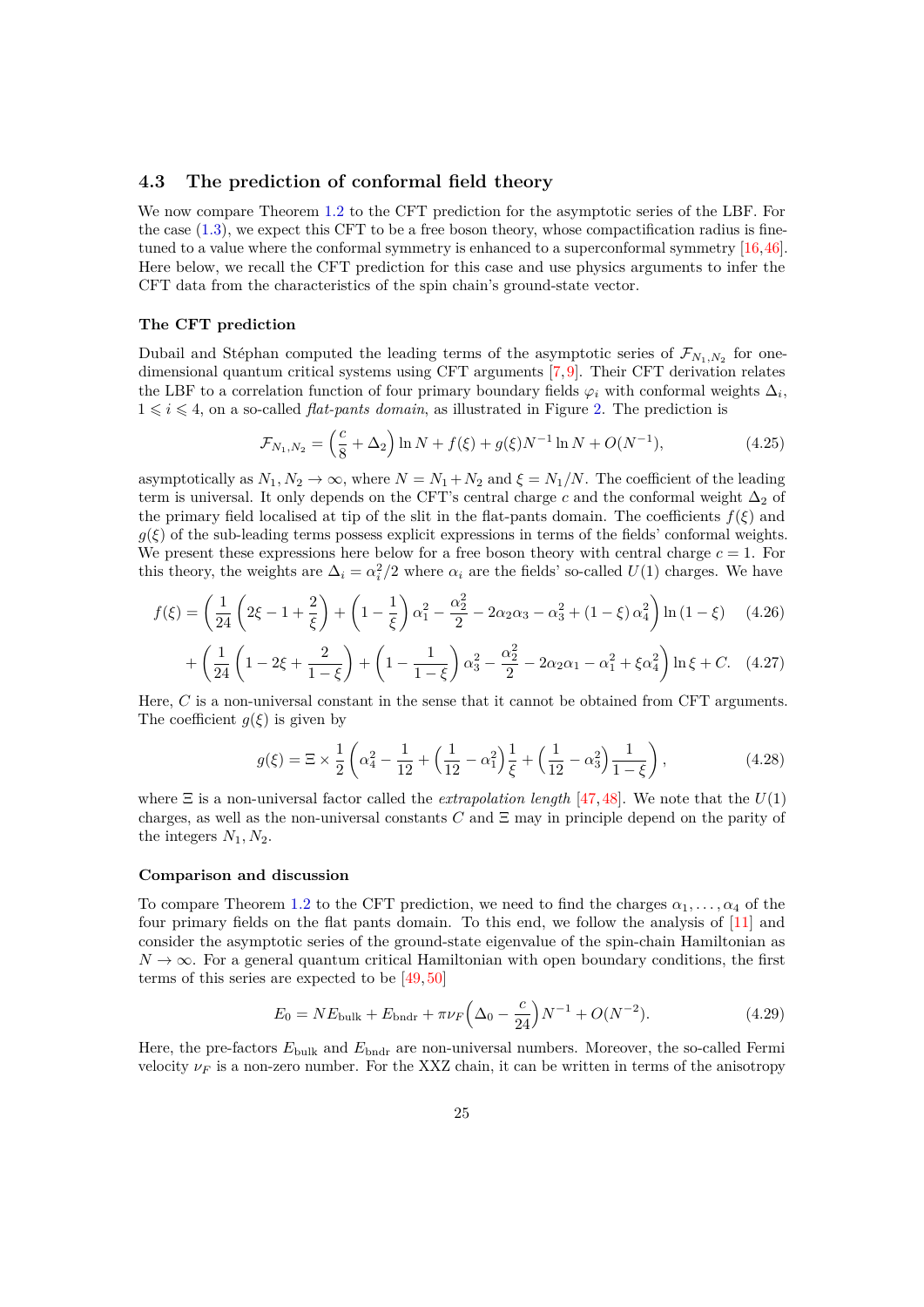

<span id="page-25-0"></span>Figure 2: The picture illustrates the geometry of the flat-pants domain. It corresponds to a concatenation of an upper vertical semi-infinite strip of width *N* and two lower vertical semiinfinite strips of widths  $N_1, N_2$ , separated by a slit. The LBF can be constructed from CFT correlation functions with primary fields at boundary points of this domain. The fields  $\varphi_1$ ,  $\varphi_3$ and  $\varphi_4$  are localised at the infinitely-remote ends of the pants' legs, whereas the insertion point of  $\varphi_2$  is the top of the slit.

parameter  $\Delta$  [\[51\]](#page-30-1). Finally,  $\Delta_0$  is the conformal weight of the primary field associated to the scaling limit of the spin chain's ground state. For the Hamiltonian of the open XXZ chain [\(1.1\)](#page-1-2) with the parameters  $(1.3)$ , we infer from the explicit expression  $(1.4)$  of  $E_0$  the values

$$
E_{\text{bulk}} = -\frac{3}{4}, \quad E_{\text{bndr}} = \frac{1}{4}(2-x)(2-x^{-1}), \quad \Delta_0 = \frac{1}{24}.
$$
 (4.30)

Here, we assumed that the central charge is  $c = 1$ . Since the primary fields  $\varphi_1, \varphi_3, \varphi_4$  correspond to the ground state, we immediately infer the conformal weights  $\Delta_1 = \Delta_3 = \Delta_4 = \frac{1}{24}$ , independently of the value of  $x > 0$ . These values fix the corresponding  $U(1)$  charges up to a sign. For  $x = 1$ , the analysis of the magnetisation of the ground-state vectors involved in the spin-chain overlap determines this sign [\[11\]](#page-27-9). Since the magnetisation of these vectors does not change with *x* (and since the Hamiltonian depends continuously on *x*), it is plausible to assume that the unknown sign coincides with its value at  $x = 1$ . For even  $N_1, N_2$ , this assumption leads to<sup>[4](#page-25-1)</sup>

<span id="page-25-2"></span>
$$
\alpha_1 = \alpha_3 = \frac{1}{2\sqrt{3}}, \quad \alpha_4 = -\frac{1}{2\sqrt{3}}, \tag{4.31}
$$

whereas, for even  $N_1$  and odd  $N_2$ , we find the values

<span id="page-25-4"></span>
$$
\alpha_1 = \alpha_4 = \frac{1}{2\sqrt{3}}, \quad \alpha_3 = -\frac{1}{2\sqrt{3}}.\tag{4.32}
$$

The  $U(1)$  charge of the primary field at the tip of the cut follows from the charge neutrality condition  $\alpha_1 + \alpha_2 + \alpha_3 + \alpha_4 = 0$ . In both cases, we obtain

<span id="page-25-3"></span>
$$
\alpha_2 = -\frac{1}{2\sqrt{3}}.\tag{4.33}
$$

<span id="page-25-1"></span><sup>&</sup>lt;sup>4</sup>The sign convention for the  $U(1)$  charges used here differs slightly from [\[11\]](#page-27-9). That article exclusively works with  $U(1)$  charges assigned to vectors (kets). Here, in contrast,  $\alpha_4$  is the  $U(1)$  charge of a co-vector (bra), which has the advantage that the charge neutrality condition matches the conventions commonly used in CFT. Note that the charges of a ket and a bra vector are obtained from one another through the multiplication by a minus sign.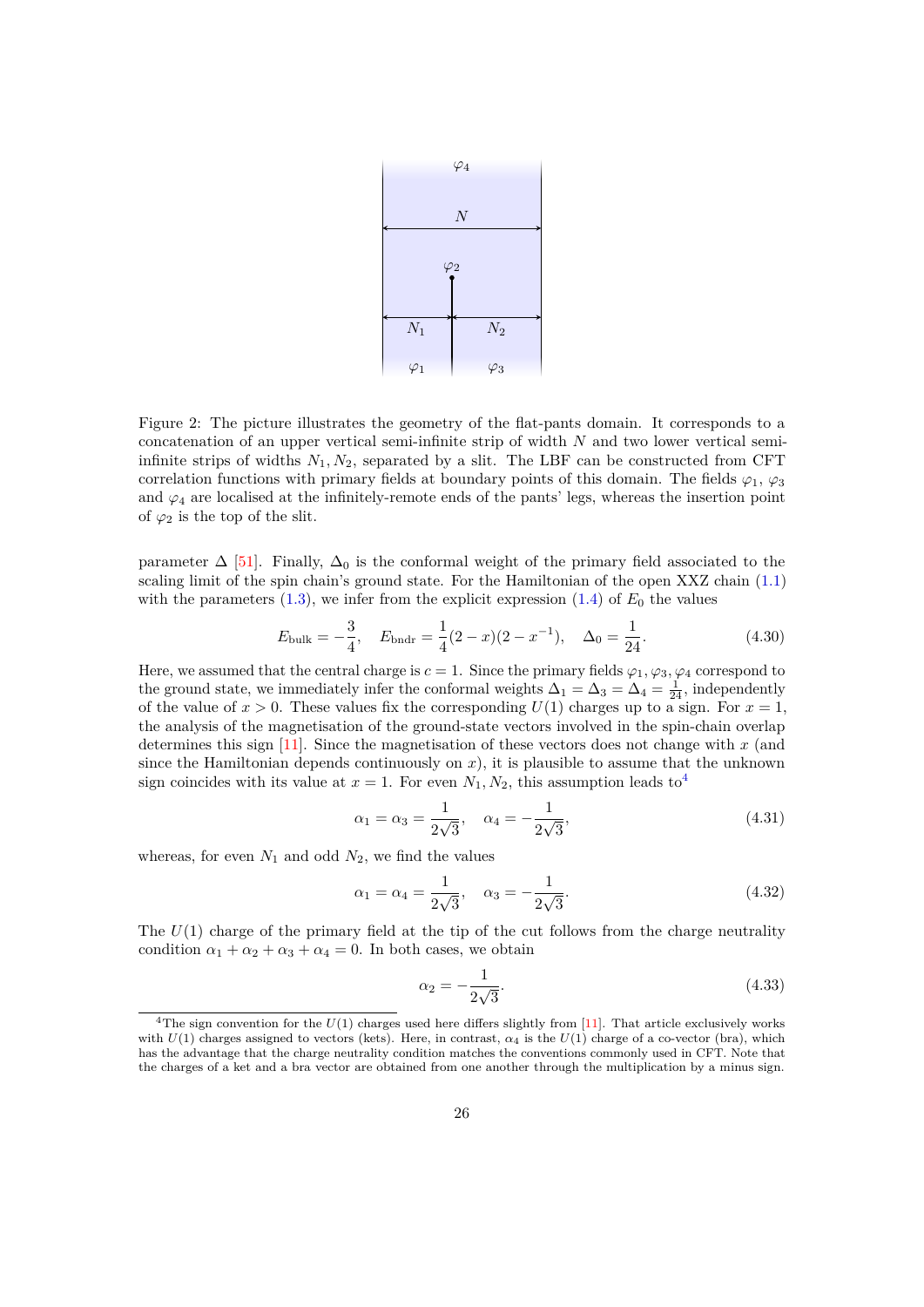Upon substitution of the  $U(1)$  charges  $(4.31)$  and  $(4.33)$  into  $(4.26)$  and  $(4.28)$ , we obtain for even  $N_1, N_2$  the expressions

$$
f(\xi) = \frac{1}{6} \ln \left( \xi (1 - \xi) \right) + C_{\text{ee}}, \quad g(\xi) = 0. \tag{4.34}
$$

Similarly, using  $(4.32)$  and  $(4.33)$ , we find

$$
f(\xi) = \frac{1}{6} \ln \left( \frac{\xi}{1 - \xi} \right) + C_{\text{eo}}, \quad g(\xi) = 0 \tag{4.35}
$$

for even  $N_1$  and odd  $N_2$ . Comparing these expressions with Theorem [1.2,](#page-3-1) we observe that the CFT prediction perfectly matches the exact calculations, provided that we set  $C_{ee} = C_{eo} = -\ln D$ . In particular, the vanishing of the coefficient  $g(\xi)$  in both cases is consistent with the identification of the conformal weights and  $U(1)$  charges associated to the ground states.

We would like to point out the power of the CFT results. Based on a few physical arguments, they effortlessly predict that the leading terms of the LBF's asymptotic series do not depend on the boundary parameter  $x > 0$ , except for a non-universal additive constant in the  $O(1)$ -term that may depend on it. This is by no means obvious from the finite-size expressions which have a highly non-trivial *x*-dependence.

# <span id="page-26-0"></span>**5 Conclusion**

In this article, we have computed the finite-size LBF for the open XXZ spin chain with anisotropy  $\Delta = -\frac{1}{2}$  and a one-parameter family of diagonal boundary magnetic fields. The computation exploits the fact that the spin chain's ground-state vector can be obtained as a specialisation of a solution to boundary quantum Knizhnik-Zamolodchikov equations. We have used the finite-size results to find the asymptotic series of the LBF for large systems. The leading terms of this series perfectly match the CFT predictions.

We conclude our investigation with a short discussion of possible generalisations of the present work and open problems. First, the LBF of the XXZ chain can be generalised in several ways. These generalisations are based on bipartite and multipartite overlaps, involving the ground-state vectors for periodic, twisted and open boundary conditions. For the anisotropy parameter  $\Delta = -\frac{1}{2}$ , many of these generalisations possess exact finite-size expressions in terms of combinatorial numbers. They allow one to find the corresponding fidelities' asymptotic series for large systems [\[13,](#page-28-1) Chapter 7]. However, a CFT prediction for these asymptotic series, in particular for multipartite fidelities, appears to be missing in the literature and could be an interesting endeavour. Second, the techniques used to find bipartite and multipartite overlaps and fidelities for the XXZ chain at  $\Delta = -\frac{1}{2}$ , such as supersymmetry or the quantum Knizhnik-Zamolodchikov equations, do not easily generalise to other values of the anisotropy parameter  $\Delta$ . However, for generic values of this parameter, the standard techniques of quantum integrability, such as the algebraic Bethe ansatz or the quantum separation of variables technique allow one, in principle, to construct the spin chain's ground state. It remains a challenge to understand if these constructions lead to expressions for the LBF that are amenable to an asymptotic analysis and the extraction of the asymptotic series' leading coefficients. Third, very few properties of the bipartite fidelity for off-critical or near-critical systems are known. To leading order, the LBF of an off-critical system is characterised by a correlation length [\[7,](#page-27-5)[8\]](#page-27-6). However, in contrast to critical systems, nothing appears to be known about sub-leading terms and their possible physical content. Moreover, it remains an open problem to understand if the LBF of a near-critical system can be characterised in terms of a massive quantum field theory. A suitable starting point to investigate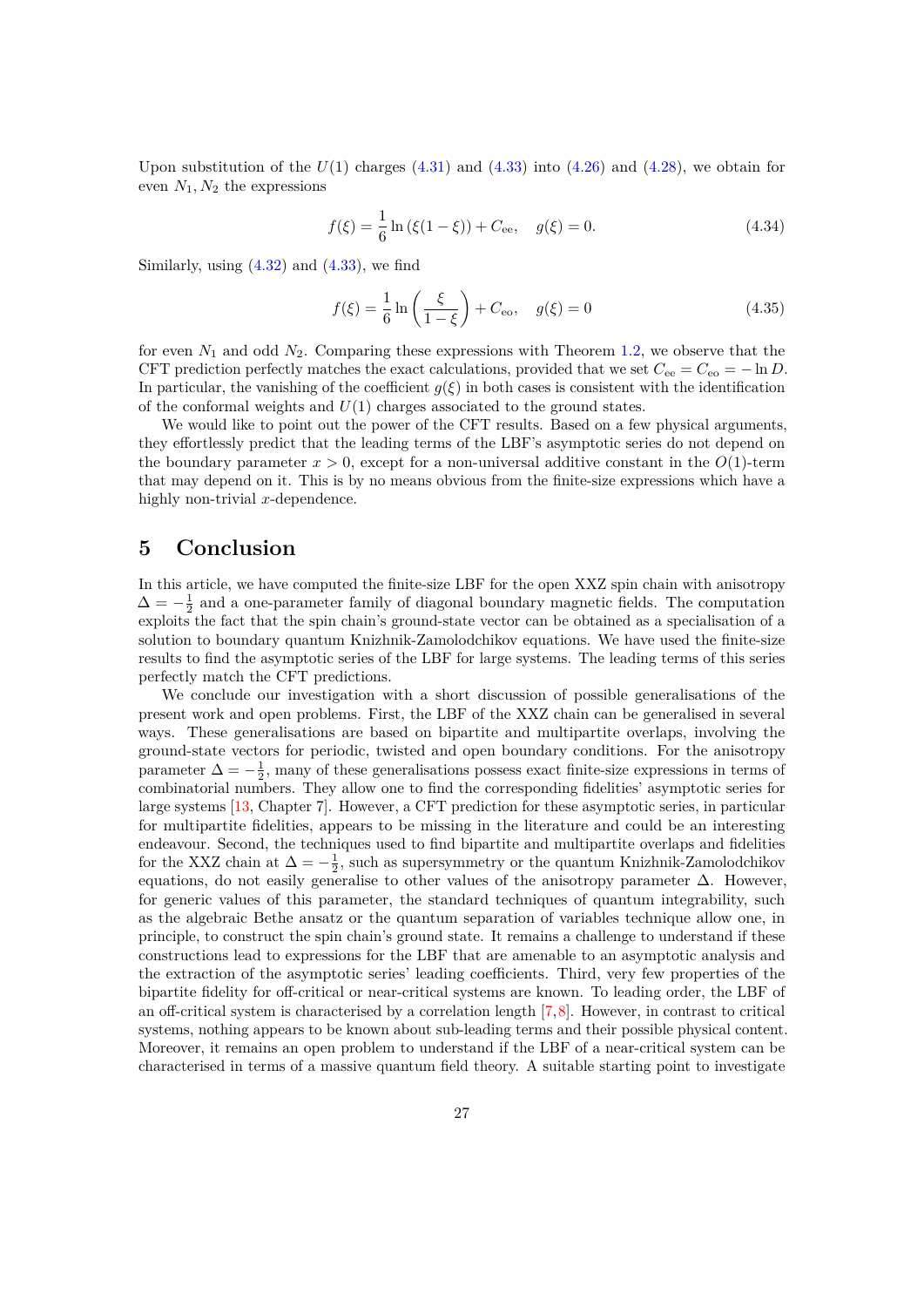these questions could be the computation of the LBF for the open XY spin chain. Alternatively, one might investigate the supersymmetry-preserving deformation of the supersymmetric point  $\Delta = -1/2$ ,  $p = \bar{p} = -1/4$  to the open XYZ chain [\[18\]](#page-28-5). As for the XXZ case, the exact lattice supersymmetry could simplify the evaluation of bipartite and multipartite overlaps and open up the possibility for an exact calculation of the LBF.

# **Acknowledgements**

This work was supported by the Fonds de la Recherche Scientifique (F.R.S.-FNRS) and the Fonds Wetenschappelijk Onderzoek-Vlaanderen (FWO) through the Belgian Excellence of Science (EOS) project no. 30889451 "PRIMA – Partners in Research on Integrable Models and Applications". CH was supported in part by the Centre de la Recherche Scientifique (CNRS) and thanks the Laboratoire de Physique Théorique et Modèles Statistiques, Université Paris-Saclay, for hospitality. GP holds a CRM-ISM postdoctoral fellowship and acknowledges support from the Mathematical Physics Laboratory of the CRM. We thank Alexi Morin-Duchesne, Jean Liénardy and Jean-Marie Stéphan for discussions, and Alexandre Lazarescu for his comments on the manuscript.

# **References**

- <span id="page-27-0"></span>[1] L. Amico, R. Fazio, A. Osterloh and V. Vedral, *Entanglement in many-body systems*, Rev. Mod. Phys. **80** (2008) 517.
- <span id="page-27-1"></span>[2] A. Osterloh, L. Amico, G. Falci and R. Fazio, *Scaling of entanglement close to a quantum phase transition*, Nature **416** (2002) 608.
- [3] T.J. Osborne and M.A. Nielsen, *Entanglement in a simple quantum phase transition*, Phys. Rev. A **66** (2002) 032110.
- <span id="page-27-2"></span>[4] G. Vidal, J.I. Latorre, E. Rico and A. Kitaev, *Entanglement in quantum critical phenomena*, Phys. Rev. Lett. **90** (2003) 227902.
- <span id="page-27-3"></span>[5] P. Calabrese and J.L. Cardy, *Entanglement entropy and quantum field theory*, J. Stat. Mech. (2004) P06002.
- <span id="page-27-4"></span>[6] P. Calabrese and J.L. Cardy, *Entanglement entropy and conformal field theory*, J. Phys. A : Math. Theor. **42** (2009) 504005.
- <span id="page-27-5"></span>[7] J. Dubail and J.-M. Stéphan, *Universal behavior of a bipartite fidelity at quantum criticality*, J. Stat. Mech. (2011) L03002.
- <span id="page-27-6"></span>[8] R. Weston, *Correlation functions and the boundary qKZ equation in a fractured XXZ chain*, J. Stat. Mech. (2011) P12002.
- <span id="page-27-7"></span>[9] J.-M. St´ephan and J. Dubail, *Logarithmic corrections to the free energy from sharp corners with angle*  $2π$ , J. Stat. Mech. (2013) P09002.
- <span id="page-27-8"></span>[10] G. Parez, A. Morin-Duchesne and P. Ruelle, *Bipartite fidelity of critical dense polymers*, J. Stat. Mech. (2019) 103101.
- <span id="page-27-9"></span>[11] C. Hagendorf and J. Liénardy, *Open spin chains with dynamic lattice supersymmetry*, J. Phys. A: Math. Theor. **50** (2017) 185202.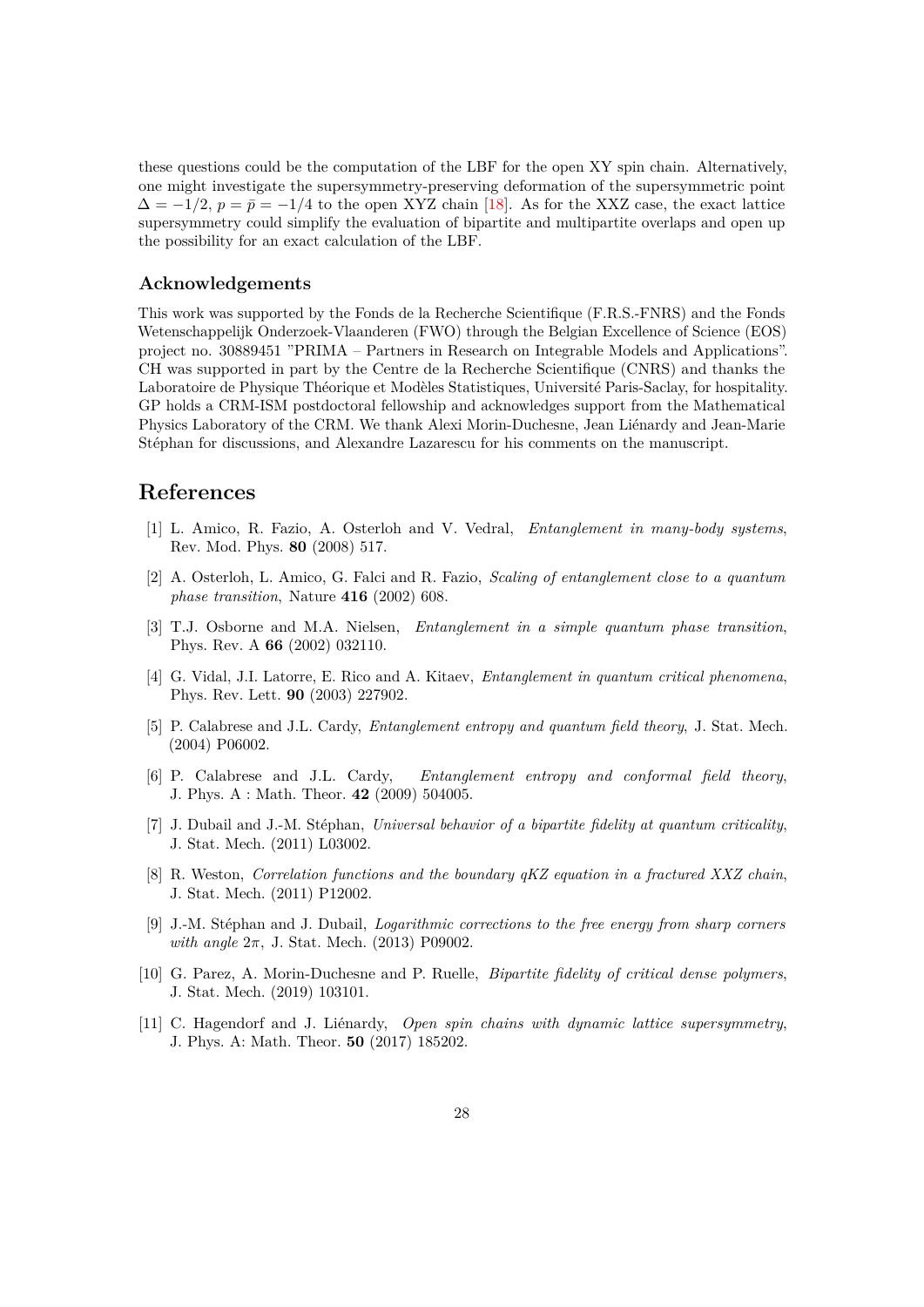- <span id="page-28-0"></span>[12] C. Hagendorf and J. Liénardy, *The open XXZ chain at*  $\Delta = -1/2$  *and the boundary quantum Knizhnik-Zamolodchikov equations*, J. Stat. Mech. (2021) P013104. Erratum: J. Stat. Mech. (2022) P059903.
- <span id="page-28-1"></span>[13] J. Liénardy, *Integrable lattice models and supersymmetry*, PhD thesis, Université catholique de Louvain (2020).
- <span id="page-28-2"></span>[14] A. Morin-Duchesne, G. Parez and J. Liénardy, *Bipartite fidelity for models with periodic boundary conditions*, J. Stat. Mech. (2021) 023101.
- <span id="page-28-3"></span>[15] G. Parez, *Entanglement and bipartite fidelity in one-dimensional quantum models*, Master's thesis, Université catholique de Louvain (2017).
- <span id="page-28-4"></span>[16] J. de Gier and V. Rittenberg, *Refined Razumov–Stroganov conjectures for open boundaries*, J. Stat. Mech. (2004) P09009.
- [17] A. Nichols, V. Rittenberg and J. de Gier, *One-boundary Temperley–Lieb algebras in the XXZ and loop models*, J. Stat. Mech. (2005) 03003.
- <span id="page-28-5"></span>[18] C. Hagendorf and J. Liénardy, *On the transfer matrix of the supersymmetric eight-vertex model. II. Open boundary conditions*, J. Stat. Mech. (2020) 033104.
- <span id="page-28-6"></span>[19] D. Bressoud, *Proofs and confirmations: the story of the alternating sign matrix conjecture*, Cambridge University Press (1999).
- <span id="page-28-7"></span>[20] Y.G. Stroganov, *The importance of being odd*, J. Phys. A : Math. Gen. **34** (2001) L179.
- [21] A.V. Razumov and Y.G. Stroganov, *Spin chains and combinatorics*, J. Phys. A : Math. Gen. **34** (2001) 3185.
- [22] A.V. Razumov and Y.G. Stroganov, *Spin chains and combinatorics: twisted boundary conditions*, J. Phys. A: Math. Gen. **34** (2001) 5335.
- [23] M.T. Batchelor, J. de Gier and B. Nienhuis, *The quantum symmetric XXZ chain at*  $\Delta = -1/2$ , *alternating-sign matrices and plane partitions*, J. Phys. A : Math. Gen. **34** (2001) L265.
- [24] J. de Gier, M.T. Batchelor, B. Nienhuis and S. Mitra, *The XXZ spin chain at*  $\Delta = -1/2$ *: Bethe roots, symmetric functions, and determinants*, J. Math. Phys. **43** (2002) 4135.
- <span id="page-28-9"></span>[25] P. Di Francesco, P. Zinn-Justin and J.B. Zuber, *Sum rules for the ground states of the O*(1) *loop model on a cylinder and the XXZ spin chain*, J. Stat. Mech. (2006) P08011.
- [26] L. Cantini, *Finite size emptiness formation probability of the XXZ spin chain at*  $\Delta = -1/2$ , J. Phys. A: Math. Theor. **45** (2012) 135207.
- <span id="page-28-8"></span>[27] A. Morin-Duchesne, C. Hagendorf and L. Cantini, *Boundary emptiness formation probabilities in the six-vertex model at*  $\Delta = -1/2$ , J. Phys. A : Math. Theor. **53** (2020) 255202.
- <span id="page-28-10"></span>[28] P. Di Francesco and P. Zinn-Justin, *Around the Razumov-Stroganov conjecture: proof of a multi-parameter sum rule*, Electr. J. Comb. **12** (2005) R6.
- <span id="page-28-11"></span>[29] J. de Gier, J.L. Jacobsen and A.K. Ponsaing, *Finite-size corrections for universal boundary entropy in bond percolation*, SciPost Phys. **1** (2016) 012.
- <span id="page-28-12"></span>[30] V. Gorin and G. Panova, *Asymptotics of symmetric polynomials with applications to statistical mechanics and representation theory*, Ann. Probab. **43** (2015) 3052.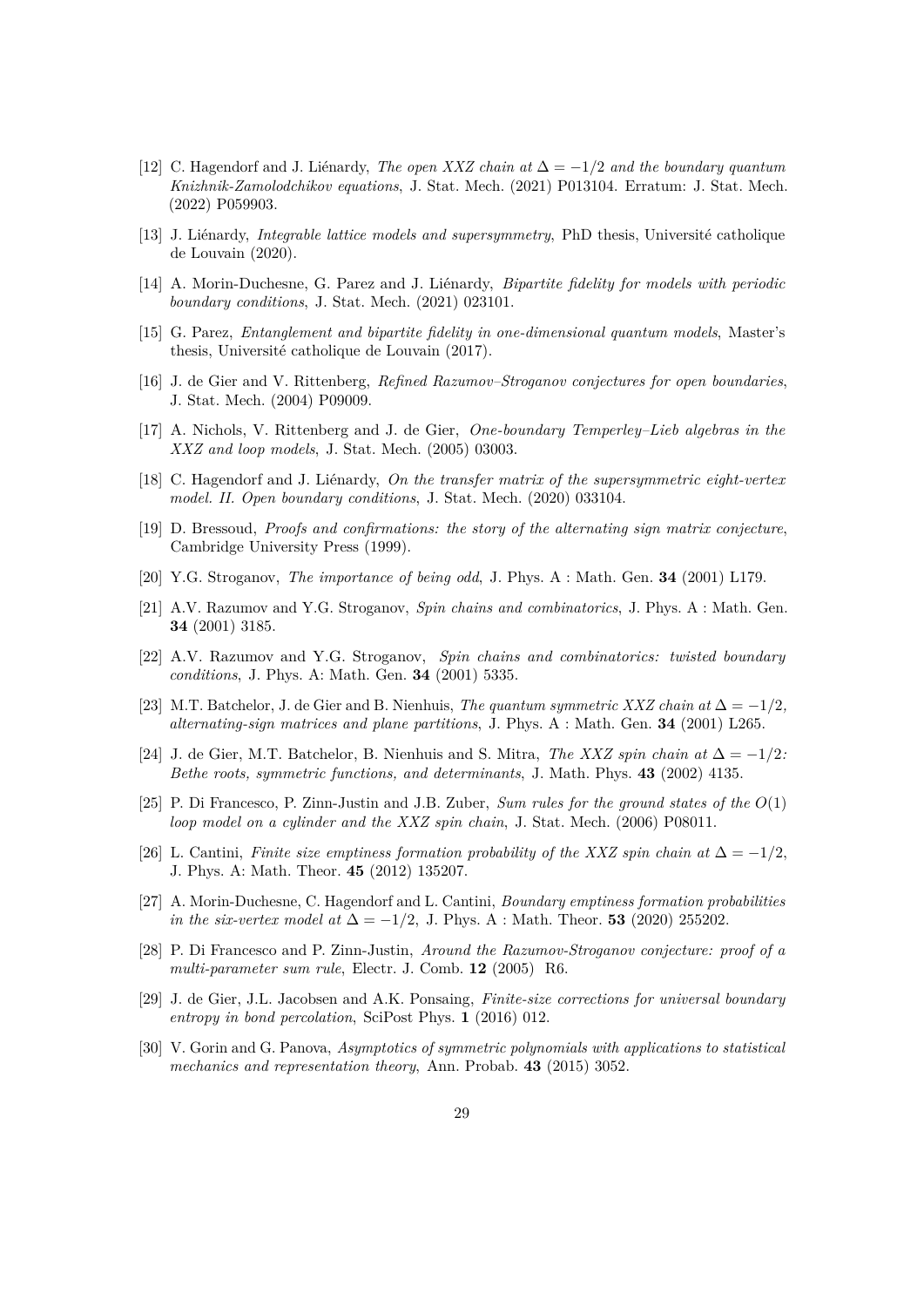- <span id="page-29-0"></span>[31] R.J. Baxter, *Exactly-solved models in statistical mechanics*, London Academic, 1982.
- <span id="page-29-1"></span>[32] E.K. Sklyanin, *Boundary conditions for integrable quantum systems*, J. Phys. A : Math. Gen. **21** (1988) 2375.
- <span id="page-29-2"></span>[33] I.V. Cherednik, *Factorizing particles on a half-line and root systems*, Theor. Math. Phys. **61** (1984) 977.
- <span id="page-29-3"></span>[34] H.J. de Vega and A. Gonzalez-Ruiz, *Boundary K-matrices for the six vertex and the n*(2*n* − 1) *An*−<sup>1</sup> *vertex models*, J. Phys. A : Math. Gen. **26** (1993) L519.
- <span id="page-29-4"></span>[35] S. Goshal and A. Zamolodchikov, *Boundary S-matrix and boundary state in two-dimensional integrable quantum field theory*, Int. J. Mod. Phys. A **09** (1994) 3841.
- <span id="page-29-5"></span>[36] I. Cherednik, *Quantum Knizhnik-Zamolodchikov equations and affine root systems*, Comm. Math. Phys. **150** (1992) 109.
- <span id="page-29-6"></span>[37] A.G. Izergin, D.A. Coker and V.E. Korepin, *Determinant formula for the six-vertex model*, J. Phys. A : Math. Gen. **25** (1992) 4315.
- <span id="page-29-7"></span>[38] W. Fulton and J. Harris, *Representation Theory. A first course*, Springer (2004).
- <span id="page-29-8"></span>[39] Y. Ikhlef and A.K. Ponsaing, *Finite-size left-passage probability in percolation*, J. Stat. Phys. **149** (2012) 10.
- <span id="page-29-9"></span>[40] S. Okada, *Enumeration of symmetry classes of alternating sign matrices and characters of classical groups*, J. Alg. Comb. **23** (2006) 43.
- <span id="page-29-10"></span>[41] J. de Gier, P. Pyatov and P. Zinn-Justin, *Punctured plane partitions and the q-deformed Knizhnik–Zamolodchikov and Hirota equations*, J. Comb. Theor. A **116** (2009) 772.
- <span id="page-29-11"></span>[42] P.J. Forrester, *Meet Andréief, Bordeaux 1886, and Andreev, Kharkov 1882–1883*, Random Matrices Theory Appl. **08** (2019) 1930001.
- <span id="page-29-12"></span>[43] C. Krattenthaler, *Advanced determinant calculus*, Sem. Lothariengien Combin. **42** (1999) b42q, 67.
- <span id="page-29-13"></span>[44] P. Di Francesco, *Open boundary quantum Knizhnik Zamolodchikov equation and the weighted enumeration of plane partitions with symmetries*, J. Stat. Mech. (2007) 01024.
- <span id="page-29-14"></span>[45] I. Fischer, M.P. Saikia, *Refined enumeration of symmetry classes of alternating sign matrices*, J. Comb. Theor. A **178** (2021) 105350.
- <span id="page-29-15"></span>[46] J. de Gier, A. Nichols, P. Pyatov and V. Rittenberg, *Magic in the spectra of the XXZ quantum chain with boundaries at*  $\Delta = 0$  *and*  $\Delta = -1/2$ , Nucl. Phys. B **729** (2005) 387.
- <span id="page-29-16"></span>[47] H.W. Diehl and S. Dietrich, *Field-theoretical approach to static critical phenomena in semi-infinite systems*, Z. Phys. B: Cond. Mat. **41** (1981) 65.
- <span id="page-29-17"></span>[48] J.L. Cardy, *Conformal invariance and surface critical behavior*, Nucl. Phys. B **240** (1984) 514.
- <span id="page-29-18"></span>[49] H.W.J. Bl¨ote, J.L. Cardy and M.P. Nightingale, *Conformal invariance, the central charge, and universal finite-size amplitudes at criticality*, Phys. Rev. Lett. **56** (1986) 742.